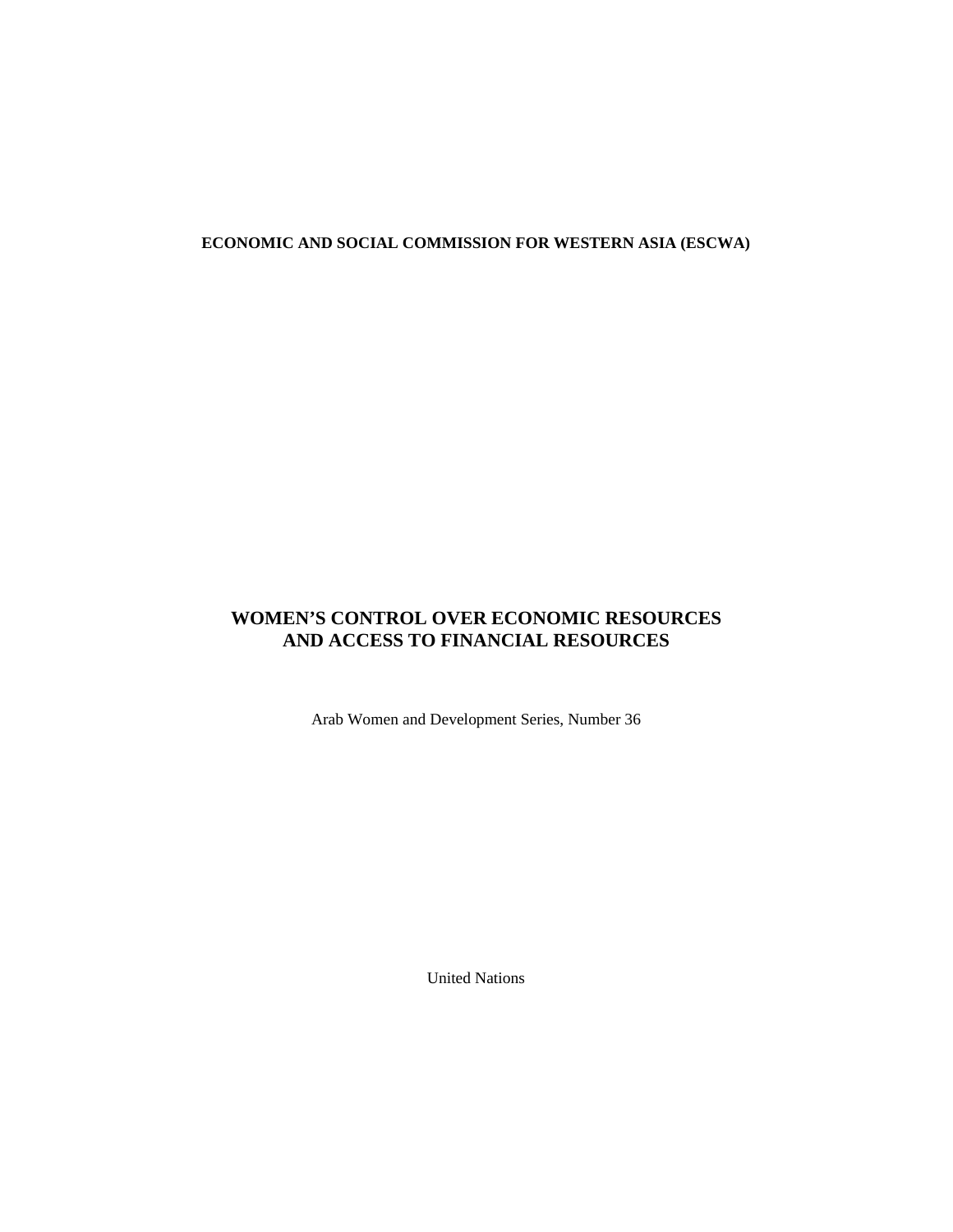Distr. GENERAL E/ESCWA/ECW/2009/2/Rev.1 31 August 2009 ORIGINAL: ENGLISH

# **ECONOMIC AND SOCIAL COMMISSION FOR WESTERN ASIA (ESCWA)**

# **WOMEN'S CONTROL OVER ECONOMIC RESOURCES\* AND ACCESS TO FINANCIAL RESOURCES**

Arab Women and Development Series, Number 36

United Nations New York, 2009

Note: This publication was prepared for ESCWA by Mona Chemali Khalaf.

09-0517

 $\overline{a}$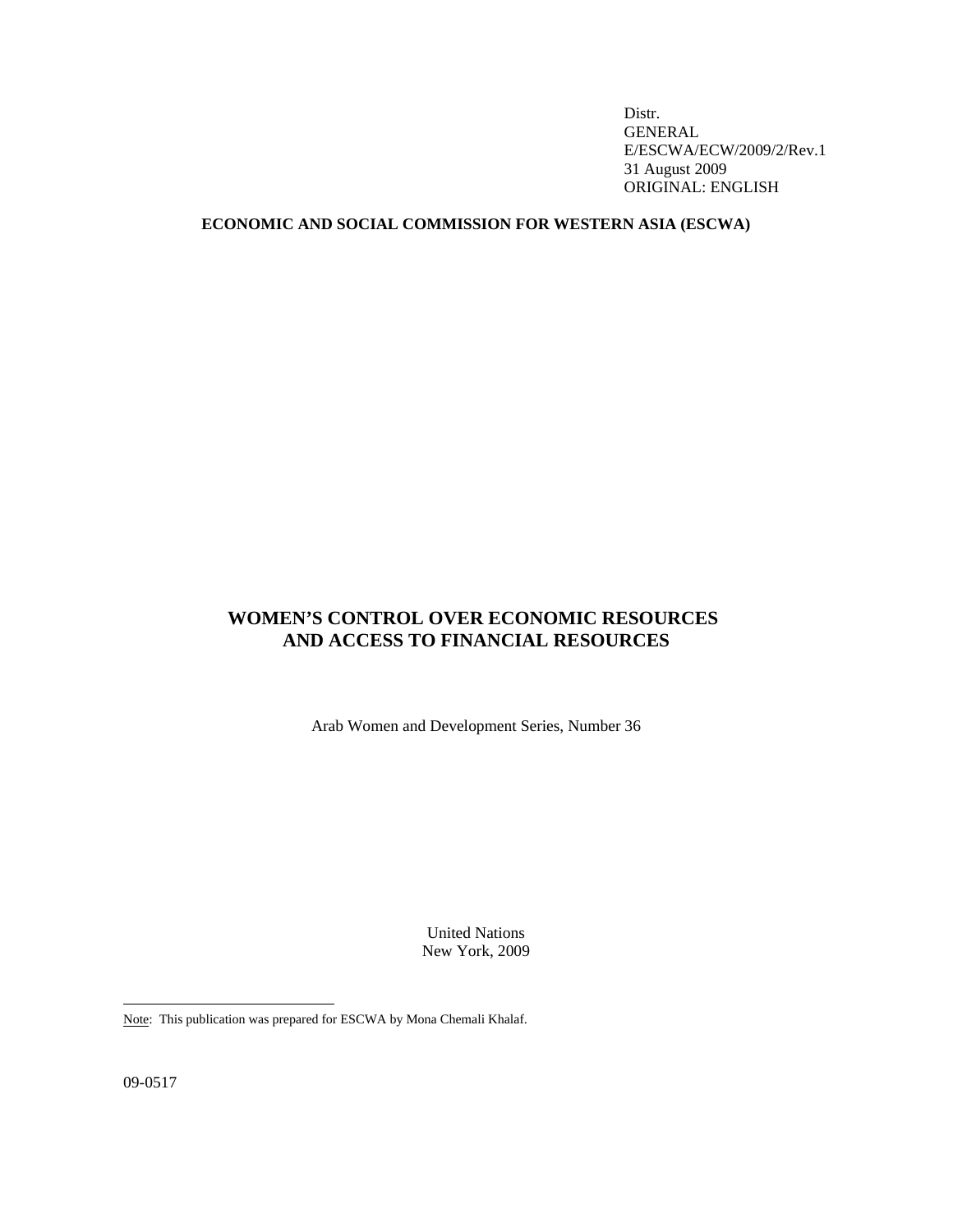*"…There is no Arabic language equivalent of 'empowerment' which translates as 'enablement'. The latter is generally not perceived as threatening the social and political order, or as questioning the 'traditional paradigm' affecting perceptions of women's and men's role and status in society and the economy*.*"* Camillia Fawzi El-Solh.\*

 <sup>\*</sup> Fawzi El-Solh, C. 2006, p. 13.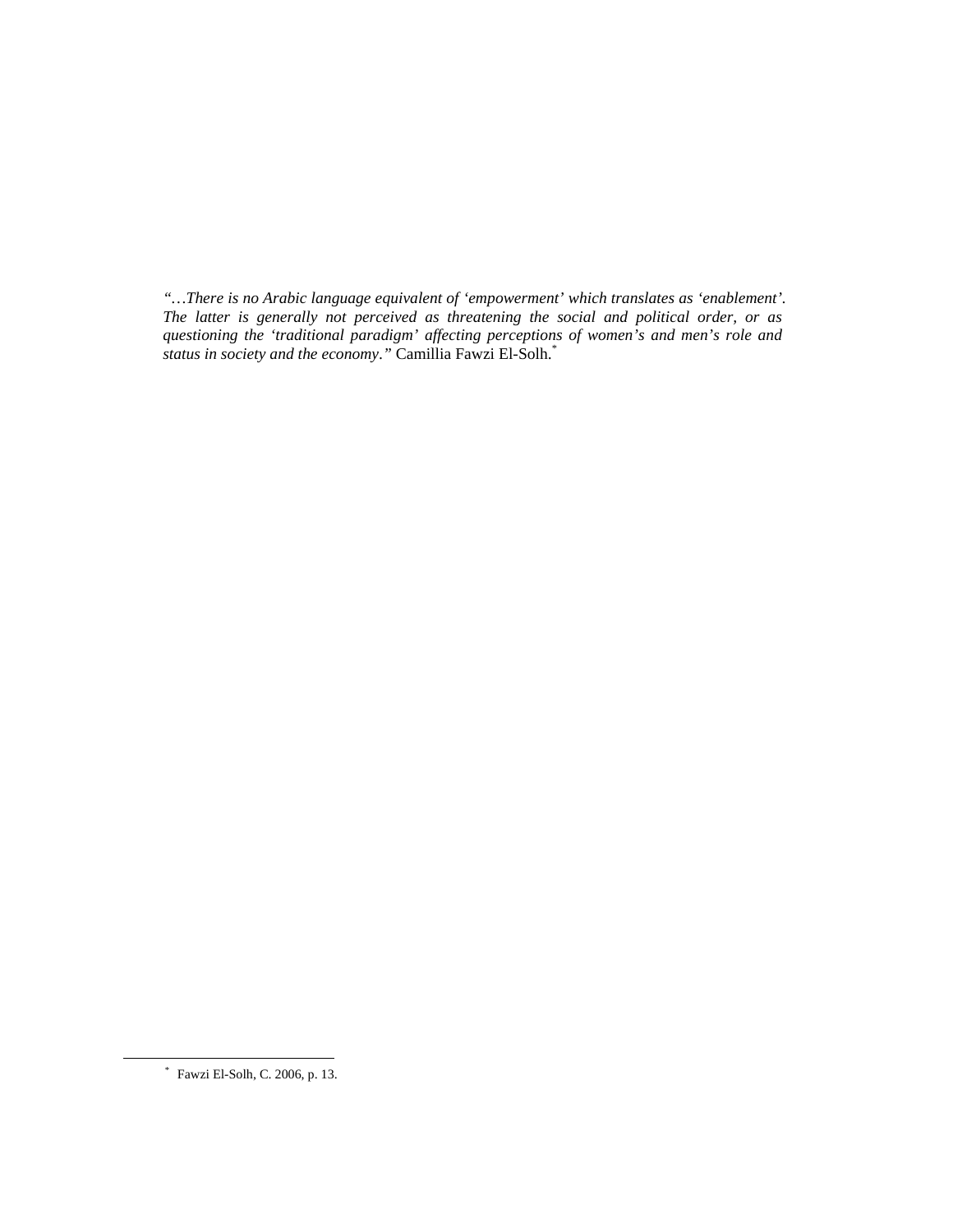# **CONTENTS**

|         |                                                                              | V<br>1         |
|---------|------------------------------------------------------------------------------|----------------|
| Chapter |                                                                              |                |
| I.      |                                                                              | 3              |
| II.     | THE ECONOMIC STATUS OF WOMEN IN THE ESCWA REGION                             | 5              |
| Ш.      |                                                                              | 8              |
|         | А.<br><b>B.</b><br>C.                                                        | 11<br>12<br>18 |
| IV.     | <b>GENDER-BASED BARRIERS TO THE ECONOMIC EMPOWERMENT</b>                     | 21             |
|         | А.<br>B.                                                                     | 21<br>24       |
| V.      |                                                                              | 29             |
|         | <b>LIST OF TABLES</b>                                                        |                |
| 1.      | Youth labour market and economic activity variables, 1997 and 2007           | 3              |
| 2.      |                                                                              | 5              |
| 3.      |                                                                              | 6              |
| 4.      |                                                                              | 6              |
| 5.      |                                                                              | 8              |
| 6.      |                                                                              | 9              |
| 7.      |                                                                              | 10             |
| 8.      |                                                                              | 11             |
| 9.      |                                                                              | 12             |
| 10.     | Distribution of total employment by employment category, male and female     | 15             |
| 11.     |                                                                              | 16             |
| 12.     |                                                                              | 17             |
| 13.     | Credit and financial facilities provided by the Cooperative and Agricultural | 26             |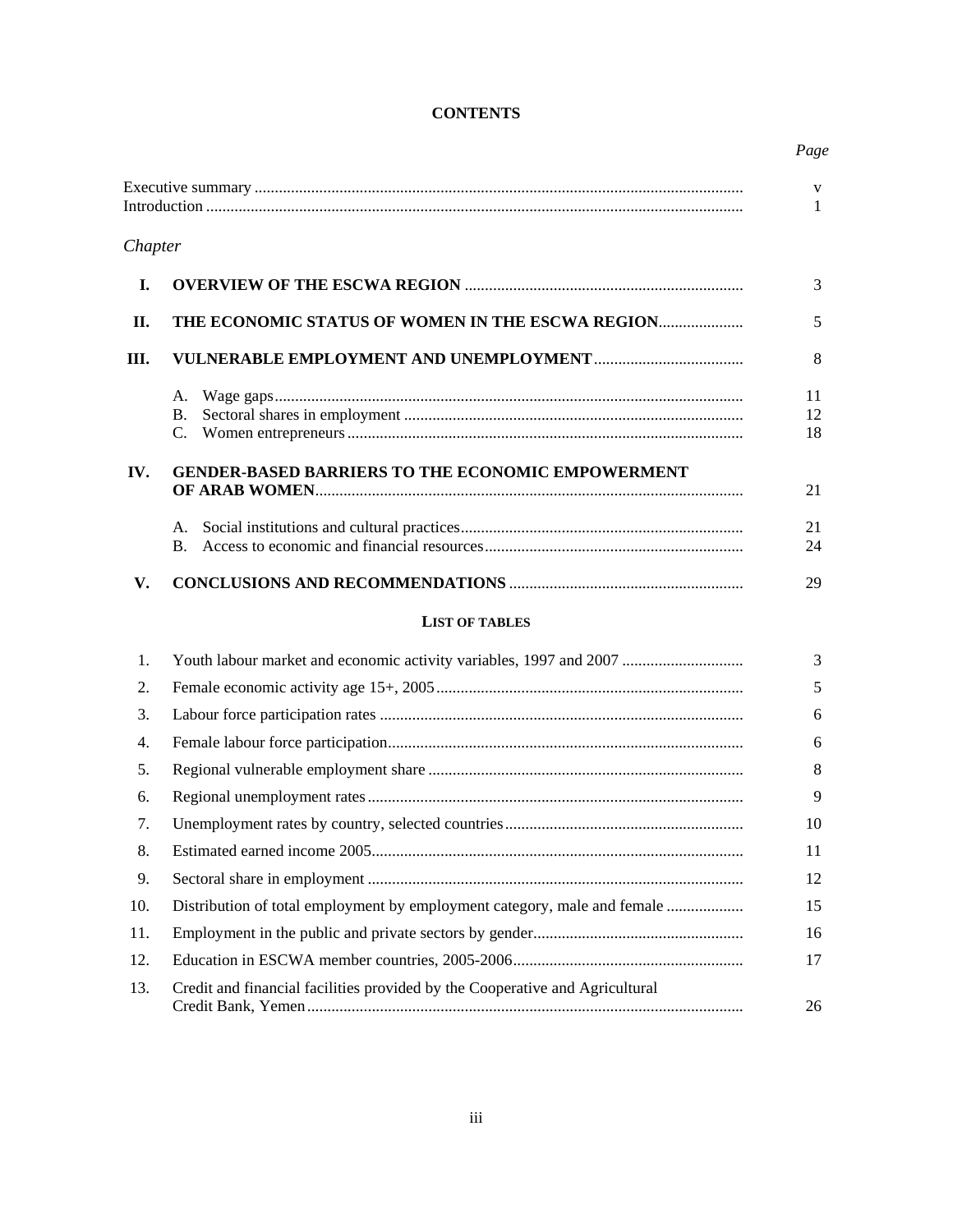# **CONTENTS** (*continued*)

# *Page*

## **LIST OF BOXES**

| 1.  |                                                                          | $\mathfrak{D}$ |
|-----|--------------------------------------------------------------------------|----------------|
| 2.  |                                                                          |                |
| 3.  |                                                                          | 9              |
| 4.  |                                                                          | 10             |
| 5.  |                                                                          | 13             |
| 6.  |                                                                          | 13             |
| 7.  |                                                                          | 14             |
| 8.  |                                                                          | 14             |
| 9.  |                                                                          | 19             |
| 10. |                                                                          | 20             |
| 11. | The legislative framework in Saudi Arabia: a case of non-discrimination? | 22             |
| 12. |                                                                          | 27             |
| 13. |                                                                          | 27             |
| 14. |                                                                          | 27             |
| 15. | Developing creativity and economic capacity: a small loan for big dreams | 28             |
| 16. |                                                                          | 31             |

# **LIST OF FIGURES**

|  | 16 |
|--|----|
|  | 19 |
|  | 23 |
|  | 25 |
|  | 32 |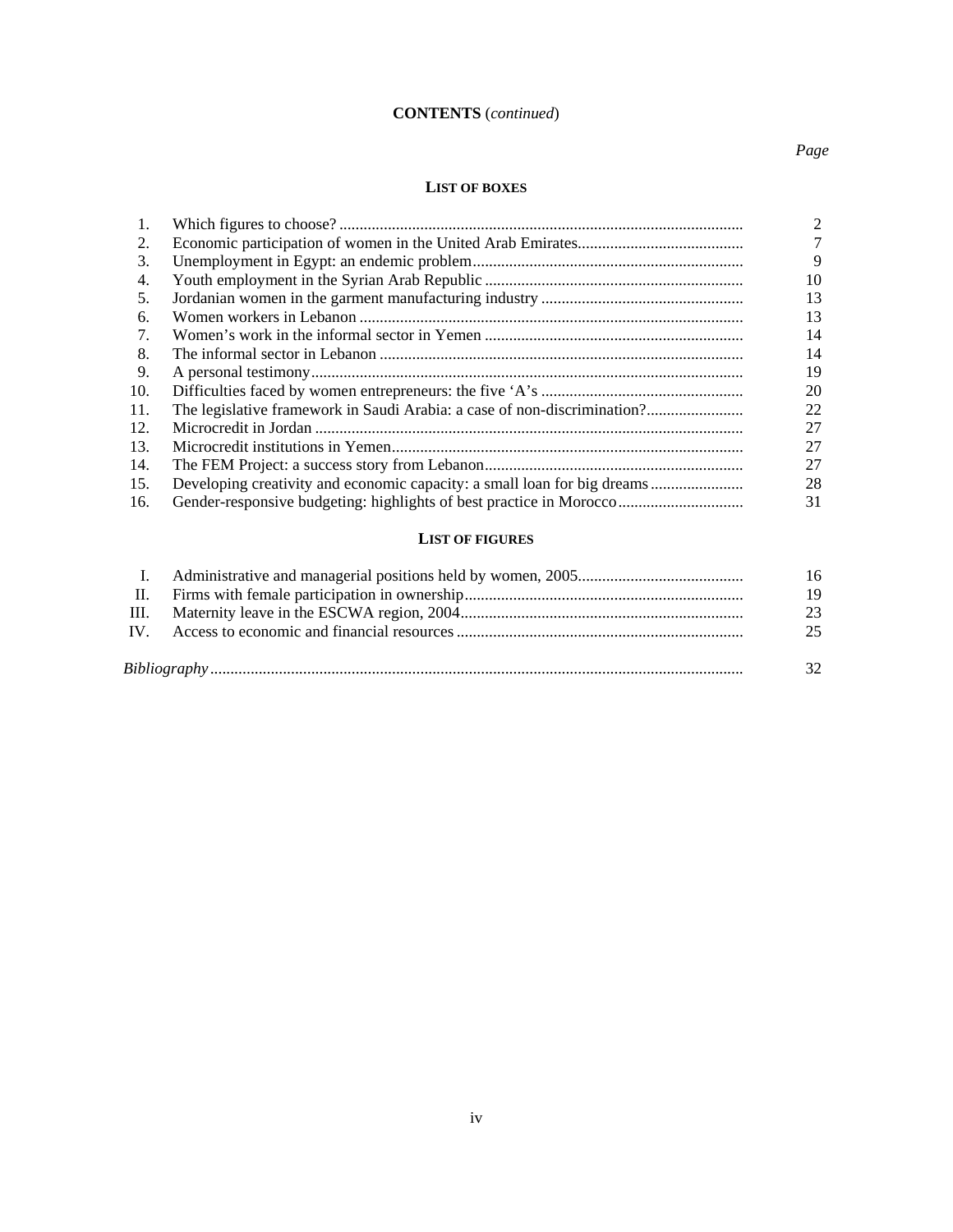### **Executive summary**

 The issue of the empowerment of women has gained significant momentum in recent decades, following the prodigious efforts by women around the world in fighting for their rights and for the inclusion of gender issues in the formulation of development policy. The involvement of the United Nations in women's issues has also generated significant change in the women/gender discourse, transforming it from a welfare-based approach to one that enhances the empowerment of women. However, this empowerment has not yet been fully achieved.

 Although female economic activity in the countries that comprise the Economic and Social Commission for Western Asia (ESCWA) region has increased steadily in recent decades, it remains low in comparison with the rest of the world. The share of the female population in the labour force remained relatively constant during the period 2000-2007, representing less than one quarter of the total workforce in almost all ESCWA member countries. In addition, unemployment rates in the region are high, vulnerable employment is prevalent and the less regulated informal sector accounts for a significant share of the labour force.

 Analysis of employment trends and the distribution of the female labour force between the public and private sectors indicate that the public sector has been the major employer of women for a considerable time, a situation that persists in many countries in the region. However, there appears to be a growing trend in favour of female employment in the private sector, although it is still widely considered women-unfriendly. When employment opportunities arise in the private sector, preference is all too frequently given to men, despite significant increases in the level of women's education in recent years and the admitted narrowing of the gender gap in the sector. The mismatch between the needs of the labour market and the fields of specialization in which women clustering poses a major problem for the education of women in the Arab world, which is in turn compounded by a lack of adequate vocational and technological training.

 Despite such limitations, investment in female education in the region has produced well-educated women who have proved as successful as their male counterparts in owning and running business concerns. Women entrepreneurs contribute to boosting female labour force participation levels in the private sector, at both the managerial and production levels, although they face not only financial and regulatory constraints in establishing their businesses, but also the constant challenge of balancing work and family life.

 One of the primary factors hindering the economic empowerment of Arab women is the existence of gender-based barriers; these fall into two broad categories: social institutions and cultural practices, and access to economic and financial resources. The constitutions of most ESCWA member countries affirm the principle of equality between citizens. Yet, despite the fact that most have signed or ratified the International Labour Organization (ILO) Convention concerning Equal Remuneration for Men and Women Workers for Work of Equal Value (C100) and the ILO Convention concerning Discrimination in Respect of Employment and Occupation (C111), they have not been implemented. The principle of equality has also been violated through the promulgation of laws that entrench gender discrimination. Labour laws, for example, include provisions on the protection of women from hazardous jobs and night work, reflecting the prevailing social view that women are weak and consequently require protection. Inheritance laws in the region tend to favour men over women.

 Arab women thus remain far from having attained economic equality. This is primarily attributable to the existence of discriminatory laws, the failure to implement the non-discriminatory legislation that does exist and the lack of awareness by women of their rights in such matters. The impact of such legal considerations, however, is often superseded by that of the patriarchal society and its cultural norms and traditions.

 The situation is further aggravated by lack of access to and control over economic and financial resources, despite the fact that this right is enshrined in the Universal Declaration of Human Rights, thus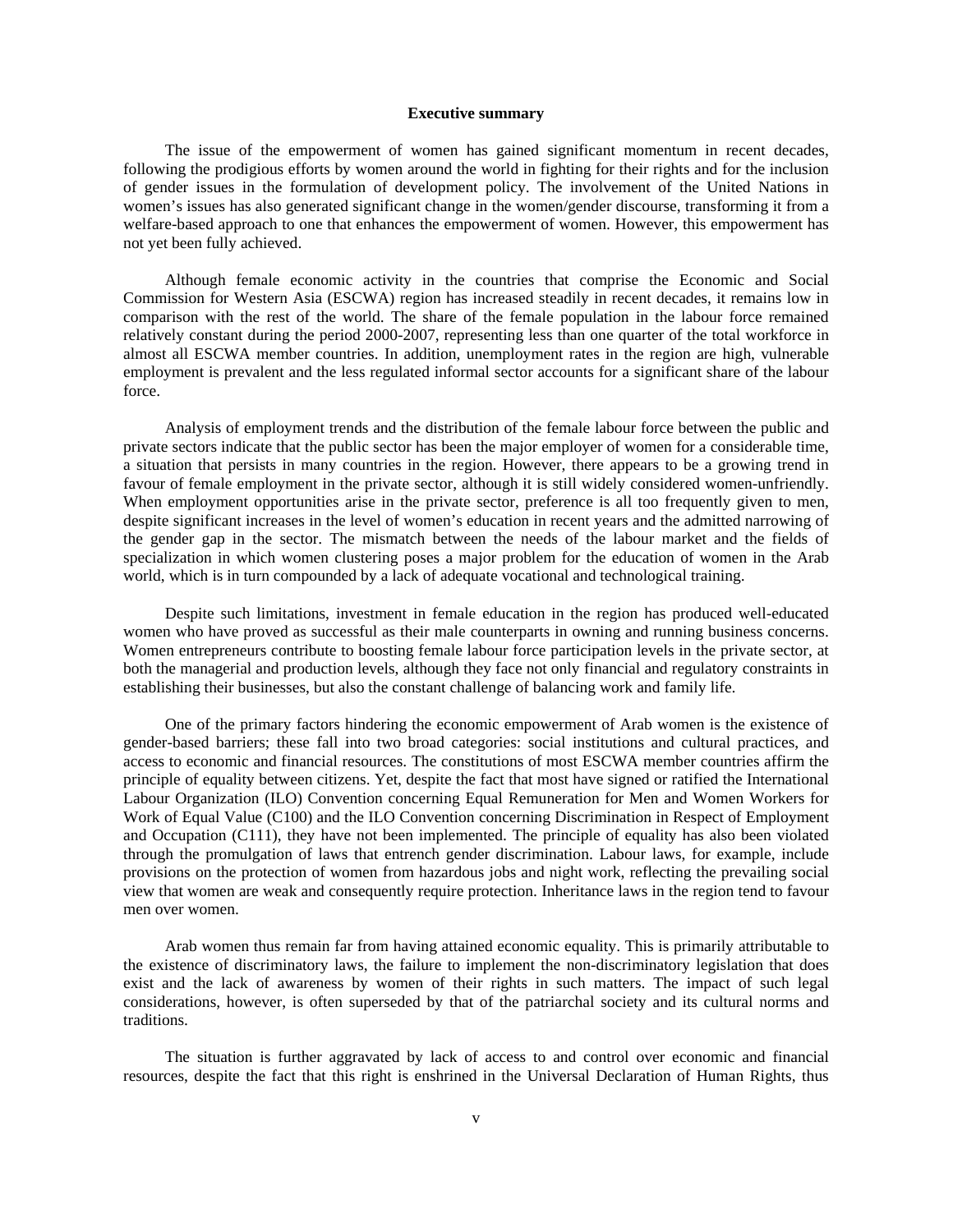forming part of the citizenship rights of women. Even if women are legally entitled to land, they often cede it to their brothers as a result of the belief that it should remain in the family name. The same logic applies in relation to household property, which is generally registered in the name of the man, even if his wife has made a financial contribution to its acquisition. Consequently, even if women join the labour market and earn an income, they are not necessarily empowered; they may still feel economically insecure and find that their access to credit is limited due to a lack of collateral.

 Banks are the principal source of financing in the region and are generally conservative in granting loans. Small and medium-sized enterprises are thus compelled to resort to self-financing, either through retained earnings or savings from friends and family. To remedy this situation, microfinance programmes have been introduced in a number of countries to support the private sector and alleviate poverty. However, microfinance programmes focus, in general, on enhancing the access of women to financial resources, without necessarily providing such additional benefits as training or enhancing awareness of their rights; as a result, the impact of such programmes on the wider empowerment of women is frequently limited.

 Given the status of women in the ESCWA region, it is imperative that policy measures be formulated and adopted to ensure that their economic contribution is both recognized and strengthened, in view of its positive impact not only on women, but on the economy and society at large. The optimal means of achieving this is a tripartite approach under the combined aegis of Government, civil society and international organizations.

 At the Government level, work should focus on generating reliable, comparable and regularly updated gender-disaggregated statistics with the support of specialized international organizations; repealing all legislation that discriminates against women, and passing and implementing new legislation to secure their rights; using the educational system and the media to enhance the image of women as active agents of change and development; involving women in the political life of the country by increasing their participation at the local, executive and legislative levels; promoting social policies that would enable women to achieve an optimal balance between paid employment and care responsibilities; adopting genderresponsive budgeting systems; and creating an Arab economic observatory for women in order to monitor the changes achieved.

 At the civil society level, work should focus on increasing women's awareness of their legal, political and economic rights; providing them with business development services, using the technical expertise of specialized international organizations; and fostering the development of financial institutions that would extend credit to small and medium-sized enterprises, to which international funding agencies could contribute.

 What is needed more than anything to bring the required changes to fruition is political will, coupled with the determination and know-how of civil society to push for their implementation, thus ensuring that the economic opportunities available to women no longer lag behind their capabilities, but facilitate their implementation.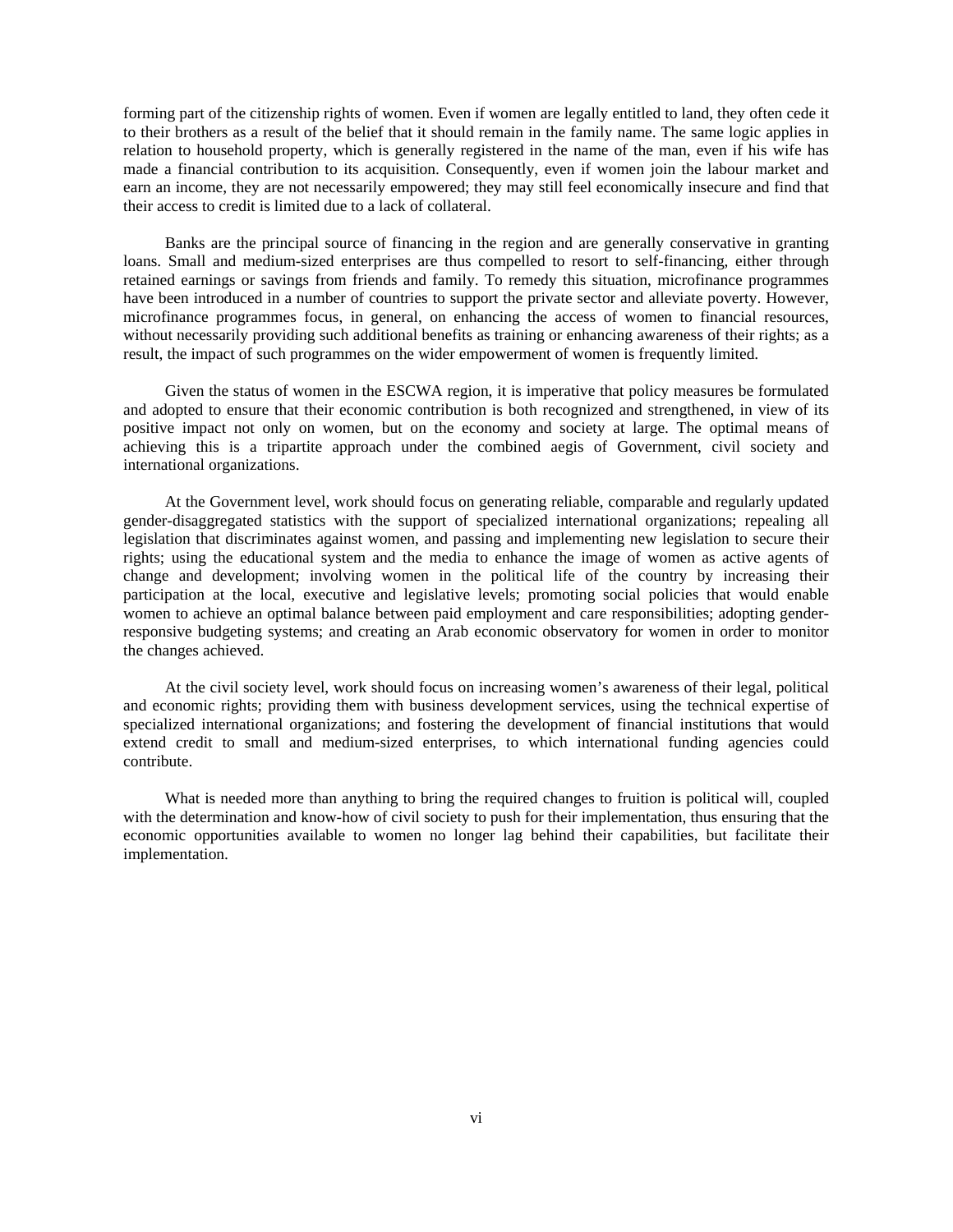### **Introduction**

 The issue of the empowerment of women has gained significant momentum in recent decades, following the prodigious efforts by women around the world in fighting for the rights of women as human rights and for the inclusion of gender issues in the formulation of development policy.

 The involvement of the United Nations in women's issues–through the organization of international conferences and the adoption of anti-discrimination conventions–has also generated significant change in the women/gender discourse, transforming it from a welfare-based approach to one that embodies and enhances the empowerment of women.

 In order to assess the extent to which this empowerment has been achieved, empowerment itself must be defined. According to the World Bank, the term empowerment refers to "the expansion of assets and capabilities of individuals to participate in, negotiate with, influence, control and hold accountable the institutions that affect their lives".<sup>1</sup> This implies widening the range of economic and financial resources which individuals can access and control.

 Women's lower levels of access to and control of such resources, coupled with unequal opportunities to enhance their human potential, may in part explain the gender discrepancies that, with few exceptions, prevail globally, including across the Arab region. To these constraints should be added restrictive social norms, cultural traditions and a stereotyped gender division of roles, all of which combine to hinder the empowerment of women.

 This paper will analyse the effect of such variables on the empowerment of Arab women from an economic perspective and will examine policy measures which would limit their negative impact. Addressing this issue is, however, complex for a number of reasons, including the following three considerations:

1. The ESCWA region comprises 14 Arab countries<sup>2</sup> which, despite the existence of many common denominators (including language, religion and cultural identity) vary significantly in terms of human, social and economic development. The region includes both rich, oil-producing countries, such as the United Arab Emirates, with a per capita gross domestic product (GDP) in 2004 of US\$21,003 (at 2000 constant prices), and poor countries, such as Yemen, with a per capita GDP in 2003 of US\$552 (at 2000 constant prices).<sup>3</sup> As a result, the conditions and opportunities related to the economic participation of women vary significantly from one country to another within the region and even within the same country, thus rendering the formulation of any common regional policy problematic.

2. Within the region, women's work is generally synonymous with financially-remunerated work–that is, work in the formal sector–thus excluding from consideration the bulk of women involved in the informal sector or not working outside the home. Furthermore, work in the agricultural sector is frequently regarded as an extension of a woman's reproductive role. As a result, the economic contribution made by women is not only unquantified, but largely undervalued.

3. The paucity and poor quality of gender-disaggregated data, coupled with the inconsistent definitions and methodologies adopted in collecting such data, significantly compromise the validity of the figures presented–which are often contradictory–and jeopardize any reliable comparisons. They can, nevertheless, be used to identify trends related to female economic participation in the region.

 $\frac{1}{1}$ <sup>1</sup> World Bank, 2004, p. xviii.

<sup>2</sup> Bahrain, Egypt, Iraq, Jordan, Kuwait, Lebanon, Oman, Palestine, Qatar, Saudi Arabia, Sudan, Syrian Arab Republic, United Arab Emirates and Yemen.

<sup>3</sup> ESCWA, 2007.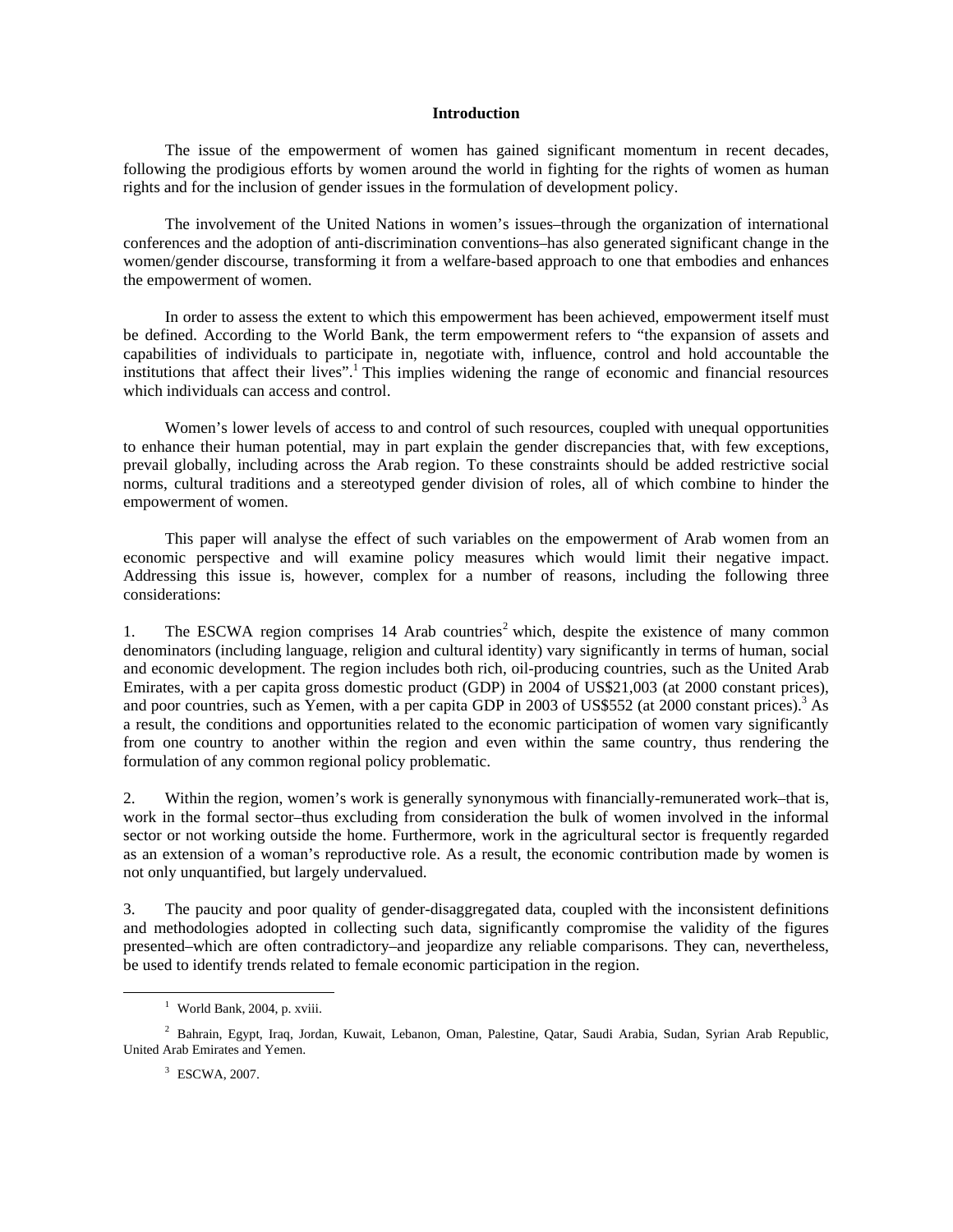#### **Box 1. Which figures to choose?**

 One of the major problems in undertaking any study in the ESCWA region is the inconsistency between the various sources of statistical data, as illustrated in the following quotation: "Department of Statistics official estimates indicate that the informal sector constitutes approximately 12 per cent of Jordan's overall economic activity. Unofficially, these same officials feel that it is closer to 40 per cent, while the World Bank estimates it at just 19.4 per cent.<sup> $\vec{x}$ </sup> There are also discrepancies about the real extent of women's participation in the informal sector, with one microfinance survey<sup>b'</sup> indicating that women run 63 per cent of Jordan's informal enterprises. While this is low compared to global trends, Government officials think the latter is too high." $e$ 

 a/ World Bank, 2005. b/ Ibid. c/ Peebles, Darwazeh, Ghosheh and Sabbagh, 2007, p. 16.

 $\overline{\phantom{a}}$  , and the set of the set of the set of the set of the set of the set of the set of the set of the set of the set of the set of the set of the set of the set of the set of the set of the set of the set of the s

 Despite such limitations, this paper will survey the economic status of Arab women in the ESCWA region in the light of their access to economic and financial resources, and examine the various means by which their economic opportunities can be expanded. As the World Bank has noted, this is, in fact, "nothing more than smart economics", since it will ultimately lead to faster growth and poverty reduction.<sup>4</sup>

 $\frac{1}{4}$ World Bank, 2006.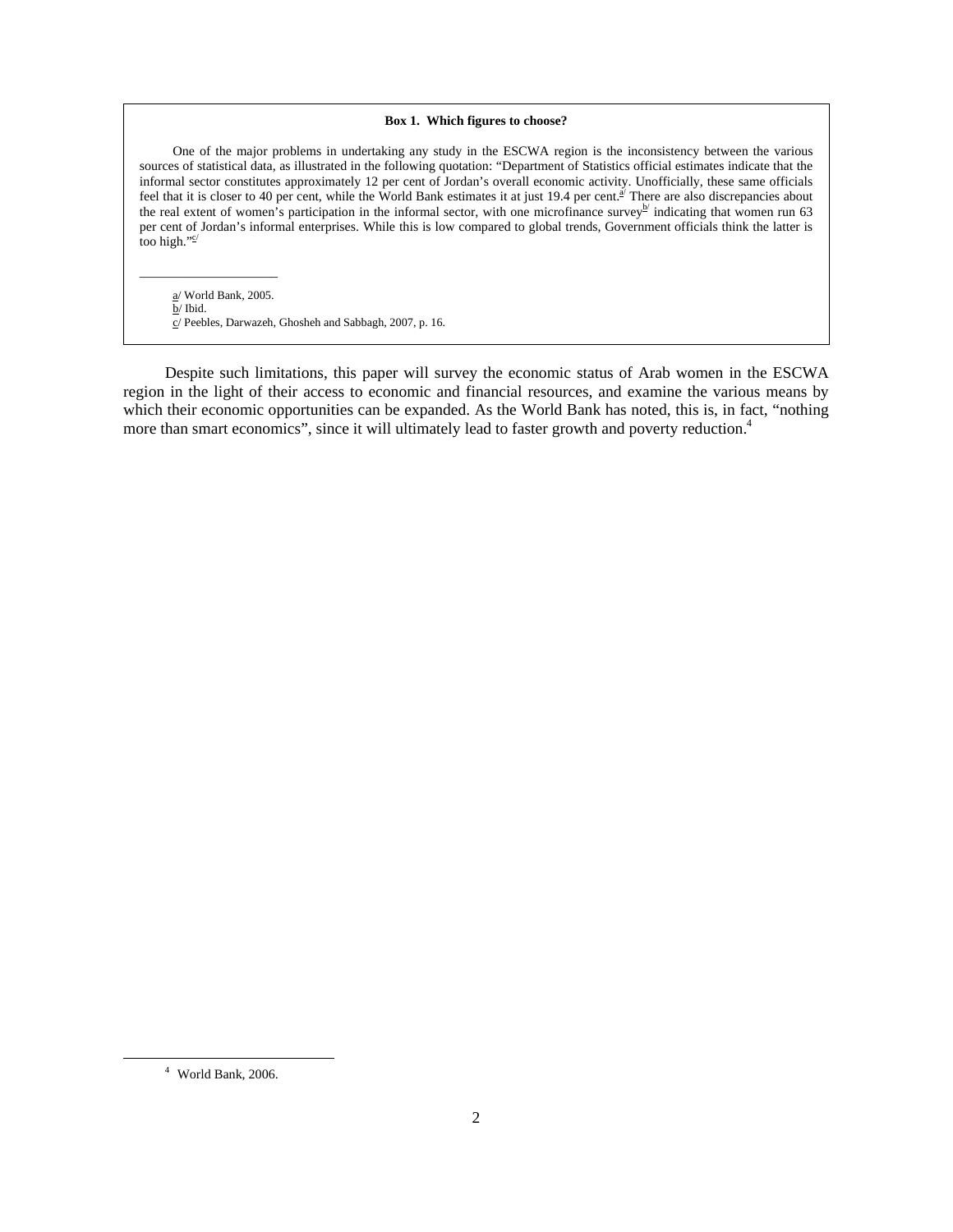# **I. OVERVIEW OF THE ESCWA REGION**<sup>5</sup>

 Social statistics indicate that substantial progress has been achieved across the region during the last two decades, despite significant discrepancies between and within ESCWA member countries. During the period 1990-2005, infant mortality rates dropped throughout the region and, with the exception of Iraq, life expectancy at birth increased in all member countries. Illiteracy rates have decreased and universal primary education has almost been achieved in Bahrain, Kuwait, Qatar and the United Arab Emirates. Gender disparity in primary education has narrowed substantially, with more than one third of member countries having achieved parity in primary education enrolment in 2005; similar trends are also evident at secondary level. Nevertheless, important disparities remain in education, with only 60 per cent of women in Egypt and 35 per cent in Yemen having acquired basic literacy skills.

 Economic indicators are less positive. Per capita real GDP growth, measured at 3.2 per cent in 2007, has been on a downward trend since 2004, when it stood at 4.8 per cent. The situation has been further aggravated by the remarkable increase in the youth population of the region, which grew by over 30 per cent between 1995 and 2005.<sup>6</sup> The fact that the labour market did not have the wherewithal to absorb this growth led to the Middle East and North Africa region experiencing the lowest youth employment rate globally (29.7 per cent), despite being the sole region to have experienced an increase in this rate during the period 1995- 2005.<sup>7</sup>

|                                       |           | World     |         | <b>MENA</b> |
|---------------------------------------|-----------|-----------|---------|-------------|
|                                       | 1997      | 2007      | 1997    | 2007        |
| Youth population (thousands)          |           |           |         |             |
| Total                                 | 1 045 153 | 1 192 045 | 31 766  | 42 027      |
| Females                               | 511 024   | 580 472   | 16 363  | 21 5 5 3    |
| Males                                 | 534 130   | 611 574   | 15 403  | 20 474      |
| Youth employment (thousands)          |           |           |         |             |
| Total                                 | 514 043   | 530 820   | 8683    | 12 182      |
| Females                               | 211 114   | 217 333   | 1909    | 3 1 3 1     |
| Males                                 | 302 928   | 313487    | 6 7 7 4 | 9 0 5 0     |
| Youth unemployment (thousands)        |           |           |         |             |
| Total                                 | 62 848    | 71 381    | 2683    | 3 1 3 0     |
| Females                               | 26 7 35   | 30 143    | 918     | 1 2 6 2     |
| Males                                 | 36 112    | 41 239    | 1765    | 1868        |
| Youth labour force participation rate |           |           |         |             |
| Total                                 | 55.2      | 50.5      | 35.8    | 36.4        |
| Females                               | 46.5      | 42.6      | 18.4    | 21.5        |
| Males                                 | 63.5      | 58.0      | 52.2    | 50.7        |
| Youth employment to population ratio  |           |           |         |             |
| Total                                 | 49.2      | 44.5      | 27.3    | 29.0        |
| Females                               | 41.3      | 37.4      | 12.4    | 15.3        |
| Males                                 | 56.7      | 51.3      | 41.4    | 42.0        |
| Youth unemployment rate               |           |           |         |             |
| Total                                 | 10.9      | 11.9      | 23.6    | 20.4        |
| Females                               | 11.2      | 12.2      | 32.5    | 28.7        |
| Males                                 | 10.7      | 11.6      | 20.7    | 17.1        |

### TABLE 1. YOUTH LABOUR MARKET AND ECONOMIC ACTIVITY VARIABLES, 1997 AND 2007

 $\frac{1}{5}$  Unless otherwise indicated, this section draws on the 2008 ESCWA publication *Survey of Economic and Social Developments in the ESCWA Region 2007-2008*.

<sup>&</sup>lt;sup>6</sup> These figures relate to a regional grouping referred to in ILO publications as "Middle East and North Africa" (MENA), which includes all ESCWA member countries except The Sudan, and also extends to Iran.

<sup>7</sup> International Labour Office, 2006.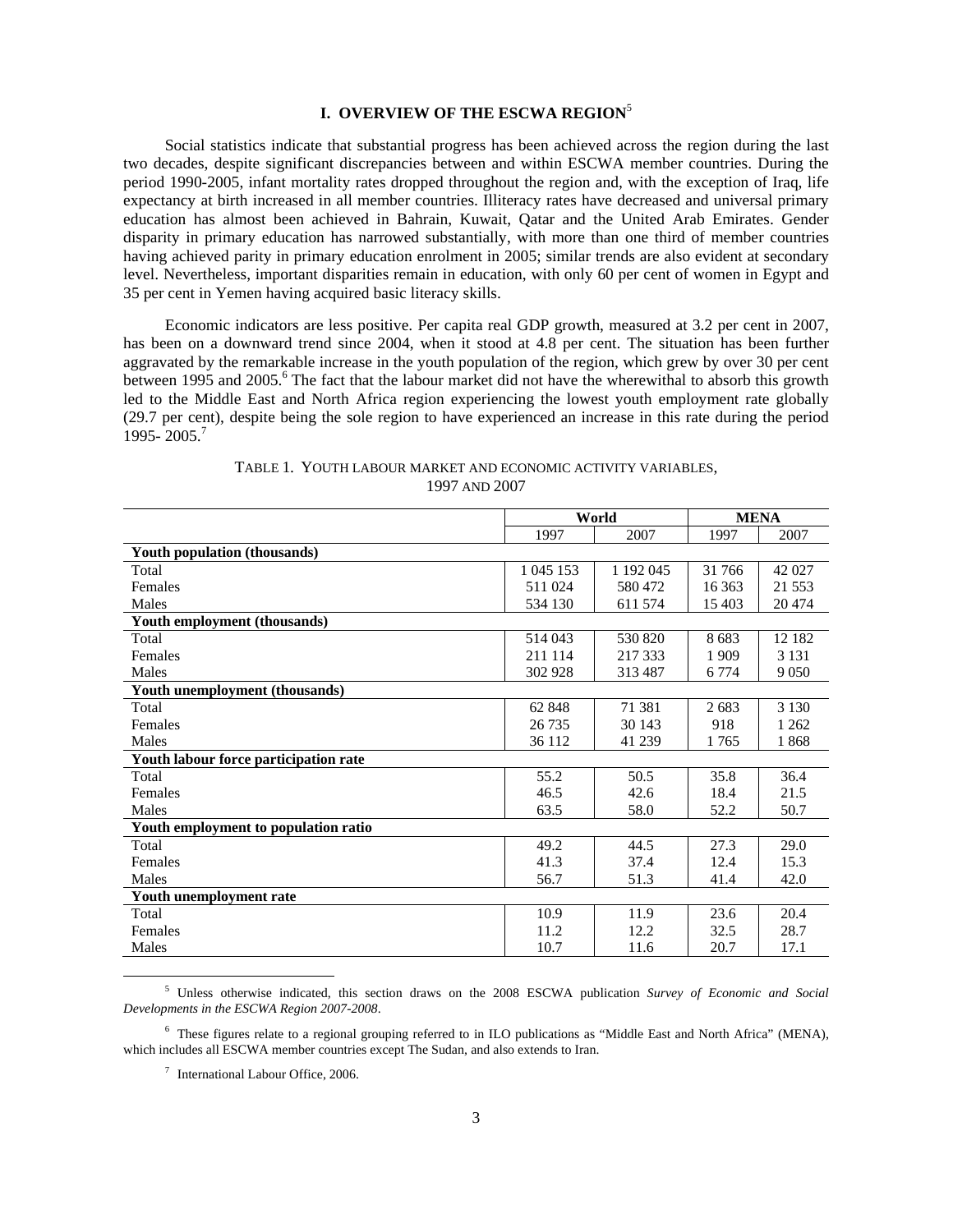# TABLE 1 (*continued*)

|                                                   |         | World   |        | <b>MENA</b> |  |
|---------------------------------------------------|---------|---------|--------|-------------|--|
|                                                   | 1997    | 2007    | 1997   | 2007        |  |
| Ratio of youth to adult unemployment rate         |         |         |        |             |  |
| Total                                             | 2.6     | 2.8     | 3.2    | 3.1         |  |
| Females                                           | 2.4     | 2.7     | 3.1    | 3.1         |  |
| Males                                             | 2.7     | 2.9     | 3.1    | 2.9         |  |
| <b>Youth inactivity</b>                           |         |         |        |             |  |
| Inactive youth (thousands)                        | 468 263 | 589 844 | 20 400 | 26 7 15     |  |
| Youth inactivity rate (percentage)                | 44.8    | 49.5    | 64.2   | 63.6        |  |
| Female share of inactive youth, 2007 (percentage) |         | 56.5    |        | 60.2        |  |

 *Source*: ILO, 2008.

 Unemployment in the region is not restricted, however, to youth, but affects the entire working population. The principal factors contributing to this situation include the unstable political situation prevailing in the region, particularly in Iraq, Lebanon and Palestine, and the high rate of capital outflow, primarily from the oil-exporting countries, in a region already characterized by low investment rates.<sup>8</sup>

 $\frac{8}{3}$ ESCWA, 2008b.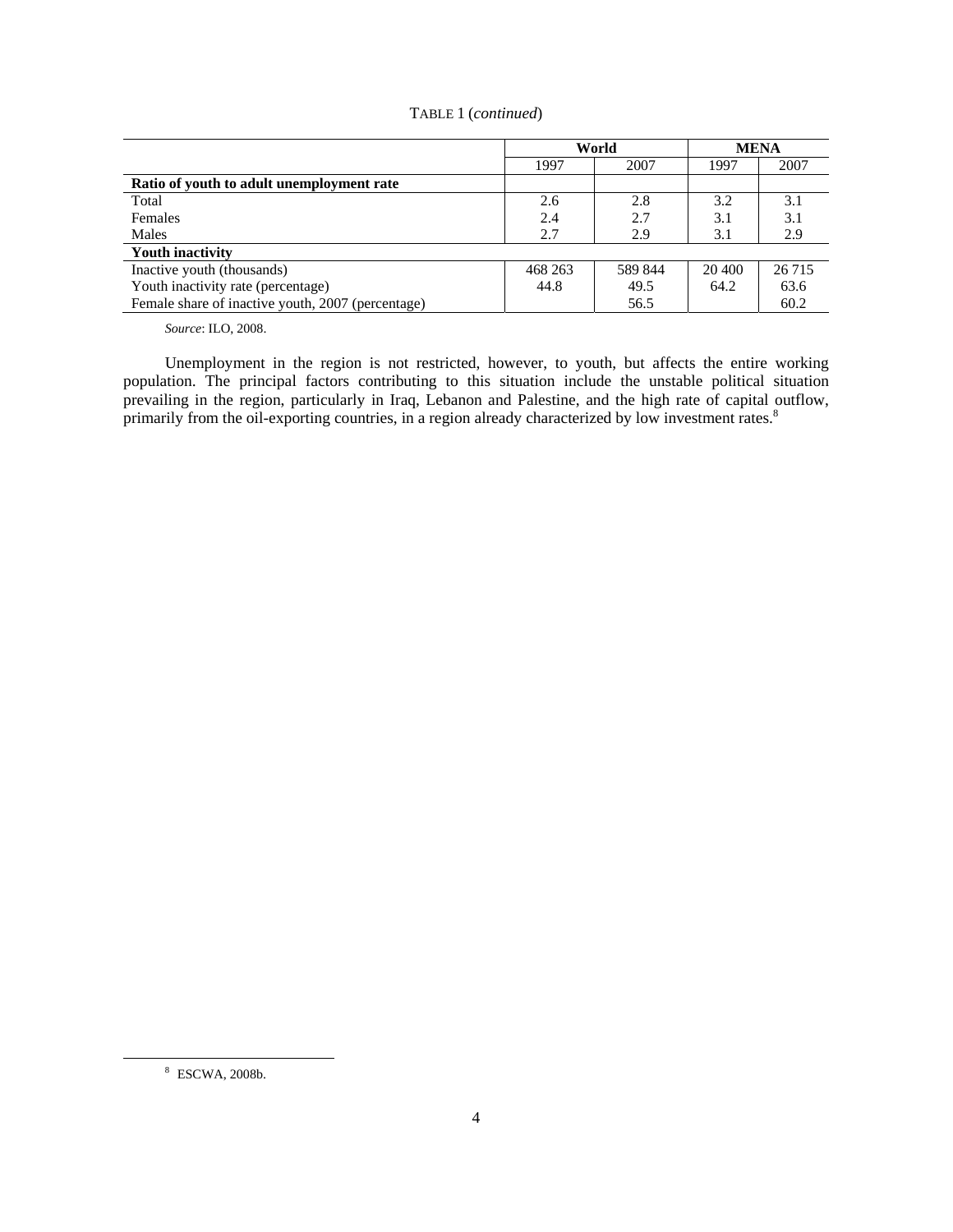### **II. THE ECONOMIC STATUS OF WOMEN IN THE ESCWA REGION**

### LABOUR FORCE PARTICIPATION

 Although female economic activity in the Arab region has increased steadily in the last few decades, it remains low when compared with that of the rest of the world. As the International Labour Organization  $(II)$  has noted,<sup>9</sup> in the past decade, while the Arab region has experienced a 7.7 per cent increase in the number of women in the labour force – the largest change seen in any region in that period – women constitute only 33.3 per cent of the labour force. This percentage is significantly lower than that seen in any other region and leads to high levels of economic dependency. As a result of the oil boom in the 1970s, a small number of working individuals were able to support a large number of non-working dependents and still enjoy rising living standards,<sup>10</sup> yet since real wages started to decline in the 1980s, this dependency has become a burden, with a higher number of non-working dependents per worker in the Arab countries than in any other region.

 It should be noted, however, that significant disparities exist within the region, with rates as low as 10.3 per cent in Palestine and as high as 49.0 per cent in Kuwait (2005 figures). The latter figure includes foreign female workers, as is probably the case in the other Gulf Cooperation Council (GCC) countries which have registered substantial increases in this rate since 1990.

|                             | Rate         | Index          | As a percentage of male |
|-----------------------------|--------------|----------------|-------------------------|
| Country                     | (percentage) | $(1990 = 100)$ | rate                    |
| Bahrain                     | 29.3         | 103            | 33.0                    |
| Egypt                       | 20.1         | 76             | 27.0                    |
| Jordan                      | 27.5         | 155            | 36.0                    |
| Kuwait                      | 49.0         | 141            | 58.0                    |
| Lebanon                     | 32.4         | 102            | 41.0                    |
| Oman                        | 22.7         | 149            | 28.0                    |
| Palestine                   | 10.3         | 111            | 15.0                    |
| Qatar                       | 36.3         | 123            | 41.0                    |
| Saudi Arabia                | 17.6         | 118            | 22.0                    |
| Syrian Arab Republic        | 38.6         | 135            | 44.0                    |
| The Sudan                   | 23.7         | 86             | 33.0                    |
| <b>United Arab Emirates</b> | 38.2         | 152            | 42.0                    |
| Yemen                       | 29.7         | 108            | 39.0                    |

TABLE 2. FEMALE ECONOMIC ACTIVITY AGE 15+, 2005

 *Source*: ESCWA calculations based on ILO, 2005.

 The share of the female population participating in the labour force did not increase significantly during the period 2000-2007. The largest rises were registered in Qatar and the United Arab Emirates (6 per cent), followed by Palestine (4 per cent), which had a participation rate of only 11 per cent in 2000. It is important to note, however, that this share is considerably lower than that of the male population in the region, which reached 92 per cent in Qatar, 93 per cent in the United Arab Emirates and 69 per cent in Palestine.

 $\frac{1}{9}$  $^9$  ILO, 2008b, para. 1.

<sup>&</sup>lt;sup>10</sup> United Nations Development Fund for Women (UNIFEM) Arab States Regional Office, 2004, p. 216.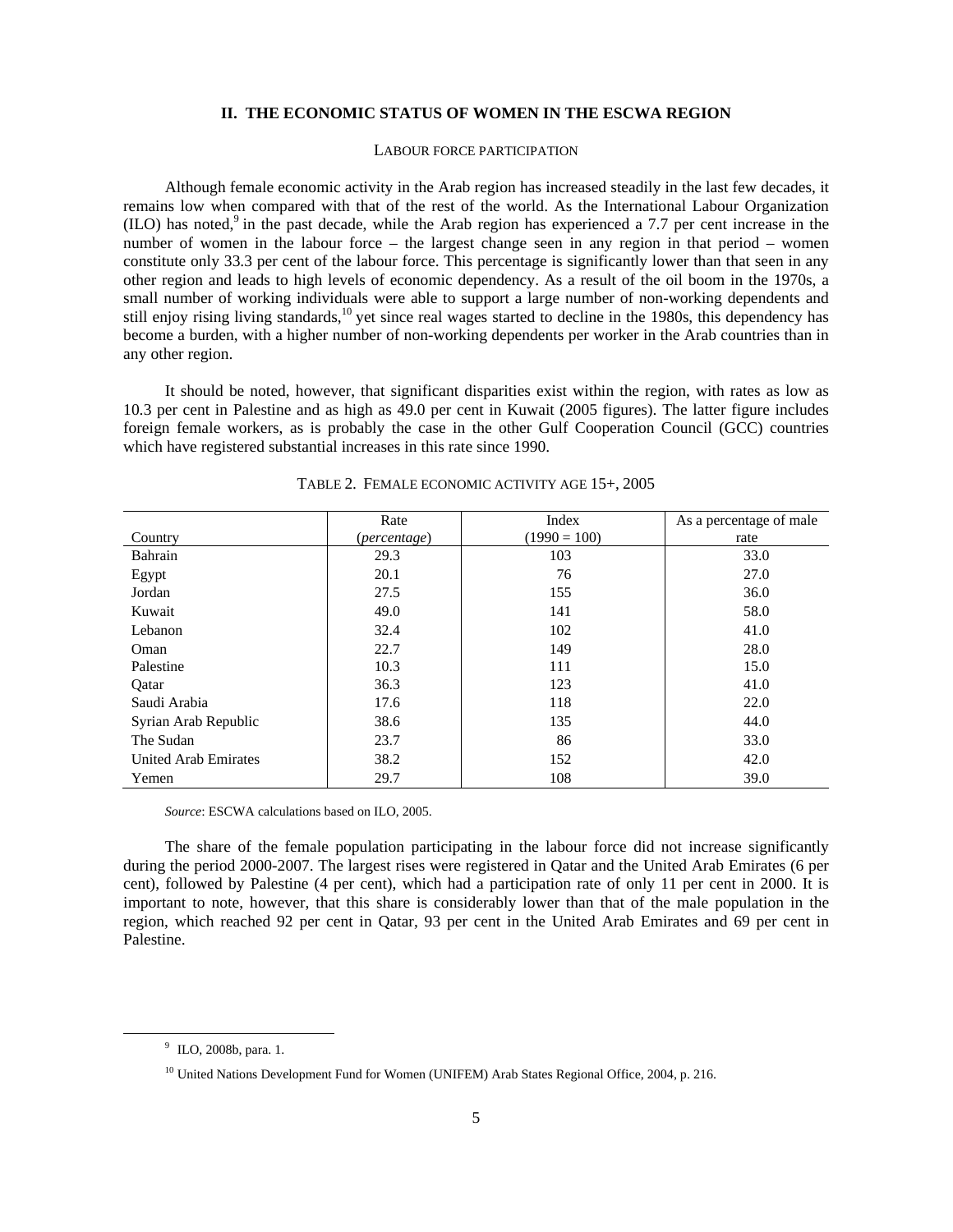|                    | Year   |      |        |      |        |      |        |      |        |      |        |      |        |      |        |      |
|--------------------|--------|------|--------|------|--------|------|--------|------|--------|------|--------|------|--------|------|--------|------|
|                    | 2000   |      | 2001   |      |        | 2002 |        | 2003 |        | 2004 |        | 2005 |        | 2006 | 2007   |      |
| Country            | Female | Male | Female | Male | Female | Male | Female | Male | Female | Male | Female | Male | Female | Male | Female | Male |
| Bahrain            | 36     | 88   | 36     | 88   | 35     | 87   | 35     | 87   | 35     | 87   | 35     | 87   | 35     | 87   | 35     | 87   |
| Egypt              | 23     | 75   | 23     | 74   | 24     | 75   | 24     | 75   | 25     | 75   | 25     | 75   | 25     | 74   | 26     | 75   |
| Jordan             | 15     | 76   | 15     | 76   | 15     | 75   | 15     | 75   | 16     | 75   | 16     | 75   | 17     | 75   | 16     | 75   |
| Kuwait             | 44     | 85   | 44     | 84   | 44     | 84   | 43     | 83   | 44     | 83   | 44     | 83   | 44     | 83   | 44     | 83   |
| Lebanon            | 26     | 83   | 26     | 83   | 26     | 82   | 27     | 82   | 27     | 82   | 27     | 82   | 27     | 82   | 27     | 82   |
| Oman               | 25     | 81   | 25     | 80   | 25     | 80   | 26     | 80   | 26     | 79   | 26     | 79   | 26     | 79   | 27     | 79   |
| Palestine          | 11     | 70   | 11     | 70   | 11     | 68   | 12     | 69   | 14     | 69   | 15     | 70   | 15     | 70   | 15     | 69   |
| Qatar              | 36     | 90   | 37     | 90   | 38     | 91   | 40     | 91   | 41     | 92   | 41     | 92   | 41     | 92   | 42     | 92   |
| Saudi Arabia       | 17     | 82   | 18     | 82   | 18     | 82   | 19     | 82   | 19     | 82   | 19     | 82   | 20     | 82   | 20     | 82   |
| Syrian Arab        |        |      |        |      |        |      |        |      |        |      |        |      |        |      |        |      |
| Republic           | 19     | 81   | 21     | 85   | 24     | 86   | 20     | 80   | 21     | 81   | 21     | 81   | 21     | 81   | 22     | 8    |
| <b>United Arab</b> |        |      |        |      |        |      |        |      |        |      |        |      |        |      |        |      |
| Emirates           | 35     | 93   | 36     | 93   | 38     | 93   | 39     | 93   | 40     | 93   | 40     | 93   | 39     | 93   | 41     | 93   |
| Yemen              | 19     | 69   | 19     | 69   | 20     | 68   | 21     | 67   | 22     | 67   | 22     | 67   | 23     | 67   | 22     | 67   |

TABLE 3. LABOUR FORCE PARTICIPATION RATES (*As a percentage of female and male population aged 15-64*)

 *Source*: Adapted from World Bank, *GenderStats: June 2009.*

 The same holds true for the female share of the total labour force, which represents less than one quarter in all ESCWA member countries, with the exception of Lebanon, where it barely exceeds it (26 per cent) and Egypt, where it represents exactly one quarter. This share remained more or less constant during the period 2000-2007, with most ESCWA member countries registering only minor increases, with the exception of Oman (5 per cent) and Palestine (4 per cent), the latter having started the period with particularly low rates of female participation. In reality, as in many other developing regions of the world, remaining outside the labour force is not a choice made by most Arab women; indeed, it is likely that many of them would opt to work if it were socially acceptable to do so and if adequate job opportunities were available.

| Year                        |      |      |      |      |      |      |      |      |  |  |  |
|-----------------------------|------|------|------|------|------|------|------|------|--|--|--|
| Country                     | 2000 | 2001 | 2002 | 2003 | 2004 | 2005 | 2006 | 2007 |  |  |  |
| Bahrain                     | 21   | 21   | 21   | 21   | 21   | 21   | 21   | 21   |  |  |  |
| Egypt                       | 23   | 23   | 24   | 24   | 25   | 25   | 25   | 25   |  |  |  |
| Jordan                      | 15   | 15   | 16   | 16   | 16   | 17   | 17   | 17   |  |  |  |
| Kuwait                      | 22   | 23   | 23   | 23   | 23   | 23   | 24   | 24   |  |  |  |
| Lebanon                     | 25   | 25   | 25   | 25   | 25   | 25   | 25   | 26   |  |  |  |
| Oman                        | 15   | 16   | 17   | 17   | 18   | 19   | 19   | 20   |  |  |  |
| Palestine                   | 13   | 13   | 13   | 15   | 16   | 17   | 17   | 17   |  |  |  |
| Oatar                       | 15   | 15   | 15   | 15   | 15   | 15   | 15   | 15   |  |  |  |
| Saudi Arabia                | 13   | 13   | 14   | 14   | 14   | 14   | 15   | 15   |  |  |  |
| Syrian Arab Republic        | 19   | 19   | 21   | 19   | 20   | 20   | 20   | 21   |  |  |  |
| <b>United Arab Emirates</b> | 12   | 13   | 13   | 13   | 14   | 14   | 14   | 15   |  |  |  |
| Yemen                       | 21   | 21   | 22   | 23   | 23   | 24   | 25   | 24   |  |  |  |
|                             |      |      |      |      |      |      |      |      |  |  |  |

TABLE 4. FEMALE LABOUR FORCE PARTICIPATION (*As a percentage of the total labour force*)

 *Source*: Adapted from World Bank, *GenderStats: June 2009.*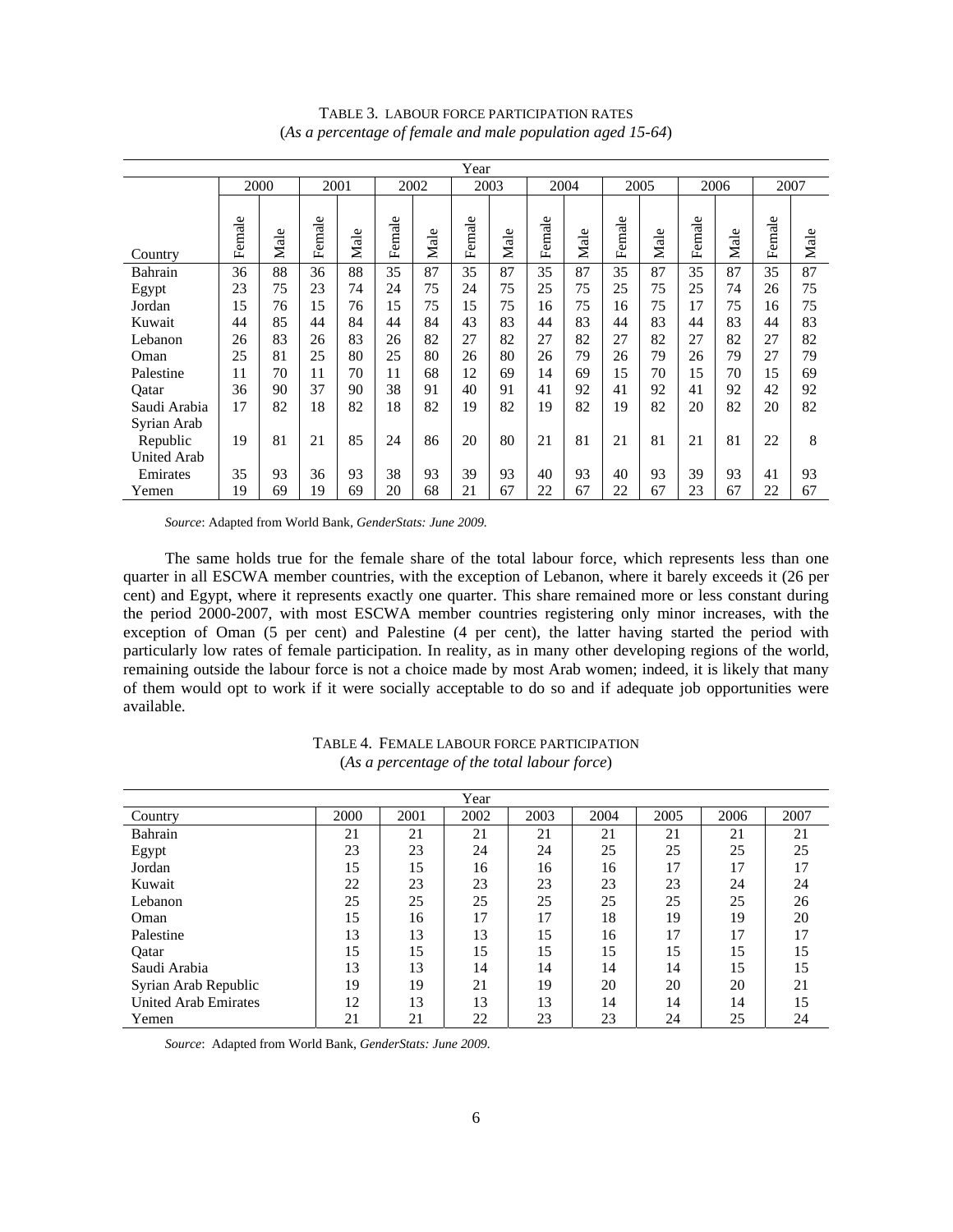#### **Box 2. Economic participation of women in the United Arab Emirates**

 According to the report submitted by the United Arab Emirates to the Convention on the Elimination of All Forms of Discrimination against Women (CEDAW) Committee in 2008, the number of female citizens aged 15 years and over in the workforce increased more than threefold between 1995, when it stood at 15,729, and 2006, when it had risen to 49,000.

 Women are present in all federal ministries and predominate in the Ministry of Education (63.7 per cent), the Ministry of Health (66.3 per cent), the Ministry of Higher Education and Scientific Research (57.1 per cent) and the Ministry of Social Affairs (75.4 per cent). The Government has also launched a series of initiatives aimed at strengthening the role of women in the business sector, including the establishment of councils of business women and the creation of an Emirates award for business women. It is estimated that US\$3.8 billion is currently invested in businesses run by over 11,000 women across the country.

 *Source*: Adapted from United Nations, 2008b.

 $\overline{\phantom{a}}$  , and the set of the set of the set of the set of the set of the set of the set of the set of the set of the set of the set of the set of the set of the set of the set of the set of the set of the set of the s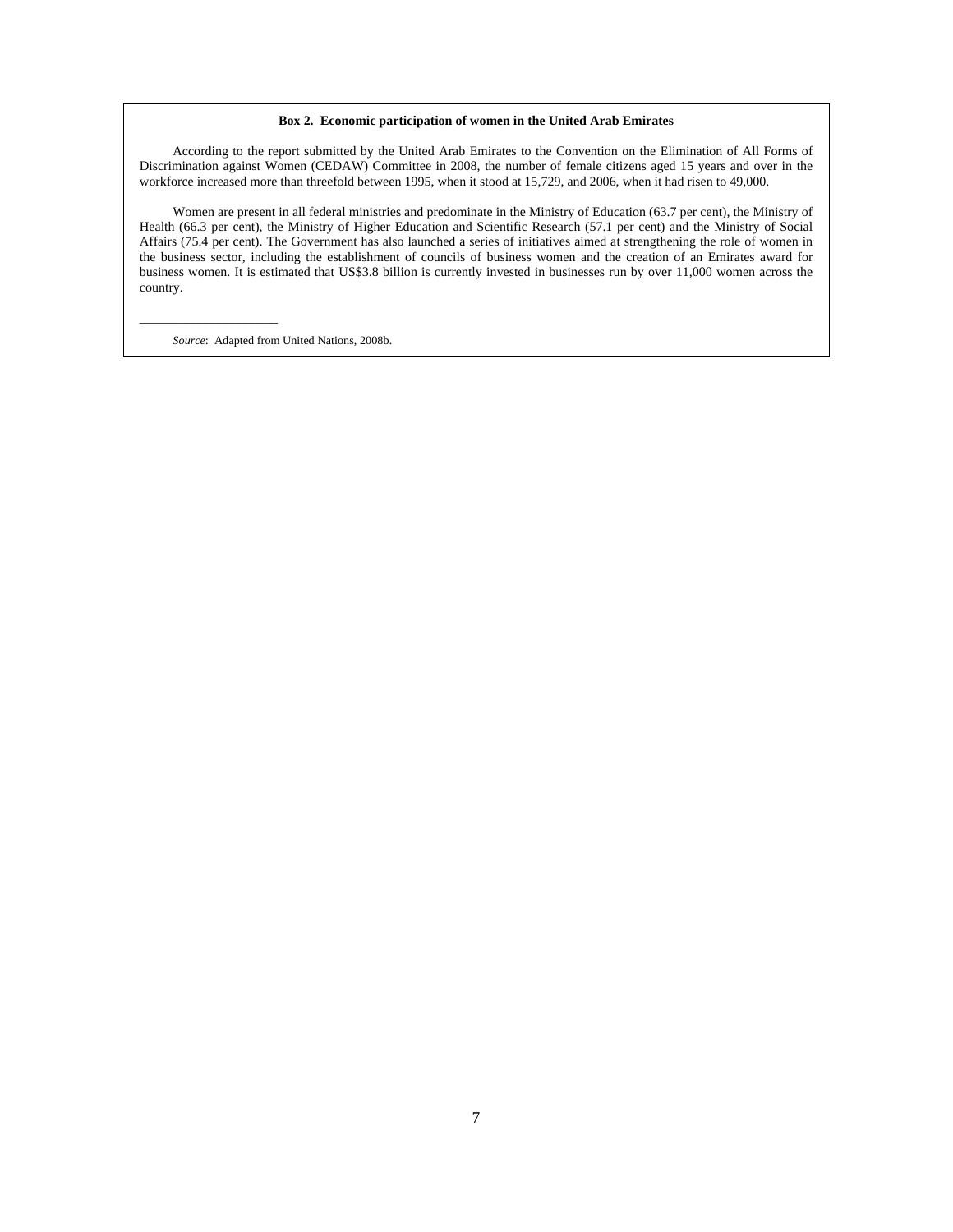### **III. VULNERABLE EMPLOYMENT AND UNEMPLOYMENT**

*"Having a job is not, however, the end goal; having a job that offers an employee a decent wage and working conditions while satisfying their sense of contribution, achievement and fulfilment is."*11

 All too frequently, decent employment is not the norm in the Arab region, and vulnerable employment<sup>12</sup> and unemployment prevail. Vulnerable employment, however, reduced significantly in the decade 1997-2007, falling 7.1 per cent in the Middle East region and 5.8 per cent in the North Africa region, with a far more substantial decrease being registered for females (-9.3 per cent in the Middle East and -6.5 per cent in North Africa) than for males (-6.3 per cent in the former and -6.2 per cent in the latter). It should be noted, however, that the largest gender gap in vulnerable employment as a share of total employment exists in these two regions.<sup>13</sup>

|                | 1997 | 2002 | 2003 | 2004 | 2005 | 2006 | 2007 |  |  |  |  |
|----------------|------|------|------|------|------|------|------|--|--|--|--|
| <b>Total</b>   |      |      |      |      |      |      |      |  |  |  |  |
| Middle East    | 39.5 | 35.7 | 35.2 | 36.0 | 33.5 | 33.5 | 32.4 |  |  |  |  |
| North Africa   | 42.9 | 40.3 | 39.8 | 41.1 | 40.9 | 38.5 | 37.1 |  |  |  |  |
| <b>Males</b>   |      |      |      |      |      |      |      |  |  |  |  |
| Middle East    | 36.0 | 32.4 | 32.0 | 33.1 | 30.1 | 28.1 | 29.7 |  |  |  |  |
| North Africa   | 39.3 | 38.4 | 36.9 | 36.7 | 37.2 | 34.5 | 33.1 |  |  |  |  |
| <b>Females</b> |      |      |      |      |      |      |      |  |  |  |  |
| Middle East    | 54.2 | 48.2 | 47.3 | 46.5 | 45.5 | 35.1 | 44.9 |  |  |  |  |
| North Africa   | 55.0 | 46.2 | 48.8 | 54.2 | 52.0 | 50.3 | 48.5 |  |  |  |  |

### TABLE 5. REGIONAL VULNERABLE EMPLOYMENT SHARE (*Percentage*)

 *Source*: ILO, 2009c.

 The current financial crisis and the resulting economic slowdown have adversely affected economic growth in all regions of the world, with the exception of the Latin America and the Caribbean region and the Middle East, where growth forecasts for 2008 were revised upward. However, this increase has not been reflected in the Middle East labour market, where unemployment rates remain among the highest in the world.<sup>14</sup>

 Indeed, if, in addition to the new entrants to the labour market, the goal is to create jobs for the unemployed in the MENA region, 68 million new jobs will need to be created by 2020. If the projected 20 million increase in the labour force between 2000 and 2020 is factored in, the requirement for new jobs will be 88 million, a daunting challenge for the region and one that will be difficult to meet.<sup>15</sup>

 It is significant to note in this respect that unemployment rates decreased faster during the period 1998-2008 in the North Africa region than in the Middle East region and that the gender gap is greater in the former than in the latter. Indeed, there are almost twice as many unemployed women as men in North Africa.

<sup>&</sup>lt;sup>11</sup> El Zanaty and Associates, 2007, p. 43.

<sup>&</sup>lt;sup>12</sup> "The indicator of vulnerable employment calculates the sum of own account workers and contributing family workers as a share of total employment. (...) Workers in the vulnerable statuses lack the social protection and safety nets to guard against times of low economic demand and often are incapable of generating sufficient savings for themselves and their families to offset these times." (ILO, January 2009, p. 14).

<sup>13</sup> ILO, 2009d.

 $^{14}$  ILO, 2009c.

<sup>15</sup> Nabli, Silva- Jauregni and Johansson de Silva, 2007.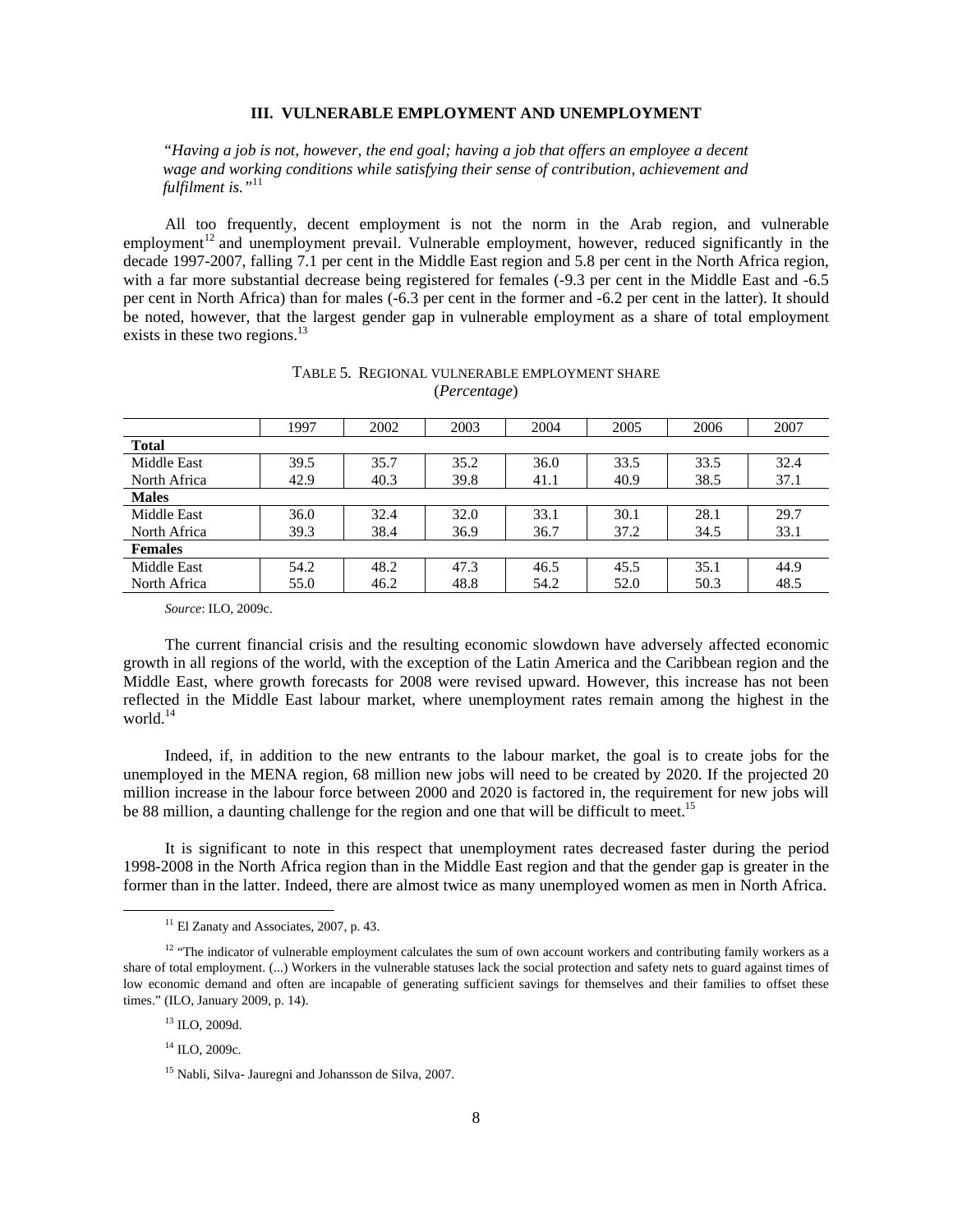# TABLE 6. REGIONAL UNEMPLOYMENT RATES (*Percentage*)

|                    | 1998 | 1999 | 2000 | 2001 | 2002 | 2003 | 2004 | 2005 | 2006 | 2007 | <b>2008</b> |
|--------------------|------|------|------|------|------|------|------|------|------|------|-------------|
| <b>Total</b>       |      |      |      |      |      |      |      |      |      |      |             |
| Middle East        | 10.8 | 10.3 | 9.8  | 11.4 | 11.4 | 11.8 | 9.2  | 9.8  | 9.8  | 9.4  | 9.4         |
| North Africa       | 13.1 | 13.6 | 14.2 | 13.7 | 13.6 | 13.2 | 11.9 | 11.6 | 10.5 | 10.4 | 10.3        |
| <b>Males</b>       |      |      |      |      |      |      |      |      |      |      |             |
| <b>Middle East</b> | 9.6  | 9.1  | 8.7  | 10.0 | 10.1 | 10.7 | 8.1  | 8.5  | 8.6  | 8.2  | 8.2         |
| North Africa       | 11.2 | 11.8 | 12.2 | 11.6 | 11.3 | 10.9 | 9.6  | 9.2  | 8.3  | 8.2  | 8.1         |
| <b>Females</b>     |      |      |      |      |      |      |      |      |      |      |             |
| <b>Middle East</b> |      | 14.9 | 13.8 | 16.4 | 16.3 | 15.8 | 13.1 | 14.1 | 13.9 | 13.4 | 13.3        |
| North Africa       |      | 19.1 | 20.3 | 20.0 | 20.1 | 19.6 | 18.1 | 18.0 | 16.1 | 16.0 | 15.9        |
|                    |      |      |      |      |      |      |      |      |      |      |             |

 *Source*: ILO, 2009c.

 *Notes*: \* 2008 figures are preliminary estimates. Two dots (..) indicate that data are not available.

#### **Box 3. Unemployment in Egypt: an endemic problem**

 Unemployment is one of the most pressing problems faced by the Egyptian labour market. While unemployment rates have increased for both men and women in recent years, those for women consistently remain significantly higher than those for men: in 2004, the female unemployment rate was 23.9 per cent, compared with 6.3 per cent for men.



 $\overline{\phantom{a}}$  , and the set of the set of the set of the set of the set of the set of the set of the set of the set of the set of the set of the set of the set of the set of the set of the set of the set of the set of the s *Source*: Adapted from El-Mahdi, 2006.

 Analysis of the limited gender-disaggregated statistics available for the region indicates that unemployment rates have been decreasing faster for females than for males in Egypt, Jordan and Saudi Arabia. In Egypt, male unemployment has increased in all age categories, including youth, and is likely to have been caused by the growth in the share of youth in the total population.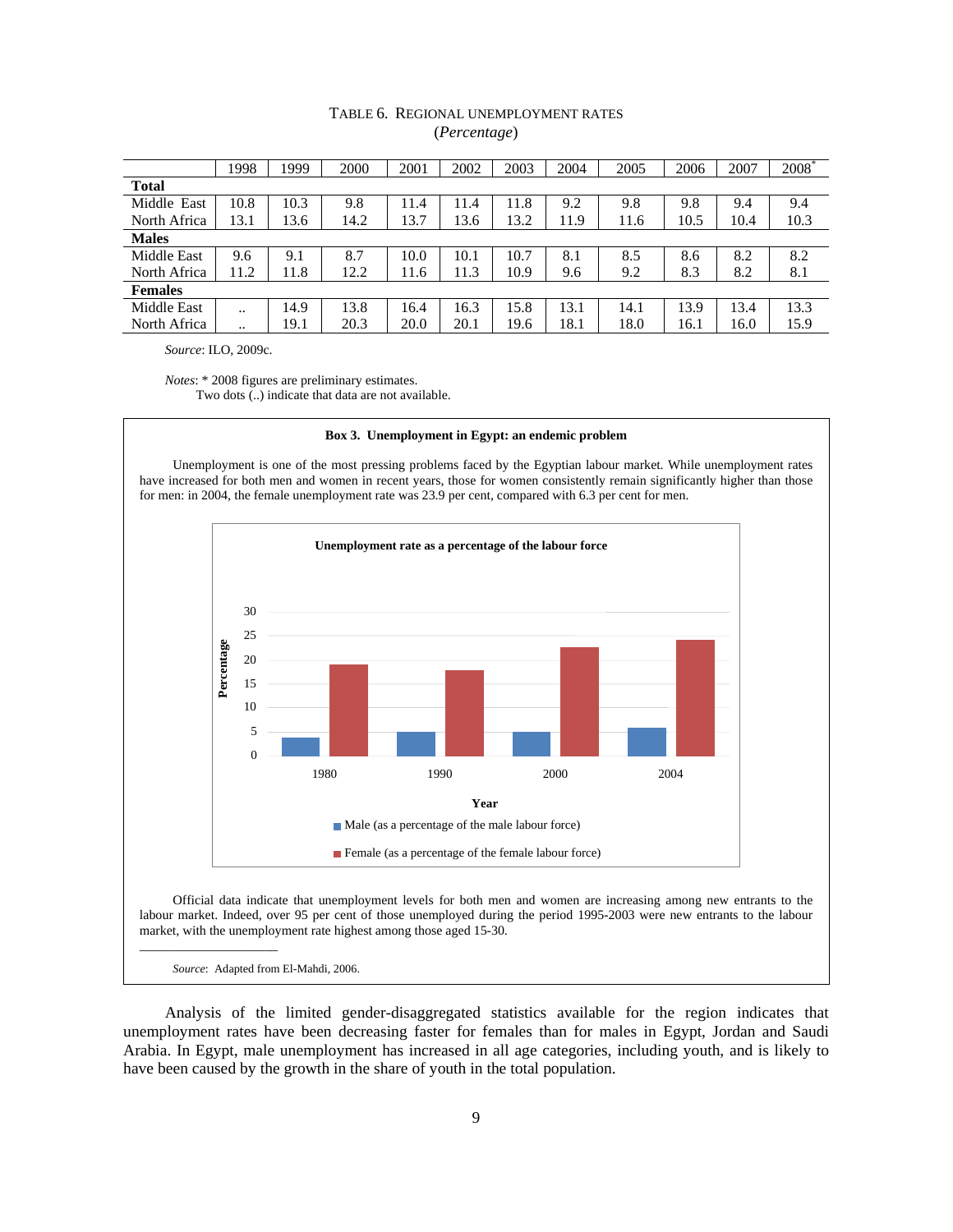The opposite holds true for the Syrian Arab Republic, where female and male unemployment both increased fourfold between 2000 and 2003. It should, however, be noted that in both Egypt and the Syrian Arab Republic, female youth unemployment was twice the rate of male youth unemployment in 2002.

# **Box 4. Youth employment in the Syrian Arab Republic**  The school-to-work transition survey on youth in the Syrian Arab Republic, carried out by the ILO in 2007 revealed that: There are high levels of inactivity among young people; • Unemployment is highly concentrated among young people who have completed only primary and secondary education, and the duration of such unemployment is lengthy; • Educational achievement among young men and women is frequently minimal; • Most young people who are employed are engaged in either unpaid work or paid jobs in which they work long hours in return for low pay; When searching for work, young people generally use informal methods, such as contacting friends and relatives, and direct visits to potential employers; • A significant gender gap exists in relation to these issues.  $\overline{\phantom{a}}$  , and the set of the set of the set of the set of the set of the set of the set of the set of the set of the set of the set of the set of the set of the set of the set of the set of the set of the set of the s  *Source*: Adapted from Alissa, 2007.

|                                         |                      | Year |      |                      |                      |                      |                      |      |  |  |  |
|-----------------------------------------|----------------------|------|------|----------------------|----------------------|----------------------|----------------------|------|--|--|--|
| Country                                 | 2000                 | 2001 | 2002 | 2003                 | 2004                 | 2005                 | 2006                 | 2007 |  |  |  |
| Egypt                                   |                      |      |      |                      |                      |                      |                      |      |  |  |  |
| Female (as a percentage of the total    |                      |      |      |                      |                      |                      |                      |      |  |  |  |
| female labour force)                    | 23                   | 23   | 24   | 23                   | 24                   | 25                   | 24                   | 19   |  |  |  |
| Male (as a percentage of the total male |                      |      |      |                      |                      |                      |                      |      |  |  |  |
| labour force)                           | 5                    | 6    | 6    | 8                    | 6                    | 7                    | $\overline{7}$       | 6    |  |  |  |
| Total (as a percentage of the total     |                      |      |      |                      |                      |                      |                      |      |  |  |  |
| labour force)                           | 9                    | 9    | 10   | 11                   | 10                   | 11                   | 11                   | 9    |  |  |  |
| Female youth (as a percentage of the    |                      |      |      |                      |                      |                      |                      |      |  |  |  |
| female labour force aged 15-24)         | $\ddot{\phantom{a}}$ | 51   | 40   |                      |                      |                      |                      |      |  |  |  |
| Male youth (as a percentage of the male |                      |      |      |                      |                      |                      |                      |      |  |  |  |
| labour force aged 15-24)                | $\ddot{\phantom{a}}$ | 19   | 21   | $\ddot{\phantom{0}}$ | $\ddot{\phantom{0}}$ |                      |                      |      |  |  |  |
| Jordan                                  |                      |      |      |                      |                      |                      |                      |      |  |  |  |
| Female (as a percentage of the total    |                      |      |      |                      |                      |                      |                      |      |  |  |  |
| female labour force)                    |                      | 20   | 20   | 20                   | 16                   |                      |                      |      |  |  |  |
| Male (as a percentage of the total male |                      |      |      |                      |                      |                      |                      |      |  |  |  |
| labour force)                           |                      | 15   | 16   | 15                   | 12                   |                      |                      |      |  |  |  |
| Total (as a percentage of the total     |                      |      |      |                      |                      |                      |                      |      |  |  |  |
| labour force)                           | $\ddot{\phantom{0}}$ | 16   | 16   | 15                   | 12                   | $\ddot{\phantom{0}}$ | $\ddot{\phantom{0}}$ |      |  |  |  |
| Saudi Arabia                            |                      |      |      |                      |                      |                      |                      |      |  |  |  |
| Female (as a percentage of the total    |                      |      |      |                      |                      |                      |                      |      |  |  |  |
| female labour force)                    | 9                    | 9    | 12   |                      |                      |                      | 15                   | 13   |  |  |  |
| Male (as a percentage of the total male |                      |      |      |                      |                      |                      |                      |      |  |  |  |
| labour force)                           | 4                    | 4    | 4    | $\ddotsc$            |                      |                      | 5                    |      |  |  |  |
| Total (as a percentage of the total     |                      |      |      |                      |                      |                      |                      |      |  |  |  |
| labour force)                           | 5                    | 5    | 5    |                      |                      |                      | 6                    | 6    |  |  |  |

### TABLE 7. UNEMPLOYMENT RATES BY COUNTRY, SELECTED COUNTRIES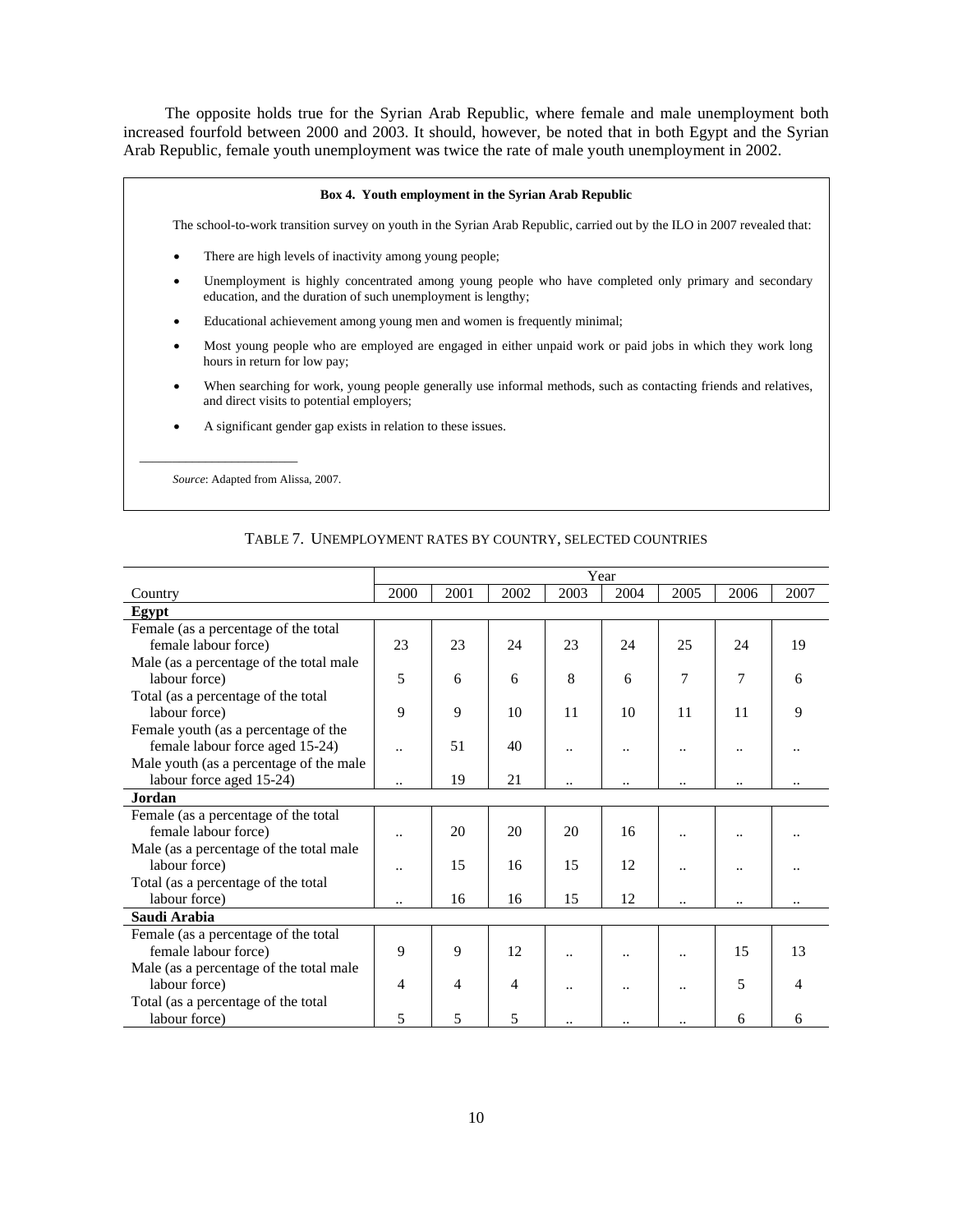|                                         | Year               |      |      |                      |                      |         |                      |      |  |  |
|-----------------------------------------|--------------------|------|------|----------------------|----------------------|---------|----------------------|------|--|--|
| Country                                 | 2000               | 2001 | 2002 | 2003                 | 2004                 | 2005    | 2006                 | 2007 |  |  |
| <b>Syrian Arab Republic</b>             |                    |      |      |                      |                      |         |                      |      |  |  |
| Female (as a percentage of the total    |                    |      |      |                      |                      |         |                      |      |  |  |
| female labour force)                    |                    | 26   | 24   | 21                   | $\ddot{\phantom{0}}$ | $\cdot$ |                      |      |  |  |
| Male (as a percentage of the total male |                    |      |      |                      |                      |         |                      |      |  |  |
| labour force)                           | $\mathfrak{D}$     | 8    | 8    | 8                    | $\ddot{\phantom{0}}$ |         |                      |      |  |  |
| Total (as a percentage of the total     |                    |      |      |                      |                      |         |                      |      |  |  |
| labour force)                           | $\mathfrak{D}_{1}$ | 12   | 12   | 10                   | $\ddot{\phantom{0}}$ |         |                      |      |  |  |
| Female youth (as a percentage of the    |                    |      |      |                      |                      |         |                      |      |  |  |
| female labour force aged 15-24)         |                    |      | 39   |                      | $\cdot$ .            |         |                      |      |  |  |
| Male youth (as a percentage of the male |                    |      |      |                      |                      |         |                      |      |  |  |
| labour force aged 15-24)                |                    |      | 21   | $\ddot{\phantom{0}}$ | $\ddot{\phantom{0}}$ |         | $\ddot{\phantom{0}}$ |      |  |  |

TABLE 7 (*continued*)

 *Source*: World Bank, 2009a*.* 

Two dots (..) indicate that data are not available.

## A. WAGE GAPS

 Although anecdotal evidence points to the existence of wage gaps between men and women in the ESCWA region, there is no reliable statistical information to support this. In the Syrian Arab Republic, for example, labour laws have secured equality in wages in both the public and private sectors. There are, however, significant gender gaps in levels of accrued income, the ratio of women being low in the higher salary brackets and high in the lower salary brackets.<sup>16</sup> Based on local observations and related studies,<sup>17</sup> however, it appears that these gaps are narrowing, particularly among young educated females joining the labour force.

|                                    |         |          | Female to Male Estimated   |
|------------------------------------|---------|----------|----------------------------|
|                                    | Female  | Male     | Earned Income (percentage) |
| Bahrain                            | 10496   | 29 7 9 6 | 35.2                       |
| Egypt                              | 1635    | 7 0 24   | 23.3                       |
| Jordan                             | 2 5 6 6 | 8 2 7 0  | 31.0                       |
| Kuwait <sup>b</sup>                | 12 623  | 36 403   | 34.7                       |
| Lebanon $\frac{b}{c}$              | 2 7 0 1 | 8 5 8 5  | 31.5                       |
| Oman $b$                           | 4 5 1 6 | 23 8 8 0 | 18.9                       |
| $Qatar^b$                          | 9 2 1 1 | 37 774   | 24.4                       |
| Saudi Arabiab/                     | 4 0 3 1 | 25 678   | 15.7                       |
| The Sudan <sup>b</sup>             | 832     | 3 3 1 7  | 25.1                       |
| Syrian Arab Republic <sup>b/</sup> | 1907    | 5 6 8 4  | 33.6                       |
| United Arab Emirates <sup>b/</sup> | 8 3 2 9 | 33 555   | 24.8                       |
| $Y$ emen $\frac{b}{c}$             | 424     | 1422     | 29.8                       |

# TABLE 8. ESTIMATED EARNED INCOME  $2005^{\frac{1}{2}}$ (*In United States dollars, adjusted for purchasing power parity*)

 *Source*: ESCWA calculations based on United Nations. 2007. *Human Development Report 2007/2008.* 

 $a/$  Given the lack of gender-disaggregated income data, female and male earned income are crudely estimated on the basis of data on the ratio of the female non-agricultural wage to the male non-agricultural wage, the female and male shares of the economically active population, the total female and male population and per capita GDP in purchasing power parity in US\$. The wage ratios used in this calculation are based on data for the most recent year available between 1996 and 2005.

 $b/$  No wage data are available. For the purposes of estimating female and male earned income, a value of 0.75 was used for the ratio of the female non-agricultural wage to the male non-agricultural wage.

<sup>&</sup>lt;sup>16</sup> Mousa and Zagzag, 2006.

<sup>&</sup>lt;sup>17</sup> Alissa, 2007 and Bellafronto, 2005.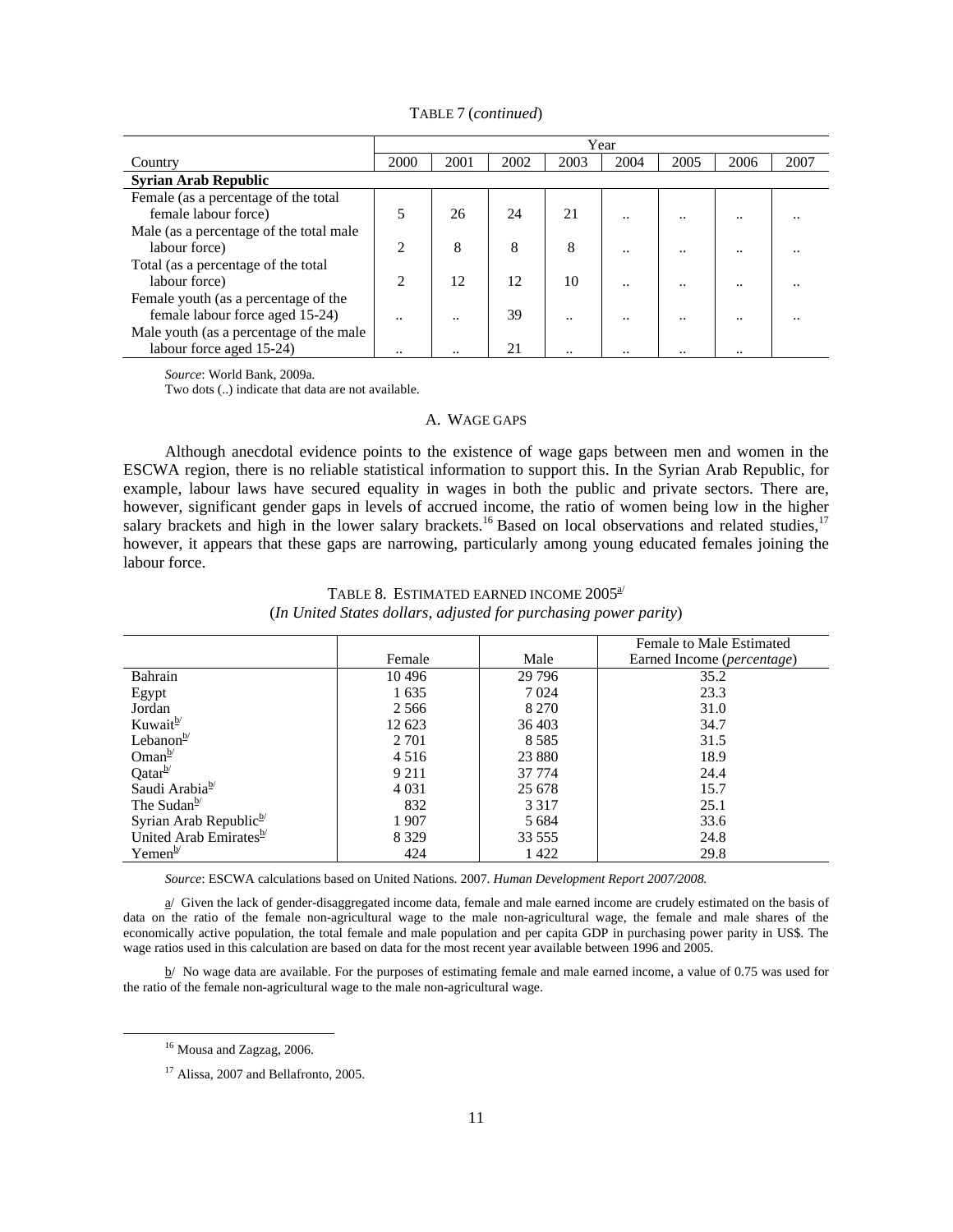### B. SECTORAL SHARES IN EMPLOYMENT

 Statistics on gender distribution by economic sector for the decade 1998-2008 indicate that female economic activity in the service sector averaged some 50 per cent in the Middle East region and 45 per cent in the North Africa region. In the agricultural sector, the share of female economic activity increased during the same period in both regions; indeed, the agricultural sector is the only sector which registered an increase in the female sectoral share in employment during that period (5.9 per cent for the Middle East and 6.8 per cent for North Africa), with the minor exception of a marginal rise (less than 1 per cent) in the industrial sector in the North African region (see table 9). This is of particular note, given the shortfalls that exist in providing rural women with education and health-care services, since a lack of such provision inevitably leads to widespread ignorance of basic rights among the group concerned. Furthermore, as El-Mahdi has noted,<sup>18</sup> "the subtle societal and cultural influences which impede women's progress and entry into maledominated sectors and reinforce stereotypes (…) are often more evident in rural areas, where women have fewer employment opportunities outside their communities and where it is seen as less beneficial for them to be educated". This could go some way to explaining the high numbers of girls who drop out of school in order to share the burden of domestic chores with other women in the household, or to take care of their siblings and the elderly, emphasizing once again their ultimate perceived role as homemakers.

 Inadequate investment in rural infrastructure and the limited access of women to land, credit and advanced agricultural technologies also adversely affect the productivity of women in the agricultural sector. In Egypt, for example, rural women lose tenure rights to land leased in their husband's name when he dies and in Jordan only 10 per cent of land and property owners are women.<sup>19</sup> In the Syrian Arab Republic, women account for some 70 per cent of agricultural activity, performing essentially manual work that is generally unpaid and which, if remunerated all, is at a low wage level.<sup>20</sup> The high rates of unemployment and poverty among women in the agricultural sector are a natural consequence of this situation.

 While female-headed households are not necessarily the poorest household units, the vast majority are poorer than the small minority of households headed by unmarried men.<sup>21</sup> In Yemen, for example, the average income of a family headed by a woman is one third less than that of families headed by a man.<sup>22</sup>

|                 | 1998 | 2003 | 2004 | 2005 | 2006 | 2007 | $2008*$ |  |  |
|-----------------|------|------|------|------|------|------|---------|--|--|
| <b>Total</b>    |      |      |      |      |      |      |         |  |  |
| Middle East     |      |      |      |      |      |      |         |  |  |
| Agriculture     | 20.8 | 19.5 | 18.8 | 18.3 | 17.8 | 17.3 | 16.8    |  |  |
| Industry        | 25.5 | 25.4 | 25.1 | 25.0 | 24.9 | 24.8 | 24.8    |  |  |
| <b>Services</b> | 53.7 | 55.1 | 56.0 | 56.7 | 57.3 | 57.9 | 58.4    |  |  |
| North Africa    |      |      |      |      |      |      |         |  |  |
| Agriculture     | 35.9 | 34.7 | 35.3 | 34.3 | 33.7 | 33.1 | 32.4    |  |  |
| Industry        | 20.1 | 19.2 | 19.6 | 20.8 | 21.7 | 22.6 | 23.6    |  |  |
| <b>Services</b> | 44.1 | 46.2 | 45.1 | 44.8 | 44.5 | 44.3 | 44.0    |  |  |
| <b>Males</b>    |      |      |      |      |      |      |         |  |  |
| Middle East     |      |      |      |      |      |      |         |  |  |
| Agriculture     | 19.5 | 16.0 | 15.1 | 14.3 | 13.7 | 13.0 | 12.4    |  |  |
| Industry        | 26.4 | 27.3 | 27.1 | 27.1 | 27.0 | 26.9 | 26.9    |  |  |
| <b>Services</b> | 54.1 | 56.7 | 57.8 | 58.6 | 59.4 | 60.1 | 60.7    |  |  |

TABLE 9. SECTORAL SHARE IN EMPLOYMENT (*Percentage*)

<sup>18</sup> El-Mahdi, 2006. Executive summary, para. 1.

19 Abu Hassan, 2005.

 $20$  Mousa and Zagzag, 2006.

 $21$  UNDP, 2006.

22 Basha, 2005.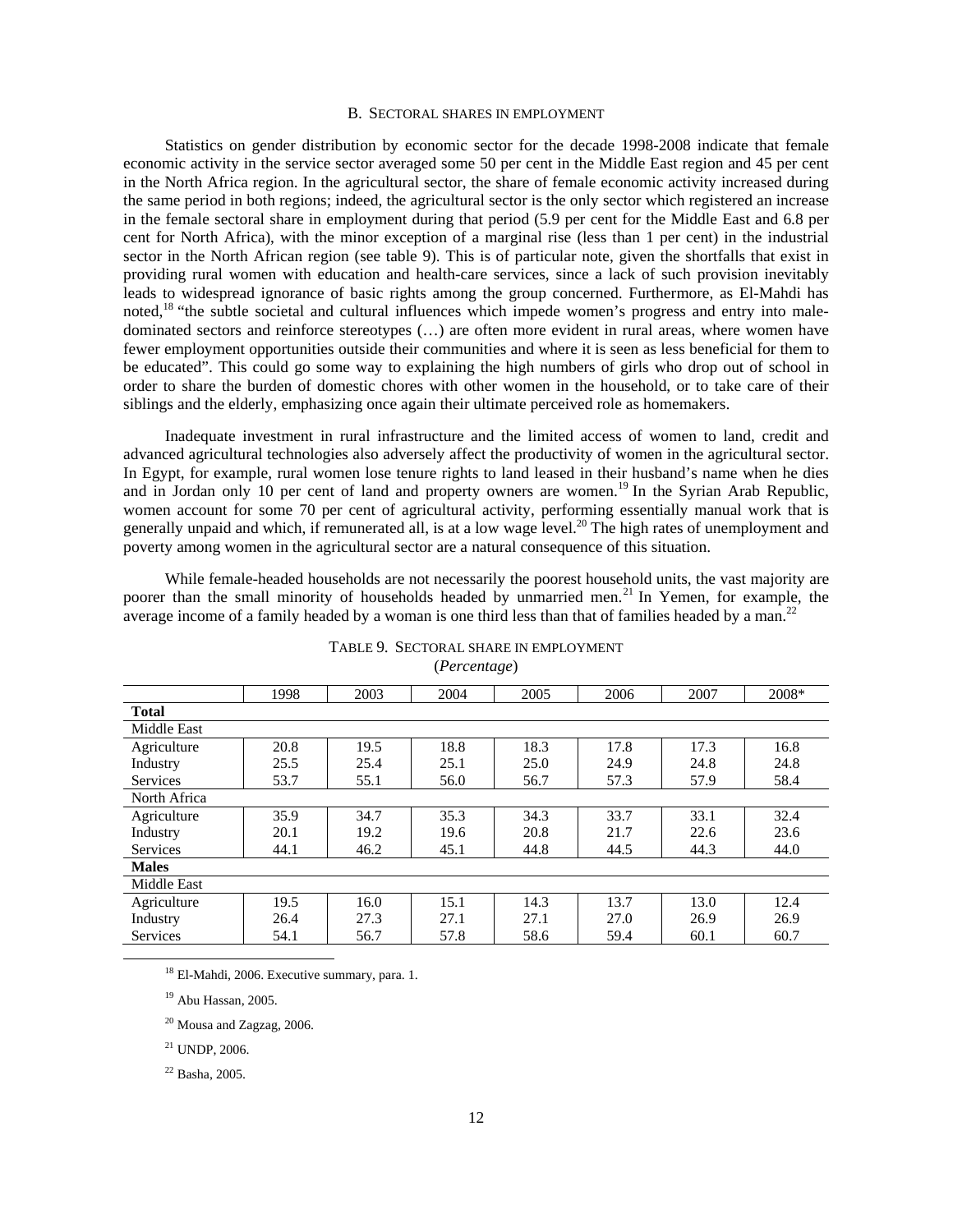|                 | 1998 | 2003 | 2004 | 2005 | 2006 | 2007 | 2008* |  |  |
|-----------------|------|------|------|------|------|------|-------|--|--|
| North Africa    |      |      |      |      |      |      |       |  |  |
| Agriculture     | 37.2 | 35.6 | 34.8 | 33.0 | 31.9 | 31.2 | 30.6  |  |  |
| Industry        | 21.3 | 21.1 | 21.6 | 23.0 | 23.9 | 24.9 | 25.8  |  |  |
| <b>Services</b> | 41.5 | 43.3 | 43.6 | 44.0 | 44.1 | 43.9 | 43.6  |  |  |
| <b>Females</b>  |      |      |      |      |      |      |       |  |  |
| Middle East     |      |      |      |      |      |      |       |  |  |
| Agriculture     | 26.1 | 32.2 | 32.1 | 32.2 | 32.2 | 32.0 | 32.0  |  |  |
| Industry        | 21.6 | 18.6 | 18.1 | 17.8 | 17.6 | 17.6 | 17.6  |  |  |
| <b>Services</b> | 52.4 | 49.2 | 49.8 | 50.1 | 50.1 | 50.4 | 50.4  |  |  |
| North Africa    |      |      |      |      |      |      |       |  |  |
| Agriculture     | 31.3 | 31.6 | 36.8 | 38.8 | 39.3 | 38.9 | 38.1  |  |  |
| Industry        | 15.9 | 13.1 | 13.5 | 14.0 | 14.9 | 15.7 | 16.6  |  |  |
| <b>Services</b> | 52.8 | 55.3 | 49.7 | 47.2 | 45.8 | 45.5 | 45.3  |  |  |

TABLE 9 (*continued*)

 *Source*: ILO, 2009d.

 $\overline{\phantom{a}}$  , and the set of the set of the set of the set of the set of the set of the set of the set of the set of the set of the set of the set of the set of the set of the set of the set of the set of the set of the s

\* Preliminary estimates.

 At the country level, the share of women employed in the non-agricultural sector (as a percentage of total non-agricultural employment) showed little variation during the period 2000-2006. In Jordan, it increased from 23 to 26 per cent and in Egypt from 19 to 21 per cent.

#### **Box 5. Jordanian women in the garment manufacturing industry**

 A study undertaken in Jordan\* on women working in the manufacturing industry in qualified industrial zones indicates that the industry is providing jobs for many unmarried women. At the end of 2003, 19,408 women were employed in such jobs, representing 64 per cent of the total number of employees. Besides enabling women to provide financial support for their families, their work affords them greater freedom of movement outside the home. However, the constantly increasing number of non-nationals employed in manufacturing is jeopardizing the availability of job opportunities in the sector for Jordanian women.

 *Source*: Adapted from United Nations, 2006a.

 \* *Khuloud, Al-Khalidi et al.* 2002. *Women Workers in the Textile and Clothing Sector in Jordan: An Investigation Into the Impact of Globalization*. (Unpublished)

 Similar trends were seen for men in both regions: while their share in the agricultural sector decreased, in both the industrial and service sectors it increased; in the Middle East region, the increase was more significant in the service sector.

### **Box 6. Women workers in Lebanon**\*

A World Bank survey carried out in Lebanon in 2007 covering 615 workers (342 female and 273 male) revealed that:

(a) Female workers are better educated than male workers:

65 per cent of female workers have completed college education or above, compared with 46 per cent of males.

- (b) Female workers tend to be single and younger:
	- The average age of female workers is 31, while that of male workers is 35;
	- 68 per cent of female workers are single and 29 per cent are married, compared with 47 per cent and 51 per cent respectively for male workers.

 (c) Younger women tend to be more evenly spread across the main sectors of economic activity, while older ones are heavily concentrated in the manufacturing sector;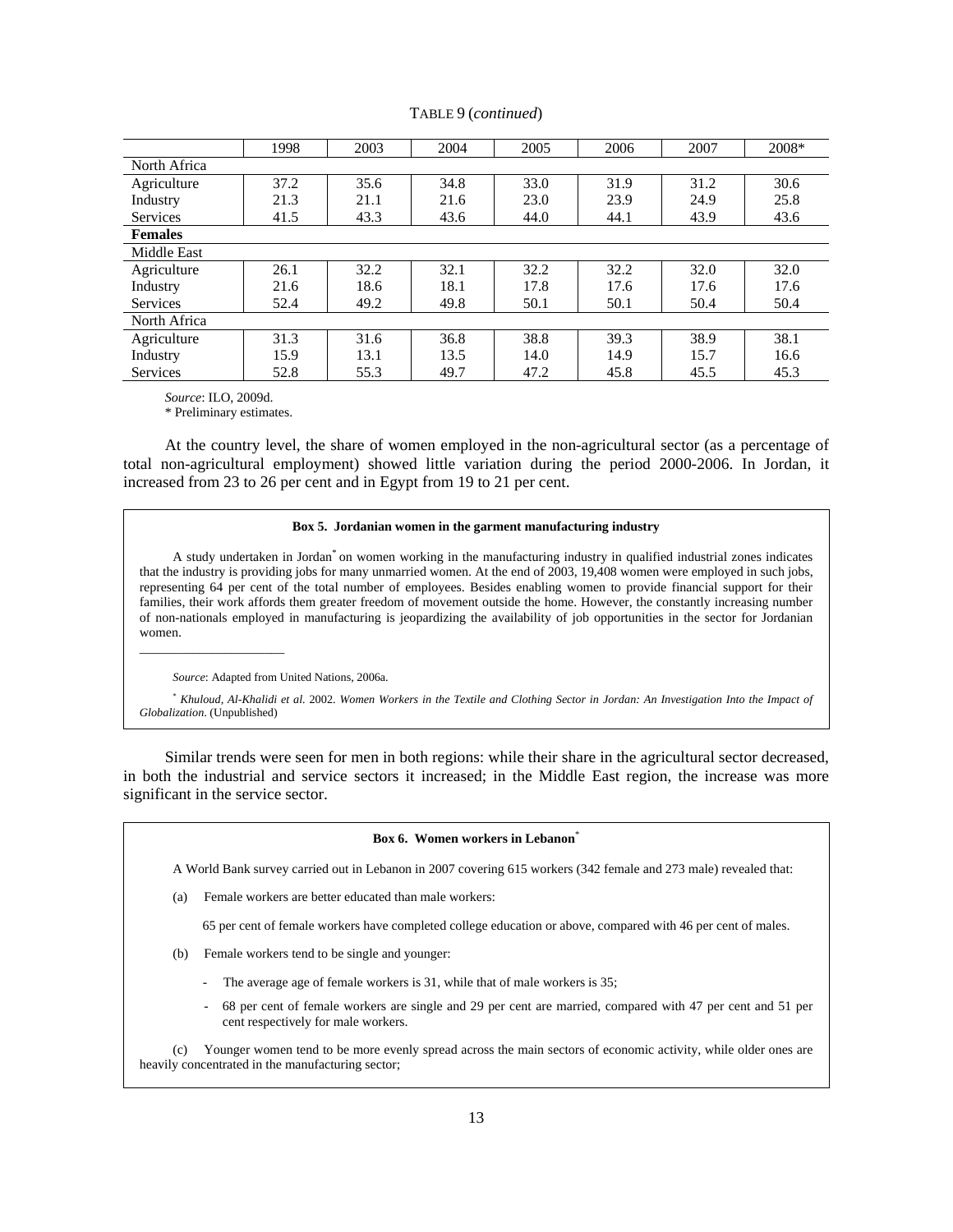#### **Box 6** (*continued*)

 (d) When asked to prioritize the principal factors that affect their decision to work, female workers emphasized nonwage factors, stressing the availability of flexible work, proximity to home and availability of nurseries, while male workers listed monetary factors, including a fixed salary, benefits and availability of social security coverage;

- (e) Female workers face wage discrimination:
	- A 27 per cent wage difference exists between male and female employees;
	- Wage gaps exist within the same sector and occupation, even after adjusting for different levels of education. Such discrimination, however, does not apply to female workers aged under 30, who have the same chance of promotion as men.
- (f) Female workers face discrimination in terms of leave:

 Leave discrimination primarily affects unmarried women without young children and the rejection rate for sick leave requests by female workers is 11 times higher than for male workers.

\* Adapted from World Bank, 2009b. (Unpublished)

\_\_\_\_\_\_\_\_\_\_\_\_\_\_\_\_\_\_\_\_\_\_\_\_\_\_\_\_\_\_\_\_\_\_

 As to distribution by employment category, the informal sector continues to attract a large share of the labour force in the region, both male and female. One of the theories most frequently propounded as an explanation for this is that as a result of global restructuring, wage employment is not being generated in sufficient volume to facilitate the absorption of labour surpluses. This trend has been accentuated by the current financial crisis.

#### **Box 7. Women's work in the informal sector in Yemen\***

 A significant proportion of the work carried out by women takes place in the marginalized or unorganized sector, in which women are either self-employed or work for others without pay or for minimal wages. The work undertaken may include the production of food products, incense, embroidered cloths or decorative pieces, or peripatetic work serving at receptions and parties, cleaning or singing at weddings. Educated women may offer private tutoring, health care workers may provide independent medical services and women may also work as small traders, selling a limited selection of goods from their homes, thus avoiding tax liabilities for their businesses.

 However, the unorganized sector is not accounted for in national GDP figures. This is particularly notable in the agricultural sector, which is a major employer of rural women. The invisible economic contribution, which has been estimated at Yemeni rial 12,000 (US\$60) per month, has a significant impact on family budgets. The estimation of invisible incomes, especially those of women, and the inclusion of these in national GDP calculations, would result in a significant increase in GDP figures, to an estimated YR.1,105 billion (US\$5.5 billion), compared with the current official figure of YR.700 billion (US\$3.5 billion).

\* Adapted from United Nations, 2007, p. 43.

 $\overline{\phantom{a}}$  , and the set of the set of the set of the set of the set of the set of the set of the set of the set of the set of the set of the set of the set of the set of the set of the set of the set of the set of the s

 $\_$ 

#### **Box 8. The informal sector in Lebanon**\*

 A range of factors continues to fuel the growth of the informal economy in Lebanon, in which 60 per cent of workers (57 per cent of women and 62 per cent of men) are involved. There are no real incentives for entrepreneurs to register an establishment: owners are not entitled to social protection, taxes and administrative fees are high and corruption is rife throughout the process. There are no tax breaks for microbusinesses or small businesses, little capital or credit is available and since taxes on employees decrease profits, informal and foreign migrant workers become far more attractive to employers. This compounds the pressure on local workers, who are forced to compete with migrant workers and accept less favourable terms and conditions of employment.

 There is no effective legal oversight mechanism to ensure that workers are granted basic rights, and few advocate on their behalf. Trade unions are fragmented and consumed in political party struggles, weakening them and undercutting the interests of workers.

*\** Adapted from ILO ROAS, 2008a, p. 1.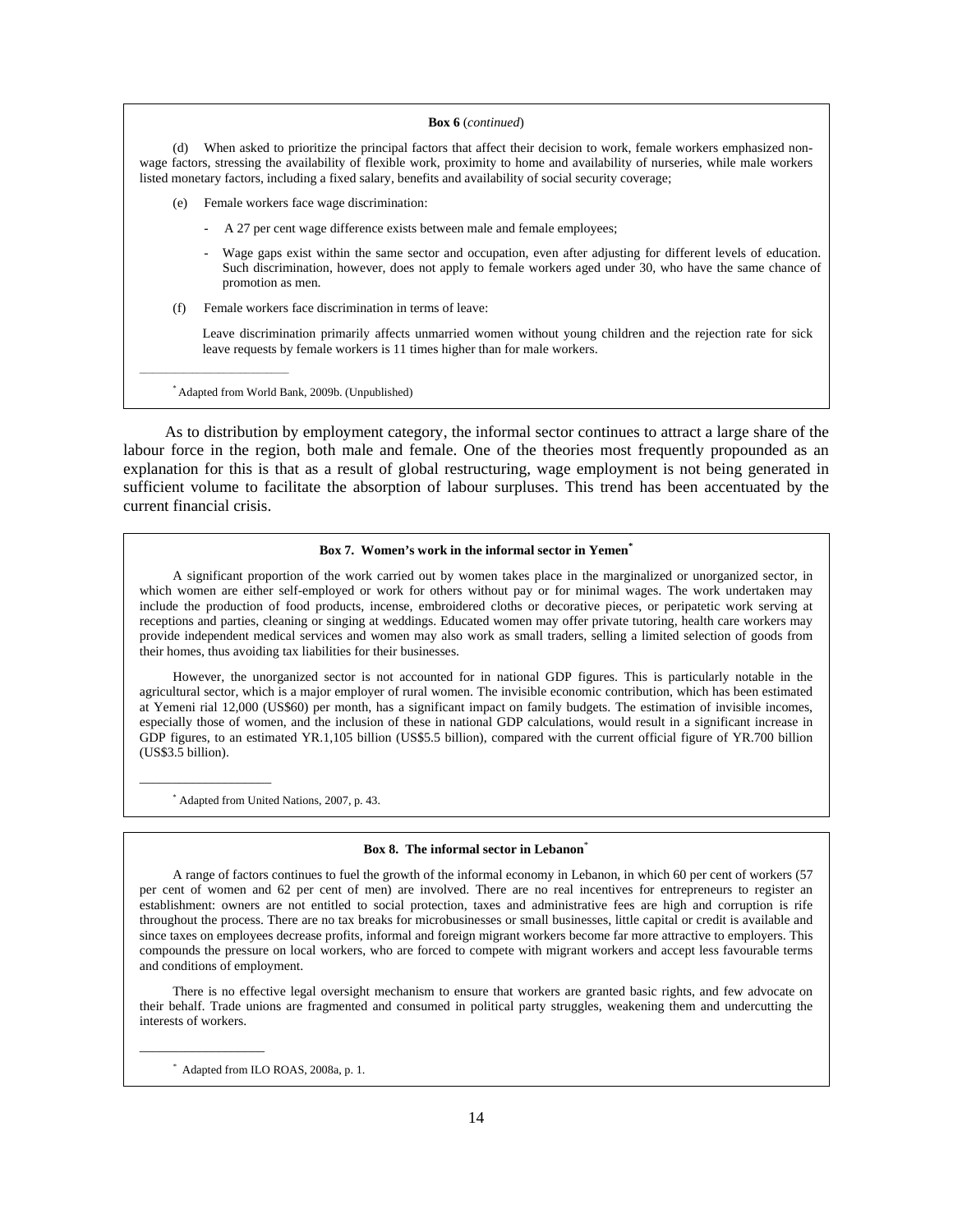The gender-disaggregated data available for Egypt, Lebanon and Yemen indicate that the share of the informal sector in non-agricultural employment stood at 43.2 per cent for men and 26.7 per cent for women in Egypt (2006), 61.0 and 41.0 per cent respectively in Lebanon (2004) and 61.2 and 33.5 per cent respectively in Yemen (2004). It exceeded the share of formal employment for males (35.9 per cent for Egypt and 30.1 per cent for Lebanon, the figure for Yemen not being available), yet was lower than the share of formal employment for females (39.2 per cent for Egypt and 55.5 per cent for Lebanon, the figure for Yemen not being available).

|                             |                           |                    | Informal employment            |                            |                               | Formal employment |                          | Total            | Informal sector                     |
|-----------------------------|---------------------------|--------------------|--------------------------------|----------------------------|-------------------------------|-------------------|--------------------------|------------------|-------------------------------------|
|                             | Own-account<br>employment | Informal employers | Contributing family<br>workers | Informal paid<br>employees | Informal (non-<br>enterprise) | Formal employers  | Formal paid<br>employees | Total Employment | Employees in the<br>informal Sector |
| <b>Egypt</b> (2006)         |                           |                    |                                |                            |                               |                   |                          |                  |                                     |
| Non-agricultural employment |                           |                    |                                |                            |                               |                   |                          |                  |                                     |
| Men                         | 8.2                       | 7.6                | 1.9                            | 25.5                       | $\ddotsc$                     | $\ddotsc$         | 35.9                     | 79.2             | 17.2                                |
| Women                       | 7.6                       | 2.0                | 3.2                            | 13.9                       | $\ddot{\phantom{a}}$ .        |                   | 39.2                     | 66.0             | 2.0                                 |
| Agricultural employment     |                           |                    |                                |                            |                               |                   |                          |                  |                                     |
| Men                         | 1.0                       | 8.4                | $\overline{5.7}$               | $\overline{5.5}$           |                               | $\ddotsc$         | 0.2                      | 20.8             | 2.5                                 |
| Women                       | 4.5                       | 1.9                | 26.0                           | 1.5                        | $\ddotsc$                     | $\ddotsc$         | 0.1                      | 34.0             | 0.2                                 |
| Lebanon (2004)              |                           |                    |                                |                            |                               |                   |                          |                  |                                     |
| Non-agricultural employment |                           |                    |                                |                            |                               |                   |                          |                  |                                     |
| Men                         | 29.6                      | 5.1                | 2.5                            | 23.8                       | $\ddotsc$                     | 0.6               | 29.5                     | 91.1             | n/a                                 |
| Women                       | 9.0                       | 0.9                | 2.7                            | 28.4                       | $\ddotsc$                     | 0.1               | 55.5                     | 96.6             | n/a                                 |
| Agricultural employment     |                           |                    |                                |                            |                               |                   |                          |                  |                                     |
| Men                         | 4.9                       | 0.6                | 0.5                            | 2.5                        | $\ddotsc$                     | 0.1               | 0.2                      | 8.9              | n/a                                 |
| Women                       | 1.3                       | 0.0                | 1.4                            | 0.6                        | $\ddot{\phantom{a}}$          | 0.0               | 0.1                      | 3.4              | n/a                                 |
| <b>Yemen (2004)</b>         |                           |                    |                                |                            |                               |                   |                          |                  |                                     |
| Non-agricultural employment |                           |                    |                                |                            |                               |                   |                          |                  |                                     |
| Men                         | 17.9                      | 3.9                | $\overline{3.1}$               | 11.8                       | 24.5                          | $\ddotsc$         |                          | 61.2             | 7.6                                 |
| Women                       | 10.8                      | 1.2                | 5.5                            | 12.0                       | 4.0                           | $\ddotsc$         |                          | 33.5             | 0.2                                 |
| Agricultural employment     |                           |                    |                                |                            |                               |                   |                          |                  |                                     |
| Men                         | 17.7                      | 2.0                | 7.5                            | 0.1                        | 11.4                          | $\ddotsc$         |                          | 38.8             | 0.1                                 |
| Women                       | 14.6                      | 1.2                | 40.4                           | 0.4                        | 9.9                           | $\ddotsc$         |                          | 66.5             | 0.0                                 |

### TABLE 10. DISTRIBUTION OF TOTAL EMPLOYMENT BY EMPLOYMENT CATEGORY, MALE AND FEMALE (*Percentage*)

*Source*: Heintz, unpublished.

Two dots (..) indicate that data are not available.

 Analysis of employment trends and the distribution of the female labour force between the public and private sectors indicates that the public sector has been the major employer of women for a considerable time, a situation that persists in many countries in the ESCWA region. Bearing in mind the variations between member countries, however, there appears to be a growing trend in favour of female employment in the private sector. This is particularly evident in countries such as Egypt and Jordan, which have implemented structural adjustment programmes, as these have strengthened the role of the private sector while weakening that of the public sector. This trend is, however, far more evident in male employment patterns. This may in part be explained by the fact that since men are generally viewed as breadwinners, they should have precedence over women in securing the limited jobs available.<sup>23</sup>

 <sup>23</sup> UNIFEM, 2004.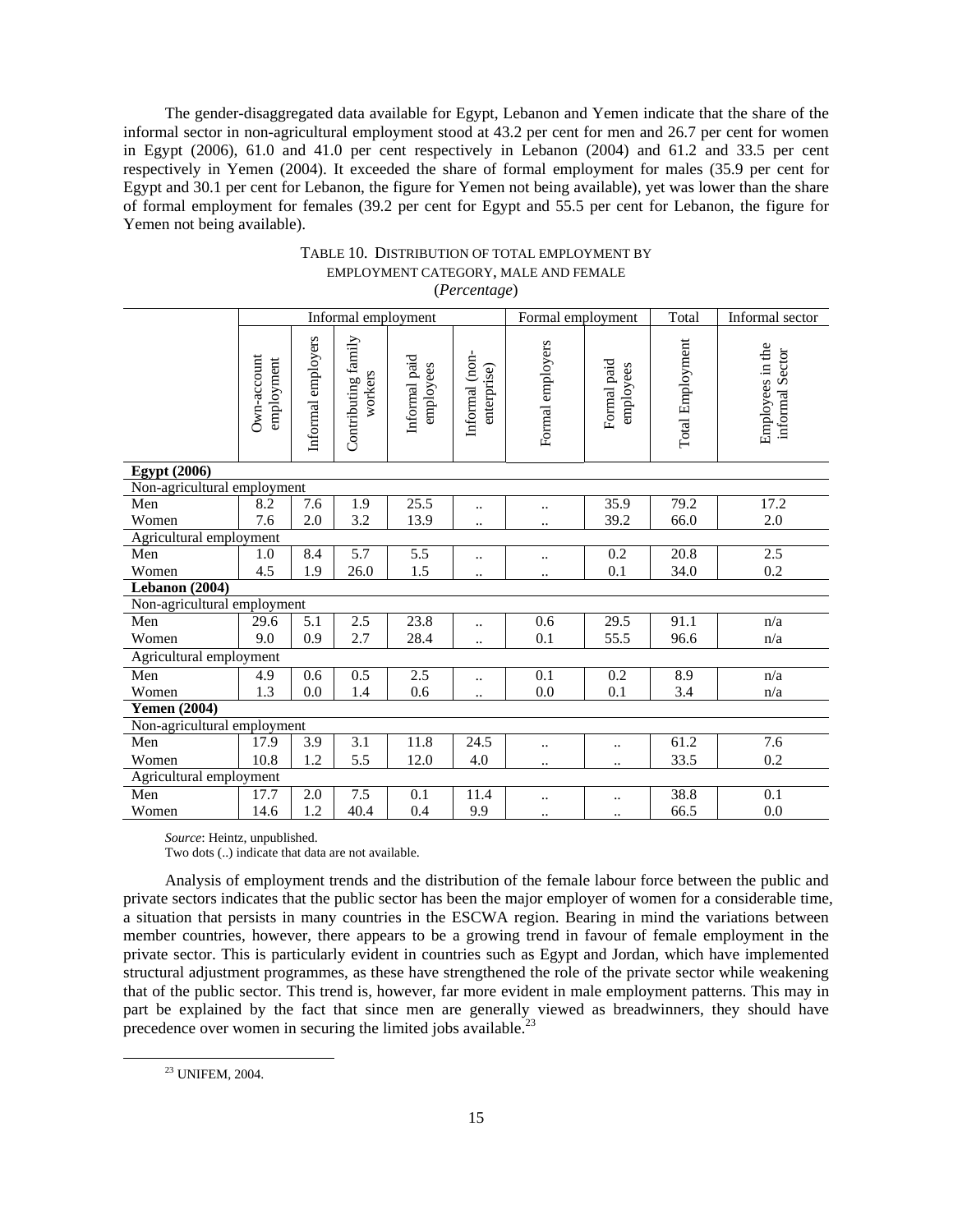|                  | 2000   |         | 2001   |         |        | 2002    |        | 2003    |        | 2004    |        | 2005    |
|------------------|--------|---------|--------|---------|--------|---------|--------|---------|--------|---------|--------|---------|
|                  | Public | Private | Public | Private | Public | Private | Public | Private | Public | Private | Public | Private |
| Egypt*           |        |         |        |         |        |         |        |         |        |         |        |         |
| Women            | 38.87  | 61.13   | 36.07  | 63.93   | 41.33  | 58.67   | 41.08  | 58.92   | 18.91  | 81.09   |        |         |
| Men              | 54.46  | 45.54   | 48.92  | 51.08   | 57.63  | 42.37   | 57.81  | 42.19   | 26.64  | 73.36   |        |         |
| Total            | 52.20  | 47.80   | 47.10  | 52.90   | 55.29  | 44.71   | 55.29  | 44.71   | 25.50  | 74.50   |        |         |
| Jordan           |        |         |        |         |        |         |        |         |        |         |        |         |
| Women            | 51.92  | 48.08   | 53.50  | 46.50   | 52.24  | 45.76   | 48.86  | 51.14   | 42.62  | 57.38   | 41.79  | 58.21   |
| Men              | 30.11  | 69.89   | 31.64  | 68.36   | 31.93  | 68.07   | 29.21  | 70.79   | 25.54  | 74.46   | 25.87  | 74.13   |
| Total            | 34.52  | 65.48   | 36.13  | 63.87   | 36.30  | 63.70   | 33.26  | 66.74   | 29.16  | 70.84   | 29.49  | 70.51   |
| <b>Palestine</b> |        |         |        |         |        |         |        |         |        |         |        |         |
| Women            | 26.16  | 73.84   | 32.86  | 67.14   | 33.48  | 66.52   | 22.01  | 77.99   | 28.87  | 71.13   | 29.67  | 70.33   |
| Men              | 25.30  | 74.70   | 27.54  | 72.46   | 26.95  | 73.05   | 23.26  | 76.74   | 25.12  | 74.88   | 26.02  | 73.98   |
| Total            | 25.46  | 74.54   | 28.43  | 71.57   | 28.07  | 71.93   | 24.16  | 75.84   | 25.83  | 74.17   | 26.65  | 73.35   |

# TABLE 11. EMPLOYMENT IN THE PUBLIC AND PRIVATE SECTORS BY GENDER (*Percentage*)

*Source*: Adapted from ILO, 2009b.

\* Private sector establishments employing 10 or more persons.

In fact, as the World Bank has noted, $^{24}$  the private sector is generally considered "women-unfriendly". The women who work in it frequently receive lower remuneration than men and have little potential for growth. The fact that only a very small proportion of women in the private sector are promoted to decisionmaking positions is a clear indication that their employment is not being translated into upward mobility.





*Source*: World Bank, *GenderStats*, 2009c, http://genderstats.worldbank.org.

 <sup>24</sup> World Bank, 2004.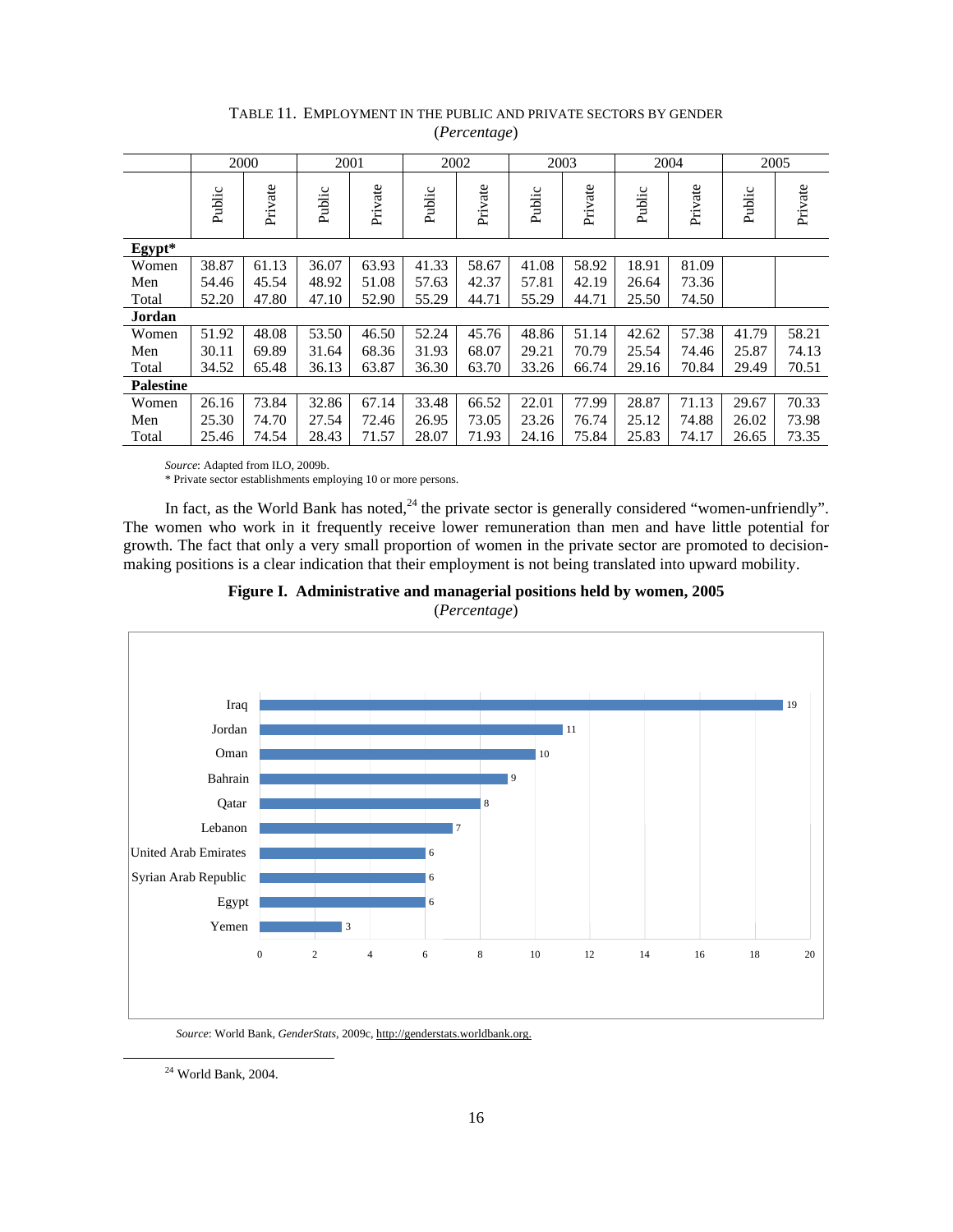In addition, in the eyes of many private sector employers, the fact that women bear the double burden of earning a living and caring for their families is viewed as an impediment to their productivity. As a result, when employment opportunities arise, preference is all too frequently given to men, despite significant increases in the levels of women's education in recent years and the admitted narrowing of the gender gap in the private sector.

|                             |              | Primary <sup>a/</sup>                           |                                         |                                   | Secondary <sup>a/</sup>  |                                   |                                   | Tertiary <sup>b</sup>             |                                   |
|-----------------------------|--------------|-------------------------------------------------|-----------------------------------------|-----------------------------------|--------------------------|-----------------------------------|-----------------------------------|-----------------------------------|-----------------------------------|
|                             |              | Females (as a percentage<br>of total enrolment) | Gross enrolment<br>(percentage)         |                                   | Females (percentage)     | Gross enrolment<br>(percentage)   |                                   | Gross enrolment<br>(percentage)   |                                   |
|                             |              |                                                 | Female                                  | Male                              |                          | Female                            | Male                              | Female                            | Male                              |
| <b>Bahrain</b>              |              |                                                 |                                         |                                   |                          |                                   |                                   |                                   |                                   |
|                             | 2005<br>2006 | 48.9<br>48.8                                    | 107<br>119                              | 106<br>120                        | 50.6<br>49.7             | 101<br>104                        | 93<br>100                         | 45<br>19                          | 24<br>47                          |
| Egypt                       |              |                                                 |                                         |                                   |                          |                                   |                                   |                                   |                                   |
|                             | 2005<br>2006 | 46.9<br>47.4                                    | 97<br>100                               | 105<br>107                        | 47.1                     | 82<br>$\ddotsc$                   | 88<br>                            | $\ddotsc$<br>                     | $\ldots$<br>                      |
| Iraq                        |              |                                                 |                                         |                                   |                          |                                   |                                   |                                   |                                   |
|                             | 2005<br>2006 | 44.0<br>49.3                                    | 99                                      | $\ddotsc$<br>98                   | 37.0<br>49.5             | $\ddotsc$<br>90                   | $\ddot{\phantom{a}}$<br>88        | $\ddot{\phantom{a}}$<br>41        | 37                                |
| Jordan                      |              |                                                 |                                         |                                   |                          |                                   |                                   |                                   |                                   |
|                             | 2005<br>2006 | 48.8<br>48.8                                    | 99<br>96                                | 99<br>97                          | 49.5<br>49.8             | 90<br>91                          | 87<br>87                          | 31<br>26                          | 28<br>11                          |
| Kuwait                      |              |                                                 |                                         |                                   |                          |                                   |                                   |                                   |                                   |
|                             | 2005<br>2006 | 48.9<br>48.4                                    | 97<br>93                                | 95<br>96                          | 49.5<br>51.5             | 95<br>85                          | 92<br>78                          | $\ddotsc$<br>51                   | $\ldots$<br>45                    |
| Lebanon                     |              |                                                 |                                         |                                   |                          |                                   |                                   |                                   |                                   |
|                             | 2005<br>2006 | 47.9<br>48.9                                    | 99<br>83                                | 104<br>82.0                       | 51.4<br>47.8             | 79<br>87                          | 73<br>90                          | 35<br>26                          | 33<br>$23\,$                      |
| Oman                        |              |                                                 |                                         |                                   |                          |                                   |                                   |                                   |                                   |
|                             | 2005<br>2006 | 48.0<br>49.0                                    | $\overline{90}$<br>$\ddot{\phantom{a}}$ | 93<br>$\ddotsc$                   | 49.1<br>50.3             | 78<br>$\ddotsc$                   | 78<br>$\ddotsc$                   | $\ddotsc$<br>$\ddot{\phantom{a}}$ | $\ddotsc$<br>$\ddot{\phantom{a}}$ |
| <b>Palestine</b>            |              |                                                 |                                         |                                   |                          |                                   |                                   |                                   |                                   |
|                             | 2005<br>2006 | 48.9<br>48.8                                    | 108<br>104                              | 108<br>105                        | 50.1<br>49.2             | 85<br>100                         | 80<br>103                         | 25<br>26                          | 27<br>$\,8\,$                     |
| Qatar                       |              |                                                 |                                         |                                   |                          |                                   |                                   |                                   |                                   |
|                             | 2005<br>2006 | 48.2<br>                                        | 99<br>$\ddotsc$                         | 102<br>$\ddotsc$                  | 49.1<br>$\ddotsc$        | 91<br>$\ddotsc$                   | 85<br>$\ddotsc$                   | 27<br>                            | 8<br>$\ddotsc$                    |
| Saudi Arabia                |              |                                                 |                                         |                                   |                          |                                   |                                   |                                   |                                   |
|                             | 2005<br>2006 | Ω.<br>$\ddot{\phantom{a}}$                      | $\ddotsc$<br>$\ddot{\phantom{a}}$       | $\ddotsc$<br>$\ddot{\phantom{a}}$ | <br>$\ddot{\phantom{a}}$ | $\ddot{\phantom{a}}$<br>$\ddotsc$ | $\ddotsc$<br>$\ddot{\phantom{a}}$ | 26<br>36                          | 18<br>25                          |
| <b>The Sudan</b>            |              |                                                 |                                         |                                   |                          |                                   |                                   |                                   |                                   |
|                             | 2005<br>2006 | 45.0<br>45.6                                    | 45<br>53                                | 53<br>61                          | 48.1                     | $\ddotsc$<br>32                   | 34                                | 6                                 | $\tau$                            |
| <b>Syrian Arab Republic</b> |              |                                                 |                                         |                                   |                          |                                   |                                   |                                   |                                   |
|                             | 2005<br>2006 | 47.0<br>47.8                                    | 100<br>123                              | 108<br>129                        | 46.9<br>47.7             | 39<br>68                          | 43<br>$71\,$                      | $\ldots$<br>                      | $\ldots$<br>                      |
| <b>United Arab Emirates</b> |              |                                                 |                                         |                                   |                          |                                   |                                   |                                   |                                   |
|                             | 2005<br>2006 | 47.9<br>48.5                                    | 87<br>103                               | 91<br>104                         | 50.0<br>49.0             | 77<br>91                          | 73<br>89                          | 30<br>$\ldots$                    | 9<br>                             |
| Yemen                       |              |                                                 |                                         |                                   |                          |                                   |                                   |                                   |                                   |
|                             | 2005<br>2006 | 37.6<br>42.0                                    | 57<br>74                                | 91<br>100                         | 28.3<br>32.0             | 25<br>30                          | 60<br>61                          | $\overline{4}$<br>5               | 16<br>14                          |
|                             |              |                                                 |                                         |                                   |                          |                                   |                                   |                                   |                                   |

TABLE 12. EDUCATION IN ESCWA MEMBER COUNTRIES, 2005-2006

a/ ESCWA, 2009.

b/ World Bank, 2009c*.*

Two dots (..) indicate that data are not available.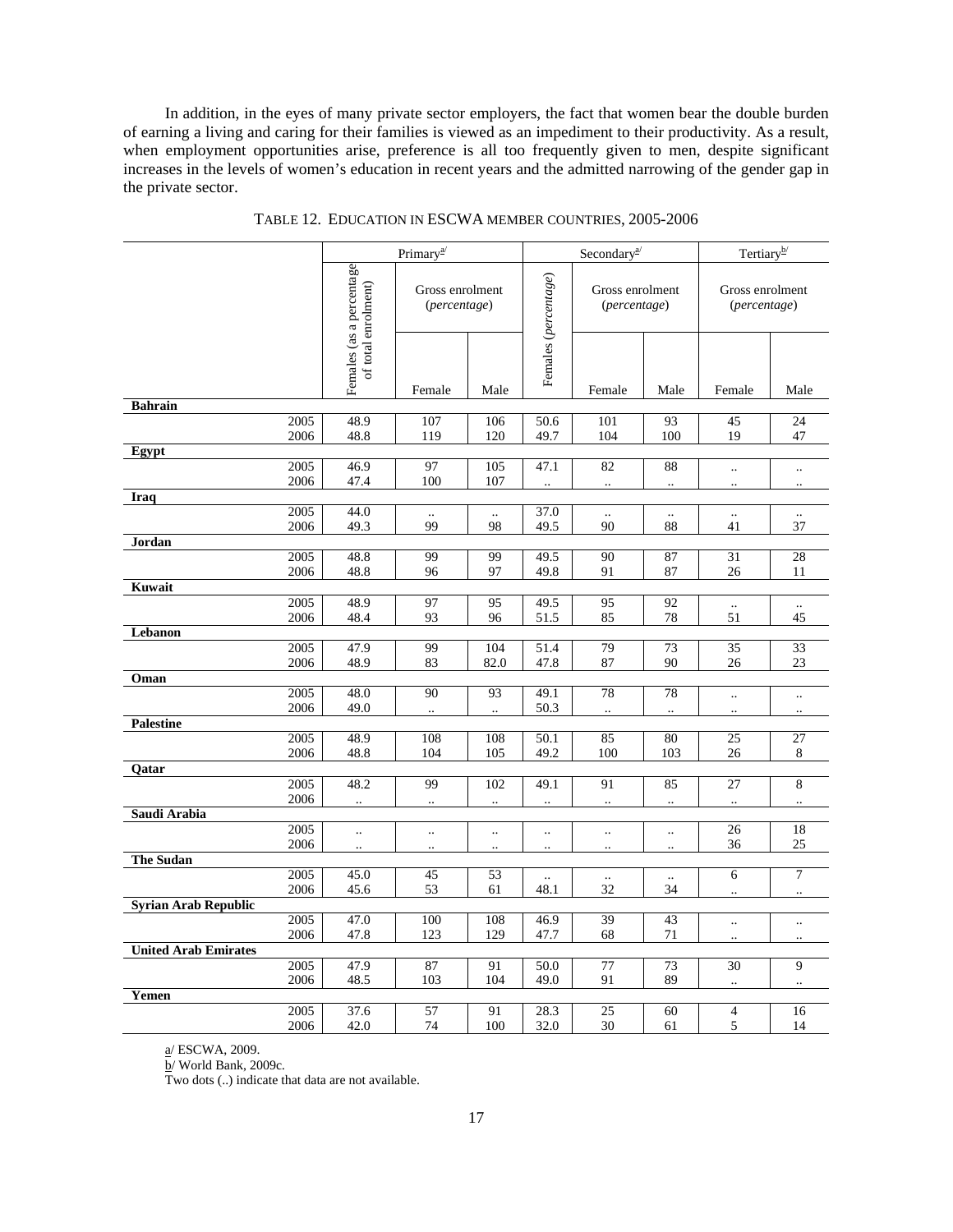The mismatch between the needs of the labour market and the fields of specialization in which women cluster poses a major problem for the education of women in the Arab world. Certain disciplines (such as nursing, teaching, social services and secretarial work) have become feminized, because they are perceived by society as being particularly compatible with the nature of women. Even when women move into professions that were traditionally a strictly male preserve, such as medicine, they tend to specialize in areas for which they are considered to have a "natural" disposition, such as paediatrics or obstetrics, rather than surgery or orthopaedics. Their choice may also be linked to (and thereby limited by) their desire to ensure that their professional duties do not jeopardize their reproductive role.

 The lack of adequate vocational and technological training is another issue that needs to be addressed. When available, such training is frequently outdated and fails to match the needs of the market. As the World Bank has noted, "although reducing illiteracy is of key importance, providing lifelong opportunities in a whole range of fields can be a vital means of empowering women through both better knowledge and an ability to earn a living."<sup>25</sup>

### C. WOMEN ENTREPRENEURS

 Despite such limitations, investment in female education in the Arab world has produced welleducated women who have proved as successful as their male counterparts in owning and running business concerns. According to a survey carried out by the World Bank-owned International Finance Corporation (IFC) and the Center for Arab Women Training and Research (CAWTAR),  $^{26}$  the results of which were published in 2007, Arab women entrepreneurs tend to be well educated, married and have children. They are most likely to own firms in the service sector, retail trade or non-durable manufacturing, although the fact that they own their businesses does not necessarily mean that they manage them personally. Many report substantial levels of revenue: in Bahrain, 10 per cent of the firms surveyed generated more than US\$100,000 per year, as did 6 per cent of the firms surveyed in Jordan and Lebanon and 33 per cent in the United Arab Emirates. In Bahrain, 59 per cent of women entrepreneurs are sole owners, compared with 48 per cent in both Jordan and the United Arab Emirates and 41 per cent in Lebanon. Of particular significance is the fact that they contribute to boosting female labour force participation levels in the private sector, whether at the managerial or the production level. This is clearly illustrated in a World Bank report completed in March  $2009$  on women entrepreneurs in Lebanon,<sup>27</sup> based on a survey carried out in 2007 that covered 235 formal sector firms, 109 of which were female-owned and 126 male-owned. The results of the survey revealed that:

 (a) On average, women comprised 47 per cent of the labour force in female-owned enterprises, compared with 34 per cent in male-owned enterprises;

- (b) Women entrepreneurs are especially sensitive to the needs of female employees:
	- 50 per cent of female-owned firms offered family health insurance coverage to workers, compared with 37 per cent of male-owned firms;
	- 80 per cent of female employees were given maternity leave upon request in female-owned firms, compared with 72 per cent in male-owned firms;
	- More than 6 per cent of requests by female employees for annual leave in male-owned firms were rejected, compared with less than 0.5 per cent of such requests by male employees;
	- Only 0.53 per cent of annual leave requests submitted by female employees and 0.1 per cent submitted by male employees in female-owned firms were denied.

 <sup>25</sup> World Bank, 2004, p. 42.

<sup>26</sup> IFC and CAWTAR*,* 2007.

 $27$  World Bank, 2007b.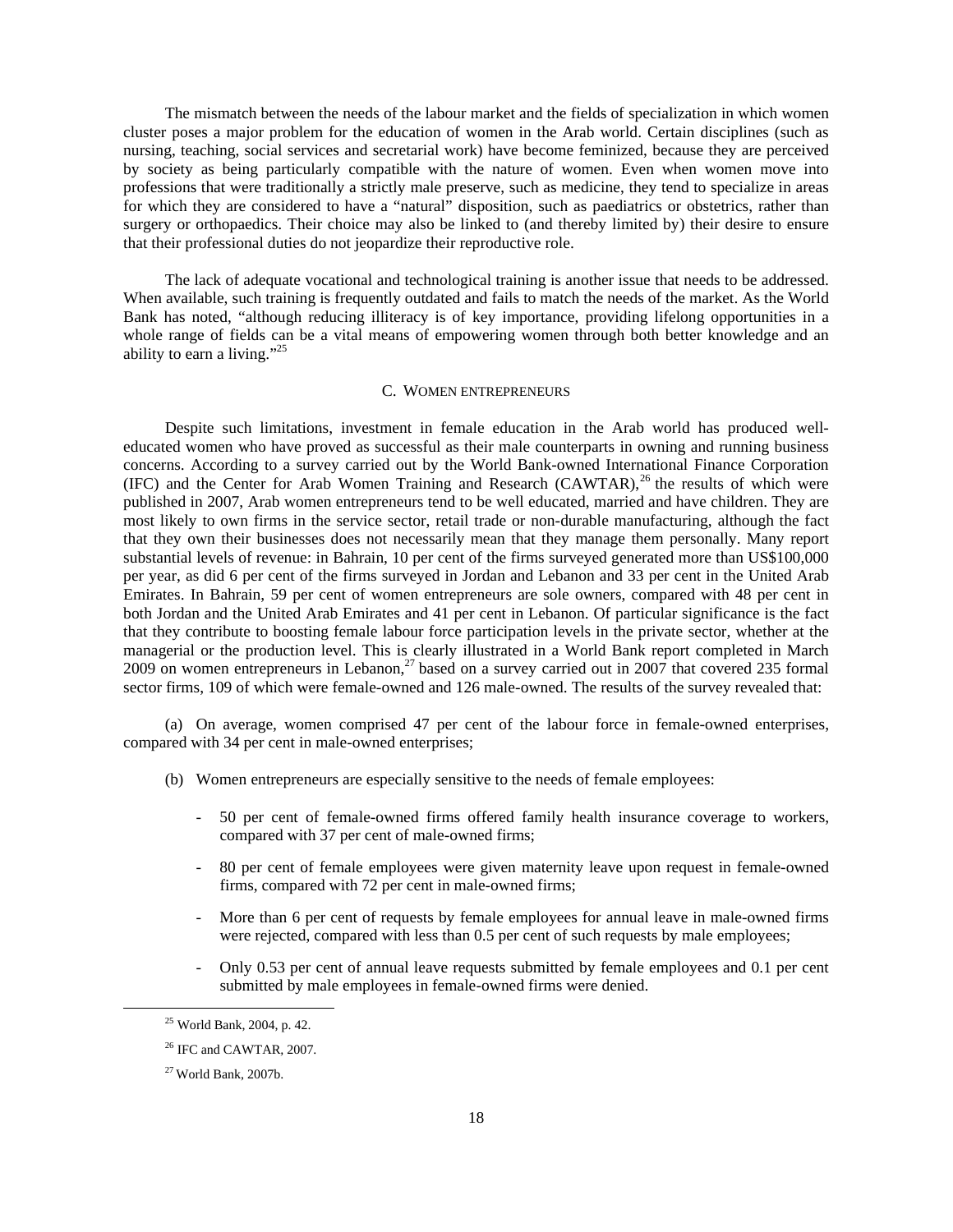(c) Managerial and directorial representation by women was significantly greater in female-owned firms: 73 per cent had boards comprising between 20 and 50 per cent female members, compared with only 36 per cent of male-owned firms;

 (d) Among the major investment climate challenges faced by female entrepreneurs are financial and regulatory constraints: 64 per cent of male entrepreneurs had access to a bank loan, compared with only 48 per cent of female entrepreneurs.



 These findings were corroborated by the IFC-CAWTAR survey, in which the majority of women entrepreneurs indicated that their top priorities included acquiring financial managerial skills, securing access to capital, finding and retaining good employees, and coping with the high cost of public services. It is pertinent, however, that the women entrepreneurs surveyed identified the work/family balance as the single most challenging issue facing them. This is illustrated in the personal testimony cited in the following box.

#### **Box 9. A personal testimony**

 "When working in my business, I rarely think about my gender. I have to make the same decisions, take the same responsibilities and look after the same staff. Who said that we have an easier job? The only difference between a female entrepreneur and a male one is that the male entrepreneur has a longer time to reflect on what he would like to achieve. We, on the other hand, have to think of our second job at home, hence in my opinion, this is why male entrepreneurs do better. I don't want to run away from this responsibility, but I think that a culture of sharing should be started in our community."

 Suad Alhalwachi, Education zone, United Arab Emirates.  *Source*: IFC and CAWTAR, 2007.

 $\overline{\phantom{a}}$  , and the set of the set of the set of the set of the set of the set of the set of the set of the set of the set of the set of the set of the set of the set of the set of the set of the set of the set of the s

 In addition to the constraints outlined above are the regulatory requirements for setting up and registering a business, which frequently hamper the establishment of small businesses, the category in which enterprises founded by women typically cluster. In Egypt, for example, starting a business takes an average of nine days, entails seven procedures and costs 28.6 per cent of per capita gross national income. Obtaining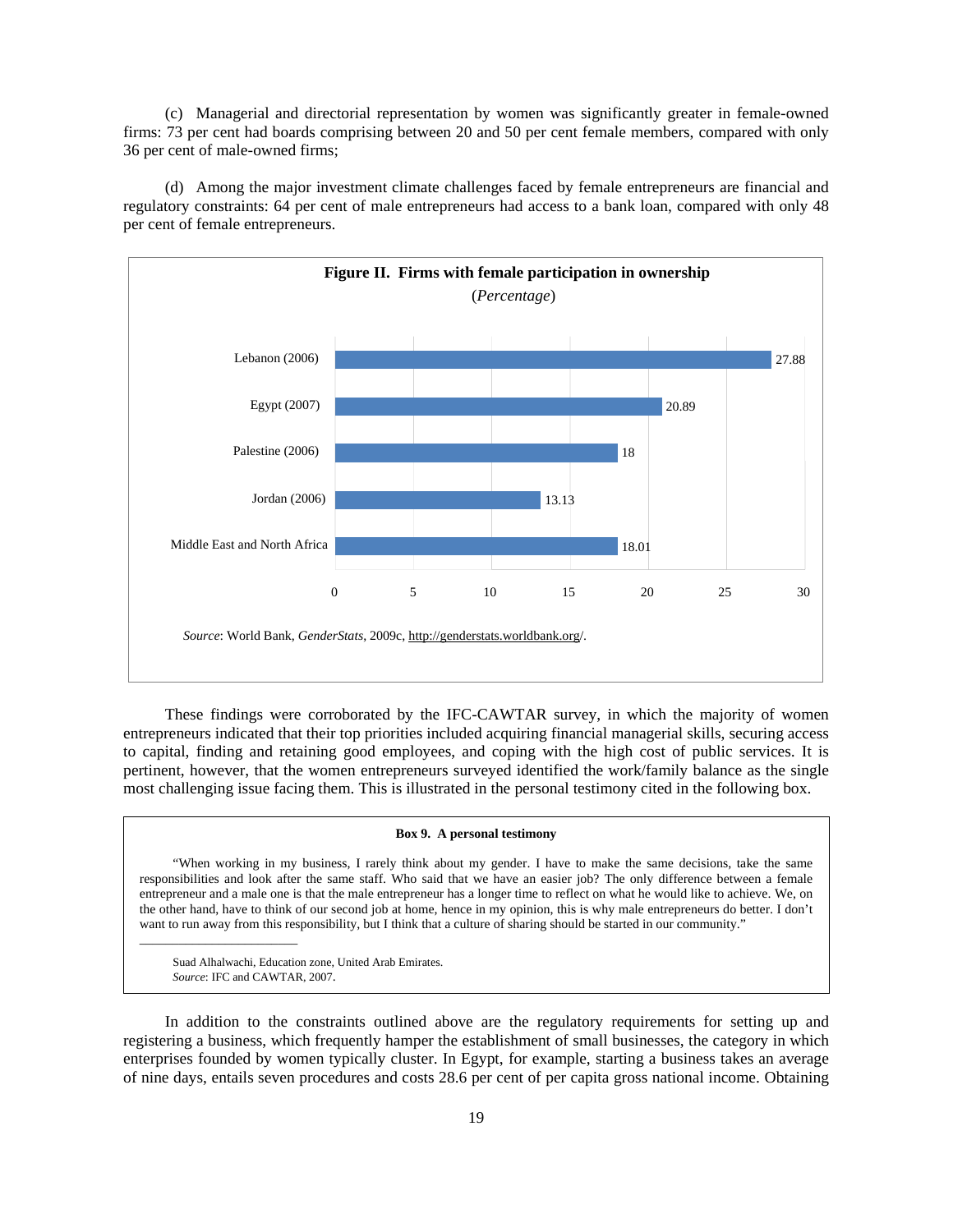a licence is even more complicated and time-consuming, taking 249 days, entailing 28 procedures and costing 47.4 per cent of per capita gross national income.<sup>28</sup> Similarly, in Lebanon, regulatory constraints constitute one of the principal challenges facing women entrepreneurs.<sup>29</sup>

| Box 10. Difficulties faced by women entrepreneurs: the five 'A's                                                                                                                                                                                                                                                                                                                                                           |  |  |  |  |  |  |  |
|----------------------------------------------------------------------------------------------------------------------------------------------------------------------------------------------------------------------------------------------------------------------------------------------------------------------------------------------------------------------------------------------------------------------------|--|--|--|--|--|--|--|
| The principal difficulties faced by women entrepreneurs can be grouped into the following five categories:                                                                                                                                                                                                                                                                                                                 |  |  |  |  |  |  |  |
| Access to credit. Many female-owned enterprises are within the service sector, which banks tend to consider<br>volatile and risky, and access to financial resources is consequently difficult; this is compounded by the fact that<br>women are often unable to raise the collateral needed to secure the necessary funds;                                                                                                |  |  |  |  |  |  |  |
| Access to market. Businesses run by women tend to be small and this often limits their opportunities to access the<br>market. Lack of experience in this field frequently renders the task both complex and costly;                                                                                                                                                                                                        |  |  |  |  |  |  |  |
| Access to information. Lack of access to information technology can jeopardize women's access to information<br>that could assist them in promoting their business;                                                                                                                                                                                                                                                        |  |  |  |  |  |  |  |
| Access to training. With the gradual shift in the role of women from that of a homemaker and care provider to that<br>of a full partner in the development process, adequate professional training is essential if women are to succeed in<br>their new role; training on understanding the basics of planning and financing a business is needed, not only to start<br>a business, but to equip it to survive and thrive; |  |  |  |  |  |  |  |
| Access to policymakers. In countries in which Governments are essentially male dominated, it is imperative that<br>women be given the opportunity to access policymakers and to be elected or nominated to posts in which policy<br>formulation and implementation take place                                                                                                                                              |  |  |  |  |  |  |  |
| Source: Adapted from Troiani, 2003.                                                                                                                                                                                                                                                                                                                                                                                        |  |  |  |  |  |  |  |

 These difficulties, coupled with retrenchment in the public sector and the reservations of the private sector regarding female employment outlined above, have led to a tendency for Arab women to move from self-employed work to waged informal-sector employment, a trend that may also be linked to low female labour force participation in the Arab region and the emergence of subcontracting patterns linked to the globalization process.30

 <sup>28</sup> World Bank, ibid.

<sup>29</sup> World Bank, 2009c.

<sup>30</sup> CAWTAR, 2001.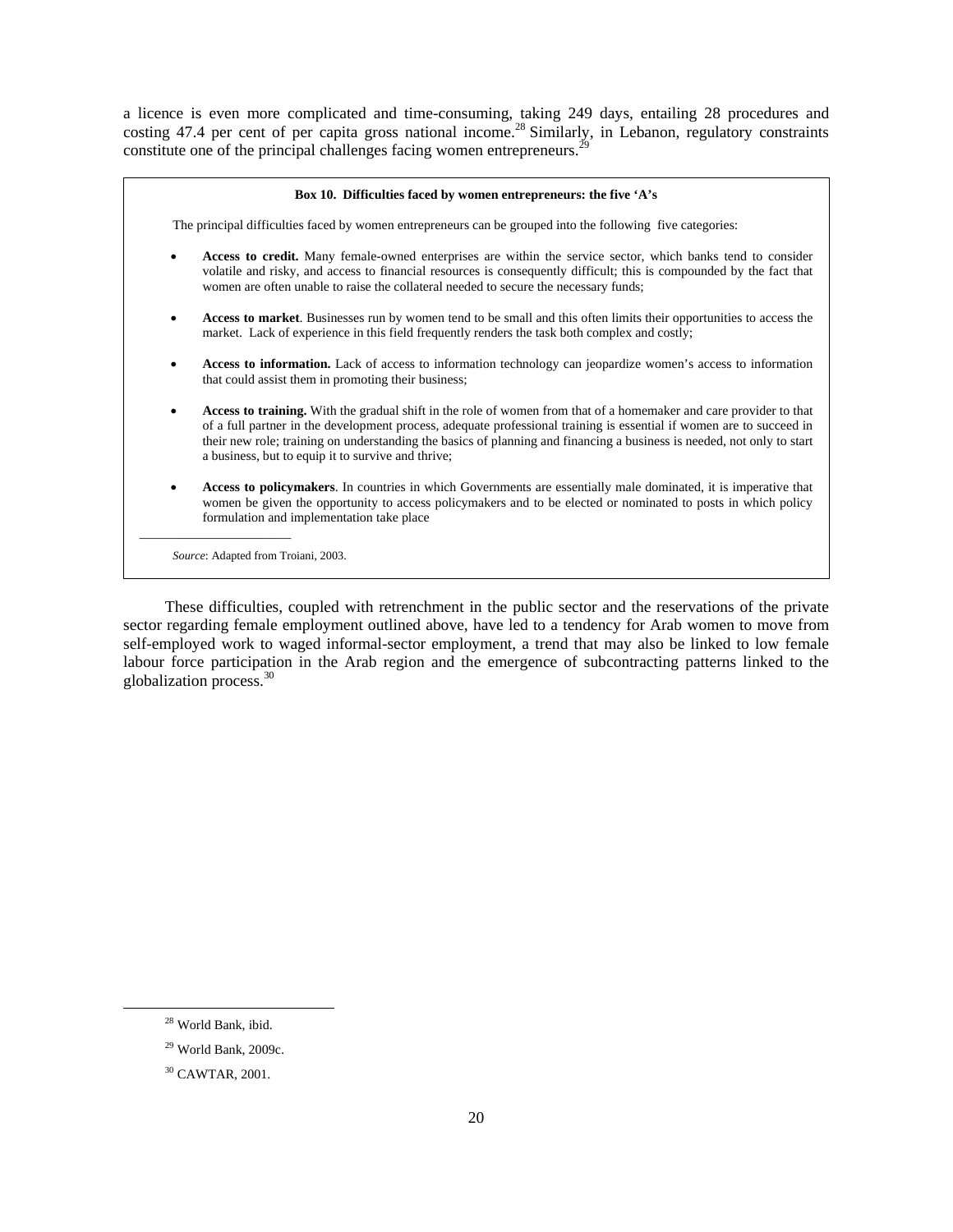## **IV. GENDER-BASED BARRIERS TO THE ECONOMIC EMPOWERMENT OF ARAB WOMEN**

 The vast majority of women in the Arab region remain economically unempowered. The empowerment of women, whether social, political or economic, will only be achieved when Arab women perceive themselves and are perceived by all members of society as equal citizens with the same rights and responsibilities as men.

 Gender-based barriers hinder such empowerment by failing to grant women equal citizenship rights with men. Such barriers fall within two broad categories: social institutions and cultural practices, and access to economic and financial resources.

### A. SOCIAL INSTITUTIONS AND CULTURAL PRACTICES

 The constitutions of most ESCWA member countries affirm the principle of equality between citizens in general and, in certain instances, between women and men specifically. Yet in many member countries, such principles of equality continue to be violated through the promulgation of laws that entrench gender discrimination.

 The following analysis of labour, inheritance and social security laws and their implementation (both de jure and de facto) enables the extent to which such equality has been achieved at the economic level to be determined.

### 1. *Labour laws*

 All ESCWA member countries, with the exception of Bahrain, Qatar and Oman, have signed or ratified the ILO Convention concerning Equal Remuneration for Men and Women Workers for Work of Equal Value (C100) and most include in their labour legislation a clause guaranteeing the principle of equal pay, as in Article 42 of the Yemen Labour Law.<sup>31</sup> With the exception of Oman, all member countries have also ratified the ILO Convention concerning Discrimination in Respect of Employment and Occupation (C111).

 Although on paper and in theory, labour legislation appears to be equitable in matters of gender equality, in practice such legislation is frequently subject to more than one interpretation and thus remains unimplemented.

 Labour laws also include provisions on the protection of women from hazardous jobs and night work, reflecting the prevailing social view that women are weak and consequently require protection. In practice, such laws are frequently ignored, providing employers with the opportunity to hire women illegally and at lower wages than if they employed them legally, or than they would pay a man. Discrimination in income tax also exists in certain countries. In Jordan, for example, although husband and wife are considered as separate taxpayers, only the husband is automatically entitled to tax relief. The wife may only benefit from it subject to the approval of her husband, or if she is the sole breadwinner in the family. In Lebanon, men receive an automatic tax deduction in respect of their children, while women are entitled to such a deduction only if their husband is dead or handicapped.

 Although to date no ESCWA member country has ratified the ILO Conventions relating to maternity leave and family responsibilities, all member countries have legislation providing for maternity leave, generally paid, and stipulating how much of that time must be taken post-partum.

<sup>&</sup>lt;sup>31</sup> Article 42 stipulates that "Women shall be equal with men in relation to all conditions of employment and employment rights, duties and relationships, without any discrimination. Women shall also be equal with men in employment, promotion, wages, training and rehabilitation, and social insurance."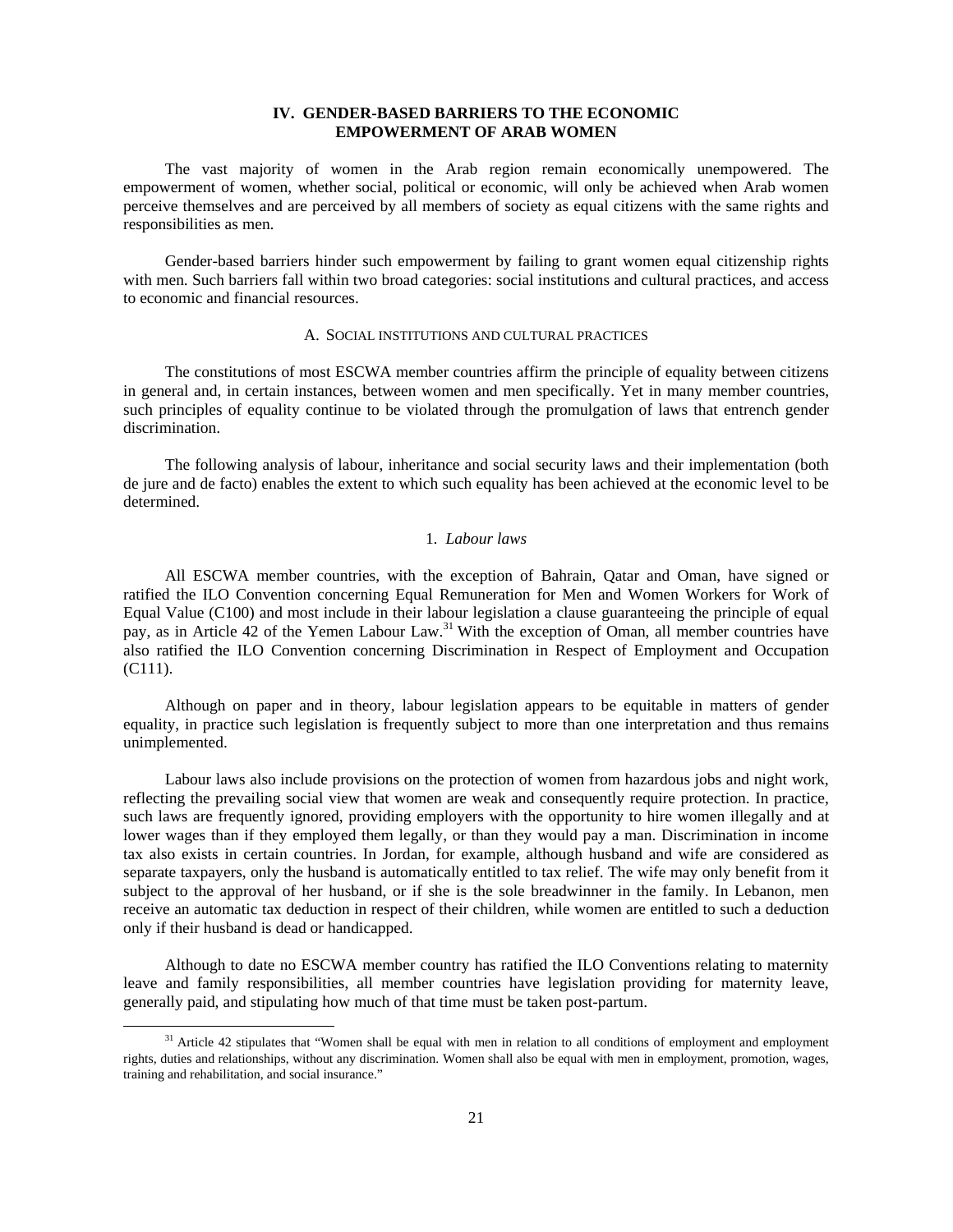#### **Box 11. The legislative framework in Saudi Arabia: a case of non-discrimination?**

 The Basic Law of Governance in the Kingdom (…) holds the principle of equality and non-discrimination to be among the fundamental imperatives of Saudi society.

- Article 27 stipulates that the State shall guarantee the right of the citizen and his family in emergencies, sickness, disability and old age, shall support the social security system and encourage institutions and individuals to participate in charitable work;
- Article 28 stipulates that the State shall facilitate the provision of job opportunities to every able person, and shall enact laws to protect the worker and the employer;
- Article 30 stipulates that the State shall provide public education and be committed to combating illiteracy;
- Article 31 stipulates that the State shall be responsible for public health and provide health care to every citizen;
- Article 59 stipulates that the law shall set forth the provisions for the civil service, including "salaries, stipends, compensation, fringe benefits and pensions", pursuant to which the Civil Service Law does not discriminate between men and women;

In addition, the Basic Law of Governance in the Kingdom stipulates that women are able to:

- Occupy public positions in accordance with civil service regulations, rules and directives in the Kingdom of Saudi Arabia;
- Express their views freely;
- Bring lawsuits before the courts and judicial bodies;
- Reside and move freely inside and outside the country in accordance with the law;
- Obtain all social services stipulated in the Basic Law of Governance and laws in force;
- Receive education at all levels: kindergarten, primary, intermediate, secondary and higher, and scholarship grants for study abroad;
- Enrol in vocational training courses before and after entering employment;
- Obtain preventive and therapeutic health care;
- Conclude contracts of all types and enjoy all aspects of property rights;
- Obtain loans in accordance with the laws in force, with no discrimination whatsoever between men and women in respect of the granting of loans;
- Have the opportunity to work and benefit from professional development and promotion;
- Receive a wage for their work similar to that of men and receive a pension on an equal basis with men;

 *Source*: Adapted from United Nations, 2007a.

 $\overline{\phantom{a}}$  , and the set of the set of the set of the set of the set of the set of the set of the set of the set of the set of the set of the set of the set of the set of the set of the set of the set of the set of the s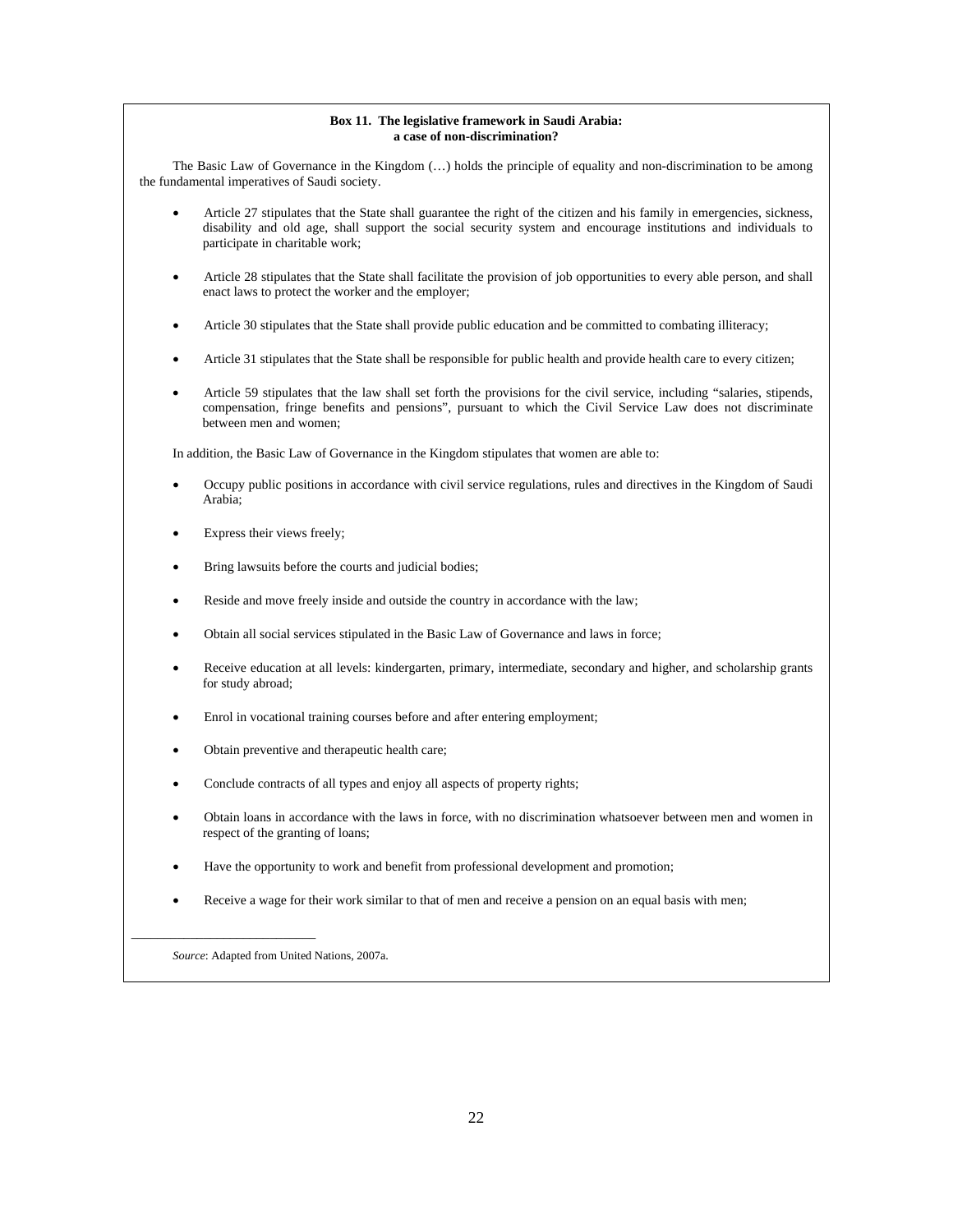

 Furthermore, in such countries as Egypt and Jordan, labour legislation requires employers of a certain number of women (100 or more in the former and 20 or more in the latter) to provide a workplace nursery. Working women in Egypt are also entitled to two daily breaks to breastfeed and to take two years off work to care for their family. However, implementing such requirements brings additional costs for employers, who seek to circumvent the problem either by recruiting men or by hiring young, single women who–they hope– will resign once they get married. Indeed, this often happens, since being a homemaker generally takes precedence over being a breadwinner, thus confirming the traditional and entrenched division of roles between the sexes in Arab society. In Lebanon, legislation actually encourages this, since women themselves are now entitled to redeem whatever they are owed in terms of salary, payment in lieu of annual leave and refund of pension contributions if they resign on marriage; this redemption benefit/incentive was previously an entitlement exercised by their husbands. In Bahrain, the Ministry of Labour has aimed to ease the situation by specifying alternative occupations and jobs which employers may offer to female workers who marry.

 In almost all ESCWA member countries, women are allowed to retire earlier than men; indeed, they are often encouraged to do so by their employers, with the aim of reducing pension payouts. Although a wife is entitled to her husband's pension on his death, in several countries she shares it with other beneficiaries. In certain countries, this may mean that she is obliged to share it with their children; in others, that it must be shared with members of his wider family. In a number of countries, including Egypt, Iraq, Jordan, Kuwait, Saudi Arabia and the Syrian Arab Republic, a husband is entitled to his wife's pension on her death only if he has no income of his own or is disabled.<sup>32</sup>

### 2. *Inheritance laws*

 Inheritance laws in the ESCWA region tend to favour men over women. According to the sharia, the husband is the head of the family and therefore responsible for providing for all its needs, whereas a wife may share this responsibility if she wishes to, but has no obligation to do so.

<sup>&</sup>lt;sup>32</sup> Hijab and Fawzi El-Solh, 2003.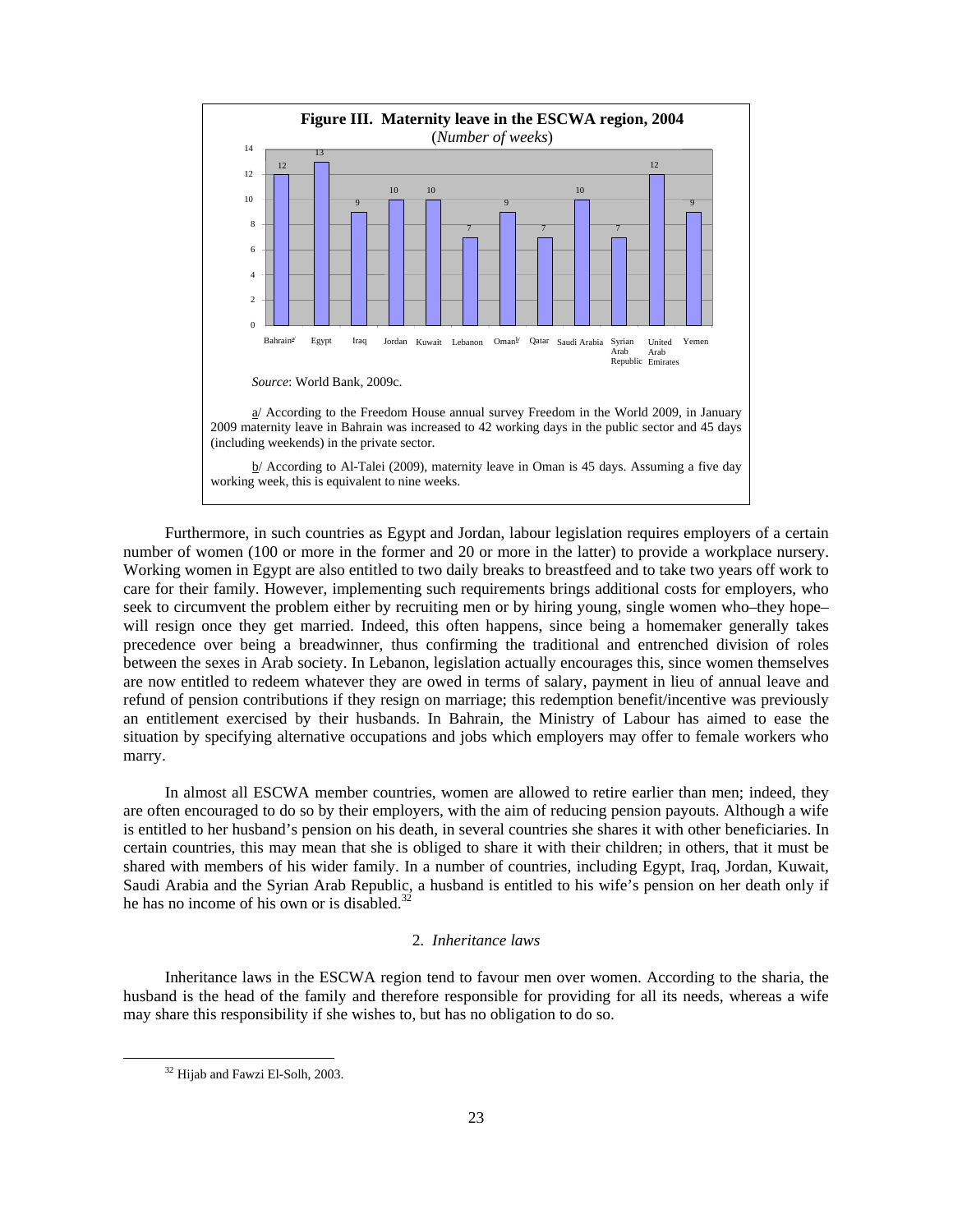According to the national report submitted by Saudi Arabia to the CEDAW Committee in 2007,<sup>33</sup> "a man will provide for his wife and children, while his sister, by virtue of the fact that she is not burdened with outlay but will herself be provided for, will invest her share, thus making the outcome, after a short time, equal or even favourable to the woman". In practice, however, the prevailing norms and traditions in the region, whether religious or social, restrict the ability of women to manage their own assets.

### 3. *Social security laws*

 Social security laws in the ESCWA region generally provide for equality between men and women, although in certain circumstances they favour women "in appreciation of the role they play in family life". In Bahrain for example, if a female employee resigns to devote herself to the full-time care of a relative with special needs, once she reaches retirement age, she is entitled to receive a full pension as if she were leaving upon reaching the normal retirement age.<sup>35</sup> In Saudi Arabia, Article 5 of the Social Security Law stipulates that a woman over the age of 18 with no male provider shall be entitled to a pension, regardless of whether she is single, divorced or widowed.<sup>36</sup> Such laws clearly discriminate against women by treating them as mere dependents of men, rather than as citizens with equal rights and responsibilities.

 It should also be noted that Social Security legislation in many ESCWA member countries discriminates against women working in the agricultural sector in particular, as they are not entitled to any benefits unless they are permanent employees of an agricultural enterprise. This has a disproportionately severe impact on women, since the agricultural sector often constitutes their only opportunity for employment.

 Despite the fact that most ESCWA member countries have ratified the major employment-related ILO conventions and amended their domestic legislation to ensure implementation, Arab women are still far from attaining economic equality. This is primarily attributable to the existence of discriminatory laws, failure to implement the non-discriminatory legislation that does exist and a lack of awareness by women of their rights in such matters. The impact of such legal and educational considerations, however, is often superseded by that of the patriarchal society and its cultural norms and traditions.

### B. ACCESS TO ECONOMIC AND FINANCIAL RESOURCES

 Economic and financial resources are among the most important variables affecting the empowerment of women. Having access to and control over them is enshrined in the Universal Declaration of Human Rights, thus forming part of the citizenship rights of women. Once attained, such economic and financial resources not only improve the status of women, but also contribute to accelerating the development process at the macro level.

 The situation prevailing in the ESCWA region does not, however, reflect this state of affairs. Despite the significant improvements in education seen in the region, rising levels of female participation in the labour force, a gradual recognition of the rights of women in national legislation and the ratification of international conventions on the matter, the pace of change remains not merely slow, but uneven between member countries. Indeed, in the Arab world generally, rights are more closely associated with men and duties with women.

 <sup>33</sup> United Nations, 2007a.

<sup>34</sup> United Nations, 2008a, p. 34.

<sup>35</sup> Ibid, p. 35.

<sup>36</sup> United Nations, 2007a.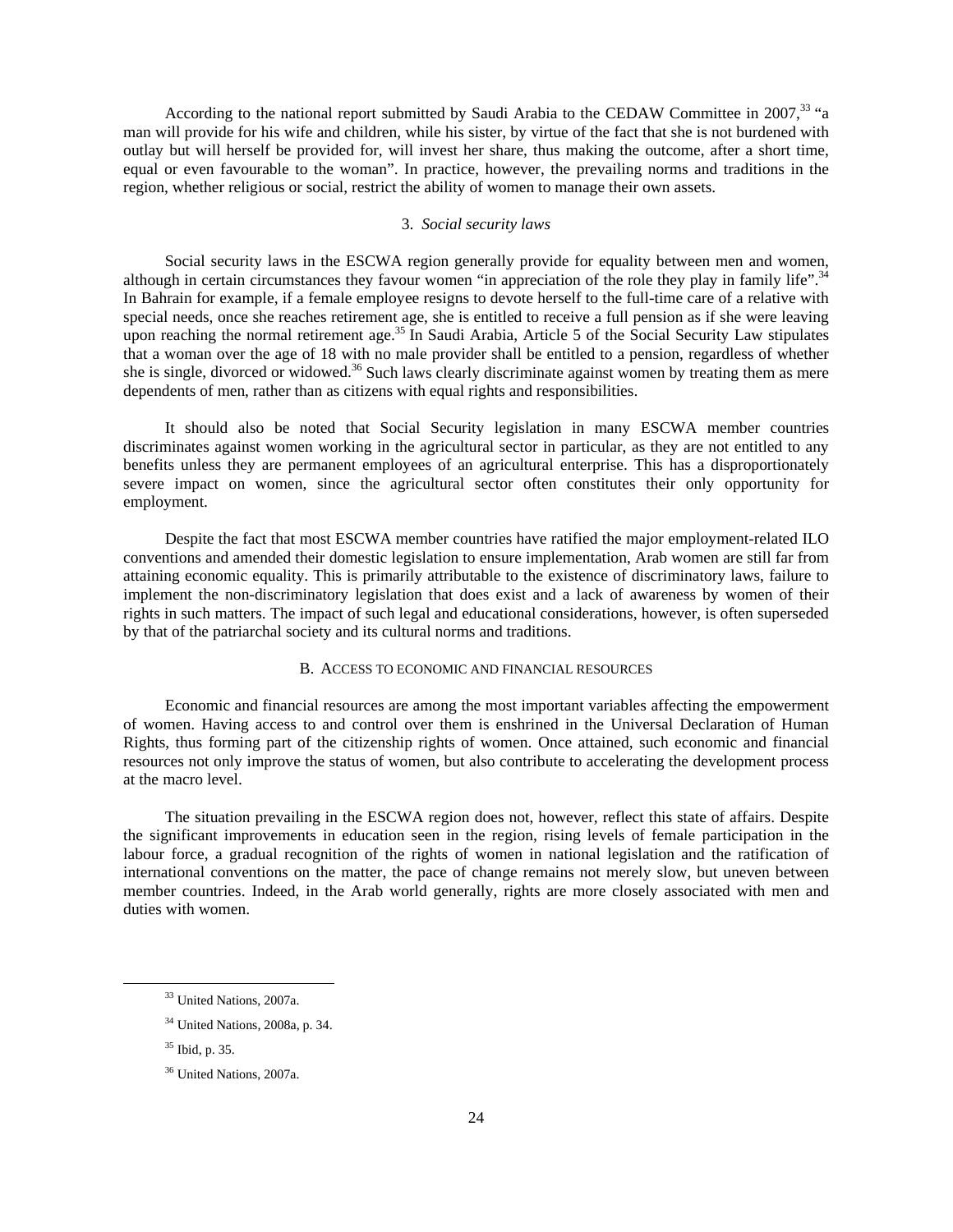Such underlying assumptions extend to the ownership of economic resources. Even if women are legally entitled to land, they often cede it to their brothers as a result of the belief that it should remain in the family name. The same logic applies in relation to household property, which is generally registered in the name of the man, even if his wife has made a financial contribution to its acquisition.



 Although in such countries as Lebanon and the Syrian Arab Republic, legislation guarantees independent financial resources for spouses, the patriarchal system within the family means that the control of such resources – even women's wages – is frequently the preserve of the male members of the family. There are occasional instances in which the head of the family visits the employer of his wife, daughter or sister at the end of the month to collect her salary. Consequently, even if women join the labour market and earn an income, they are not necessarily empowered; they may still feel economically insecure and find that their access to credit is limited due to a lack of collateral.

 Banks are the principal source of financing in the region and are generally conservative in granting loans, which are predominantly distributed to large private or State-owned enterprises. Furthermore, in many countries a significant proportion of bank credit is allocated for the purchase of treasury bills and Government bonds, leading to a lower pool of credit available to the private sector. This in turn compels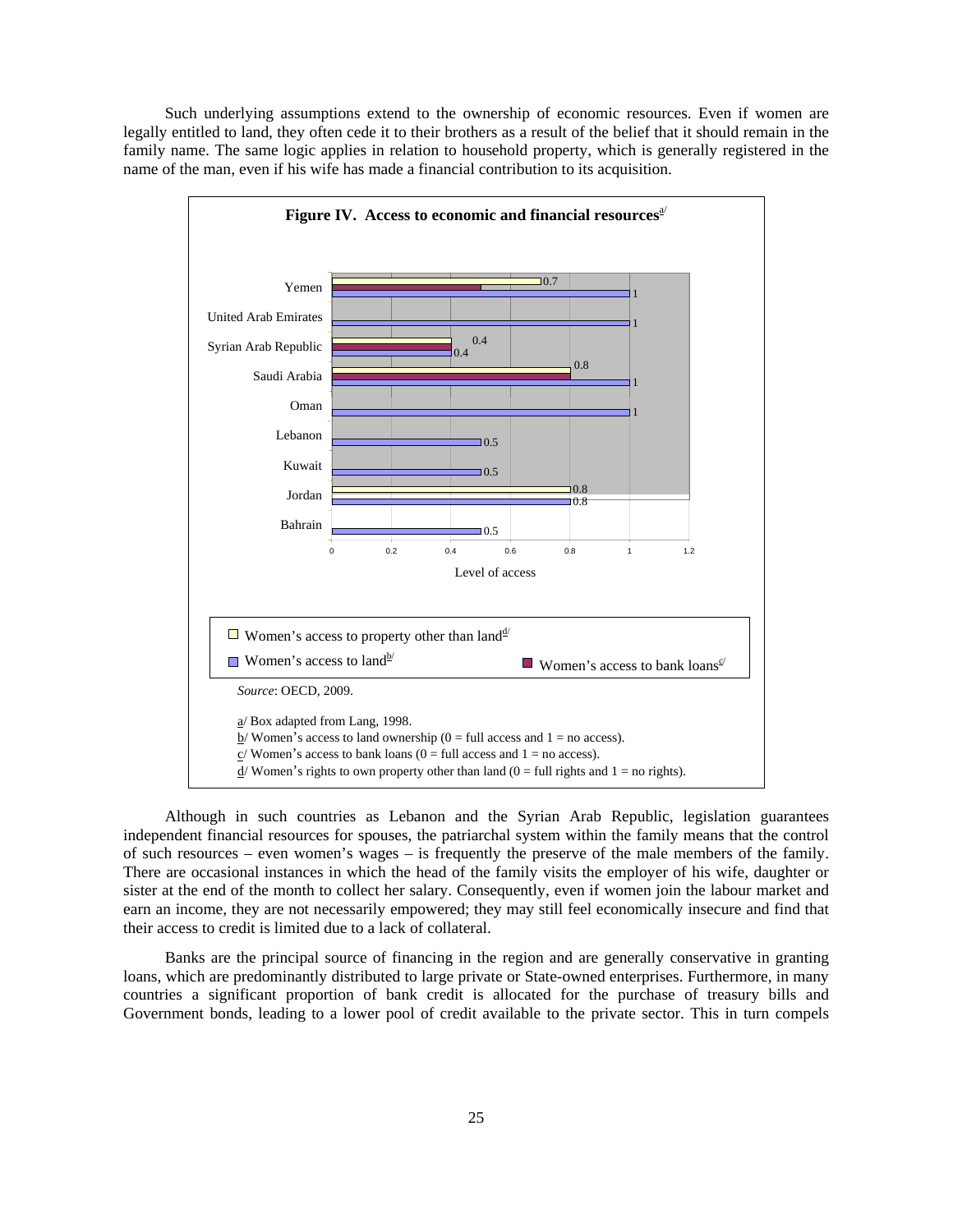small and medium-sized enterprises to resort to self-financing, either through retained earnings or savings from friends and family. $37$ 

 This is particularly notable in the case of female-owned enterprises, since, in addition to financial supply constraints, women entrepreneurs are generally more risk-averse than their male counterparts. This was highlighted in the World Bank study on entrepreneurs and workers in Lebanon<sup>38</sup> which found that 64 per cent of male entrepreneurs who financed their own operations had access to a bank loan, compared with only 48 per cent of female entrepreneurs. The same lack of parity exists in Egypt, where only 14.6 per cent of women acquired their credit from banks, compared with 45.7 per cent of men. In addition, female owners of small and medium-sized enterprises experience higher rates of rejection from banks and are required to provide collateral on average 25-30 per cent higher in value than that required from men.<sup>39</sup> In fact, although in principle there is no gender discrimination in access to finance, women throughout the region do not have the same access to formal credit as men. This is clearly illustrated by the female share in the credit facilities provided by the Cooperative and Agricultural Credit Bank in Yemen, shown in the following table.

### TABLE 13. CREDIT AND FINANCIAL FACILITIES PROVIDED BY THE COOPERATIVE AND AGRICULTURAL CREDIT BANK, YEMEN

|      | Male          | Female      | Total       | Male share   | Female share |
|------|---------------|-------------|-------------|--------------|--------------|
| Year | (per annum)   | (per annum) | (per annum) | (percentage) | (percentage) |
| 2002 | 1 354 760     | 17 051      | 1 371 181   | 98.8         |              |
| 2003 | 264 561       | 13 24 3     | 1 277 803   | 99.0         | 1.0          |
| 2004 | 1 334 235     | 11 398      | 1 345 633   | 99.2         | 0.8          |
| 2005 | 8 3 3 1 2 5 6 | 145 229     | 8476485     | 98.3         |              |

*Source*: Adapted from United Nations, 2007b.

# 1. *Access to microfinance*<sup>40</sup>

 The role played by Government in enterprise finance is in many cases in decline as a result of the structural adjustment policies adopted by many Governments in the region. To remedy this situation, microfinance programmes have been introduced in a number of countries in order to support the private sector and alleviate poverty.

 A lack of recent, reliable data renders the task of assessing such programmes problematic, but, based on the scant information available, the following can be ascertained:

- Most donor projects in the ESCWA region started in the early 1990s, with the exception of The Sudan, whose programme started in 1980;
- In most countries in the region, non-governmental organizations (NGOs) are the main implementing bodies of the microfinance programme;
- Most microfinance programmes targeting women are based on the solidarity-group lending technique, in which self-selected groups apply jointly for loans and repay at regular, public group meetings; in adopting this approach, the aim is to ensure the highest possible loan repayment rate;
- Since most women beneficiaries fall within the microenterprise category, they are only eligible for small loans, which are generally insufficient to enable their businesses to grow; consequently, their status within the family and outside does not improve and their bargaining power remains weak;

<sup>&</sup>lt;sup>37</sup> Organisation for Economic Co-operation and Development, 2008.

 <sup>38</sup> World Bank. 2007b.

<sup>39</sup> El-Mahdi, 2006.

<sup>&</sup>lt;sup>40</sup> Unless otherwise indicated, the section on microfinance is based on UNIFEM, 2004.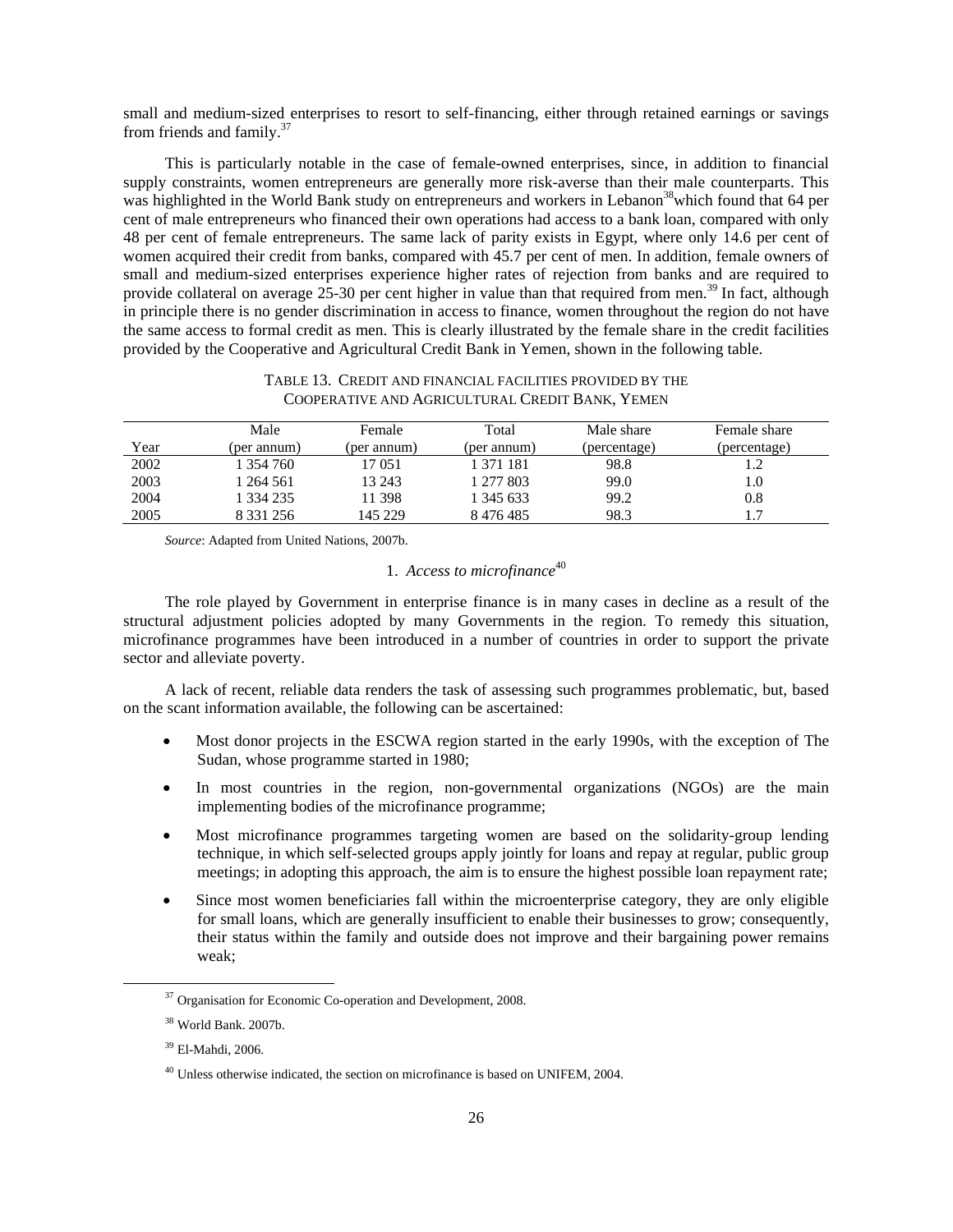• Microfinance programmes focus, in general, on enhancing the access of women to financial resources, without necessarily providing such additional benefits as training or enhancing awareness of their rights; as a result, the impact of such programmes on the wider empowerment of women is limited.

#### **Box 12. Microcredit in Jordan**

 In Jordan, small business loan services are provided by a number of Government agencies, NGOs and loan-granting institutions. Statistics indicate that in the mid-1990s, just 5.3 per cent of all small loans were made to women, but by 2001 this figure had more than doubled to 12 per cent.

 Institutions that lend exclusively to women experience lower levels of default on repayments than ordinary lending firms: The Women's Loan Corporation, which has granted more than 102,000 loans totalling more than US\$32 million to 36,000 women borrowers, has a 99.6 per cent repayment rate.

 Agricultural credit institutions also make loans available to rural women. Indeed, 95 per cent of all loans to rural families are managed by women, who secured 19.6 per cent of all approved agricultural loans in 2001.

*Source*: Adapted from United Nations, 2006a.

 $\_$ 

#### **Box 13. Microcredit institutions in Yemen**

 In an effort to curb poverty and unemployment, the Social Fund for Development provides financial services and loans for income-generating projects and productive services. Since its establishment in 1997, more than 9 million Yemenis have been beneficiaries of the Fund, of whom 50 per cent have been women.

Two of the largest programmes to benefit from financial support from the fund are:

 The National Foundation for Micro Financing, which was launched in 2003 as the first establishment specializing in microcredit in Yemen and provides services including savings, credit and insurance exclusively to women. The aim of the Foundation is to empower women economically by encouraging them to establish income-generating projects.

 The Al-Tadhamun Foundation for Micro Financing, which was established with the cooperation of three women's associations and whose purpose is to help deprived groups in society, particularly women, by financing income-generating projects.

 *Source*: Adapted from United Nations, 2007b.

 $\overline{\phantom{a}}$  , and the set of the set of the set of the set of the set of the set of the set of the set of the set of the set of the set of the set of the set of the set of the set of the set of the set of the set of the s

#### **Box 14. The FEM Project: a success story from Lebanon**

 As part of the *Femmes Entrepreneuses en Méditerranée* (FEM) project (a EUROMED Enhancing Opportunities for Women in Economic Life venture funded by the European Union), the Lebanese Association for Development (Al Majmoua) created a business development services (BDS) department. The FEM programme in Lebanon oversaw almost 900 interventions in all areas of the country, ranging from awareness sessions covering some 20 themes of interest to women (including women's rights, economic empowerment, health awareness, reproductive health, self-confidence and violence against women) to vocational and managerial training (including basic accounting, bookkeeping, sales skills, promotion and household budget management). It also provided bespoke business diagnosis services, established a supply network enabling women to identify suppliers offering the best quality/price ratio and organized local fairs for women to exhibit their products. The interconnection between these two areas of its work is evident from the fact that after receiving non-financial services from Al Majmoua, over 400 women requested a small loan from the association. A total of 3,567 beneficiaries participated in the project, which ran from early 2006 until June 2008.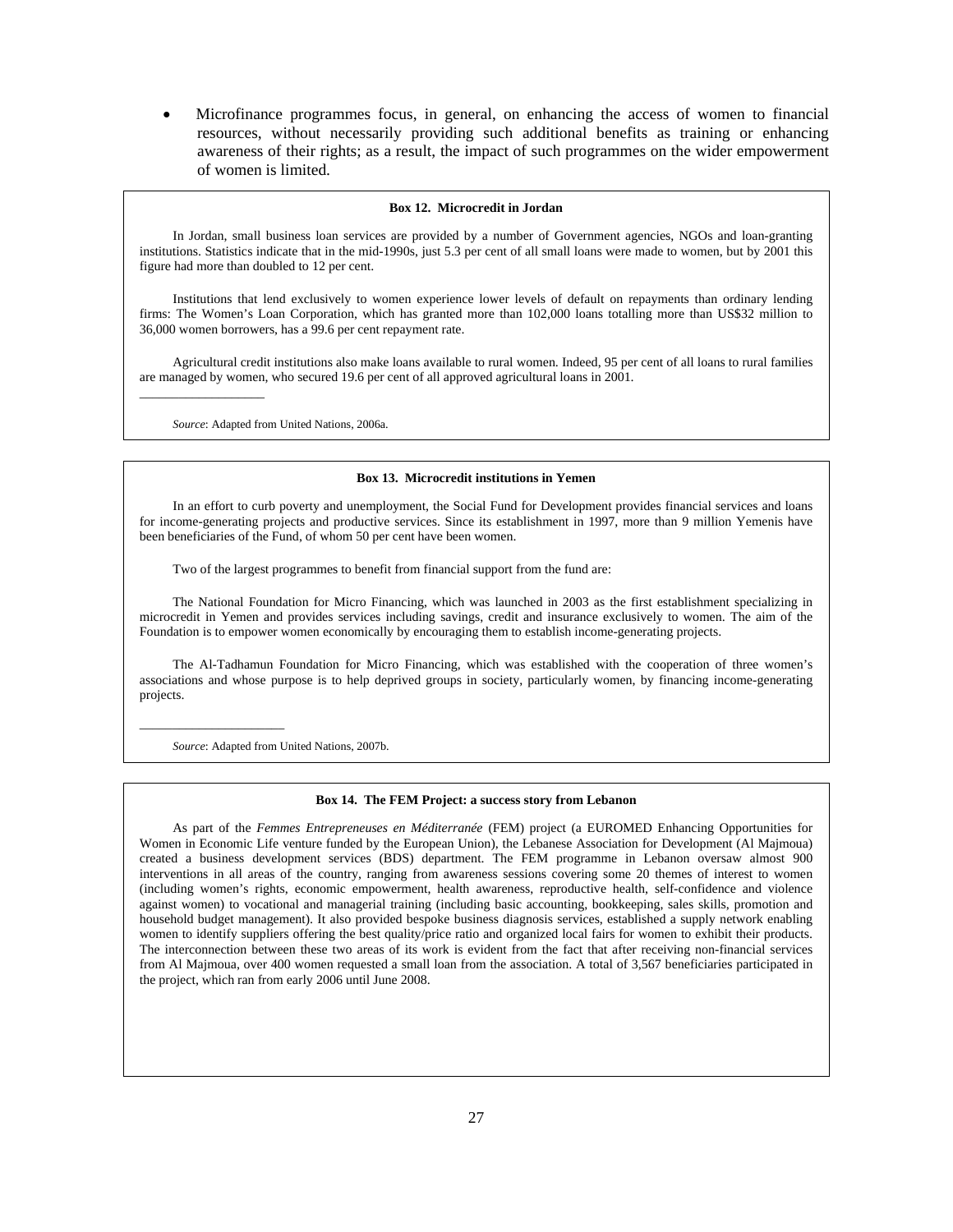## **Box 14** (*continued*)

 An unexpected benefit of the project was the longer-term leverage effect gained by partners. Al Majmoua was able to secure total funding of US\$1 million from eight donors for 10 new projects offering BDS services to women microentrepreneurs in 2008-2009. Furthermore, the newly-created BDS department helped to restructure the association itself (which had previously focused primarily on economic development through the exclusive provision of financial services to the poor) by encouraging greater involvement in the social aspects of development. Development is thus now tackled more comprehensively, reinvigorating the association, its staff and beneficiaries.

 *Source*: Adapted from Farahat, 2008.

 $\overline{\phantom{a}}$  , and the set of the set of the set of the set of the set of the set of the set of the set of the set of the set of the set of the set of the set of the set of the set of the set of the set of the set of the s

 The assumption that the introduction of microfinance programmes will initiate a series of "virtuous spirals" of economic empowerment, increased well-being for women and their families, and wider social and political empowerment does not always materialize, primarily because financial sustainability concerns are given priority over all others. $41$  Evidence suggests that even when such programmes are successful, the actual contribution to empowerment is often limited.

 To ensure the success of microcredit programmes, it is thus imperative to adopt a more comprehensive approach, focusing not only on financial concerns, but also on other factors, including increasing women's awareness of their rights, providing them with adequate training in business skills, and encouraging and helping them to create networks to facilitate the marketing of their products.

### **Box 15. Developing creativity and economic capacity: a small loan for big dreams**

 Leila did not know what the future would hold. For years her ambitions were limited to supporting her husband to provide for their family through her old sewing machine. In 1995 she participated in a communal loan with a group of women from her village. "The idea of getting a loan through a collective guarantee between four women in the village seemed quite strange. Banks, if they agree to see someone poor like me would request impossible guarantees", said Leila. She now owns 12 sewing machines and runs a small sewing factory that employs eight women. When asked about her family she replied, "Thanks to God and the support of Al Majmoua, my son graduated from university recently, my other children are in school and we are saving for the marriage of our eldest daughter".

 *Source*: Adapted from UNDP, 2009, p. 150.

 $\overline{\phantom{a}}$  , and the set of the set of the set of the set of the set of the set of the set of the set of the set of the set of the set of the set of the set of the set of the set of the set of the set of the set of the s

 <sup>41</sup> Mayoux, 2002, p. 27.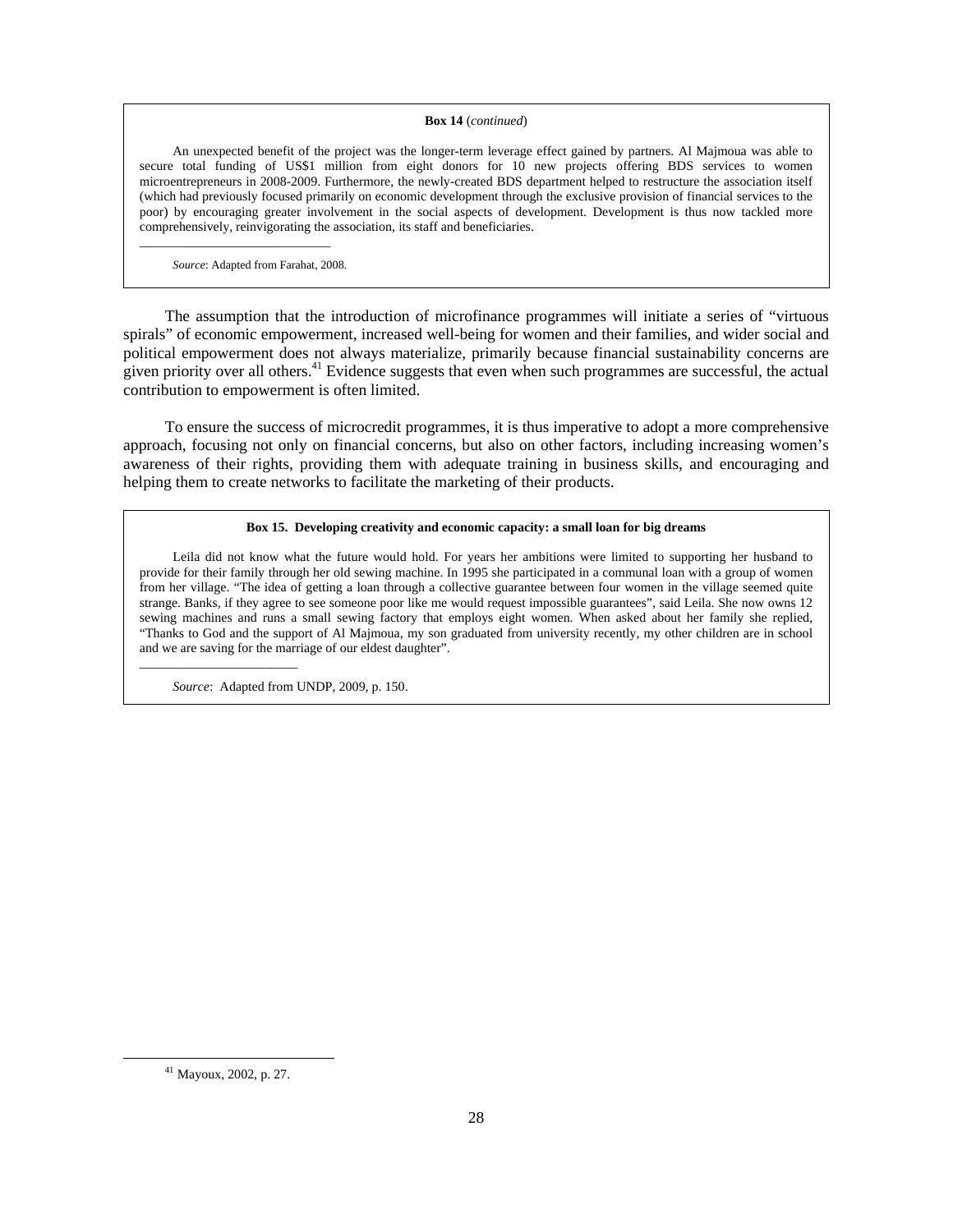### **V. CONCLUSIONS AND RECOMMENDATIONS**

 In absolute, but not relative terms, and despite substantial progress in recent years, women in the ESCWA region continue to lag behind the rest of the world in their participation in the labour force and educational attainment. With few exceptions, they have not succeeded in attaining decision-making positions in either the private or the public sector and are still primarily viewed as homemakers and care providers. More significantly, women themselves feel responsible for such care and continue to provide it, to their own detriment in terms of leisure time, personal care needs and paid employment. At the heart of the problem is the fact that women are being encouraged to enter the labour market and become income-generating members of their communities, thus assuming the dual role of breadwinner and homemaker, yet do not receive any assistance in managing their increased responsibilities. Husbands expect their working wives to share family expenses, yet are unwilling to bear their part of the other duties that burden their wives.

 The unpaid care economy is also ignored by Governments, neither included nor measured in national accounts and considered as a natural extension of the reproductive role of women. Policies continue to assume that women's unpaid time is "free" and involves no significant opportunity costs that are worthy of consideration in policy formulation.<sup>42</sup> Given this reality, it is imperative that policy measures be formulated and adopted to ensure that the economic contribution made by women in the ESCWA region is both recognized and strengthened, in view of its positive impact not only on women, but on the economy and society at large.

 A tripartite approach under the combined aegis of Governments, civil society and international organizations is therefore necessary.

For their part, Governments in all ESCWA member countries should:

- Undertake the collection and interpretation of gender-disaggregated data on employment, working conditions, earnings and time use, using identical definitions and research methodologies.<sup>43</sup> This would facilitate the formulation of sound policies at both the country and regional levels, and provide credibility and reliability for intercountry comparisons. In fulfilling this recommendation, Governments should place particular focus on the informal sector and home-based work, as these account for a significant proportion of female employment in the region, yet little – if any – reliable information is available on them. Such an approach would also be of benefit to international organizations, as they depend on official statistical information to assess the levels of financial and technical support that they provide to countries;
- Introduce legislation to ensure equality between men and women in access to decent work and provide the necessary tools for the implementation of such legislation;
- Scrutinize domestic legal frameworks and repeal all discriminatory laws regulating ownership of resources, including, but not limited to, land, credit, education, market knowledge and technology; $44$
- Move beyond merely ratifying international conventions and ensure their full implementation;

 <sup>42</sup> UNIFEM, 2004, p. 227.

<sup>&</sup>lt;sup>43</sup> It is worth noting, however, that even such international organizations as the World Bank and the ILO have not yet adopted a unified approach in building their databases, despite such an approach clearly being essential for the meaningful use of statistics.

<sup>&</sup>lt;sup>44</sup> Floro and Meurs, 2009.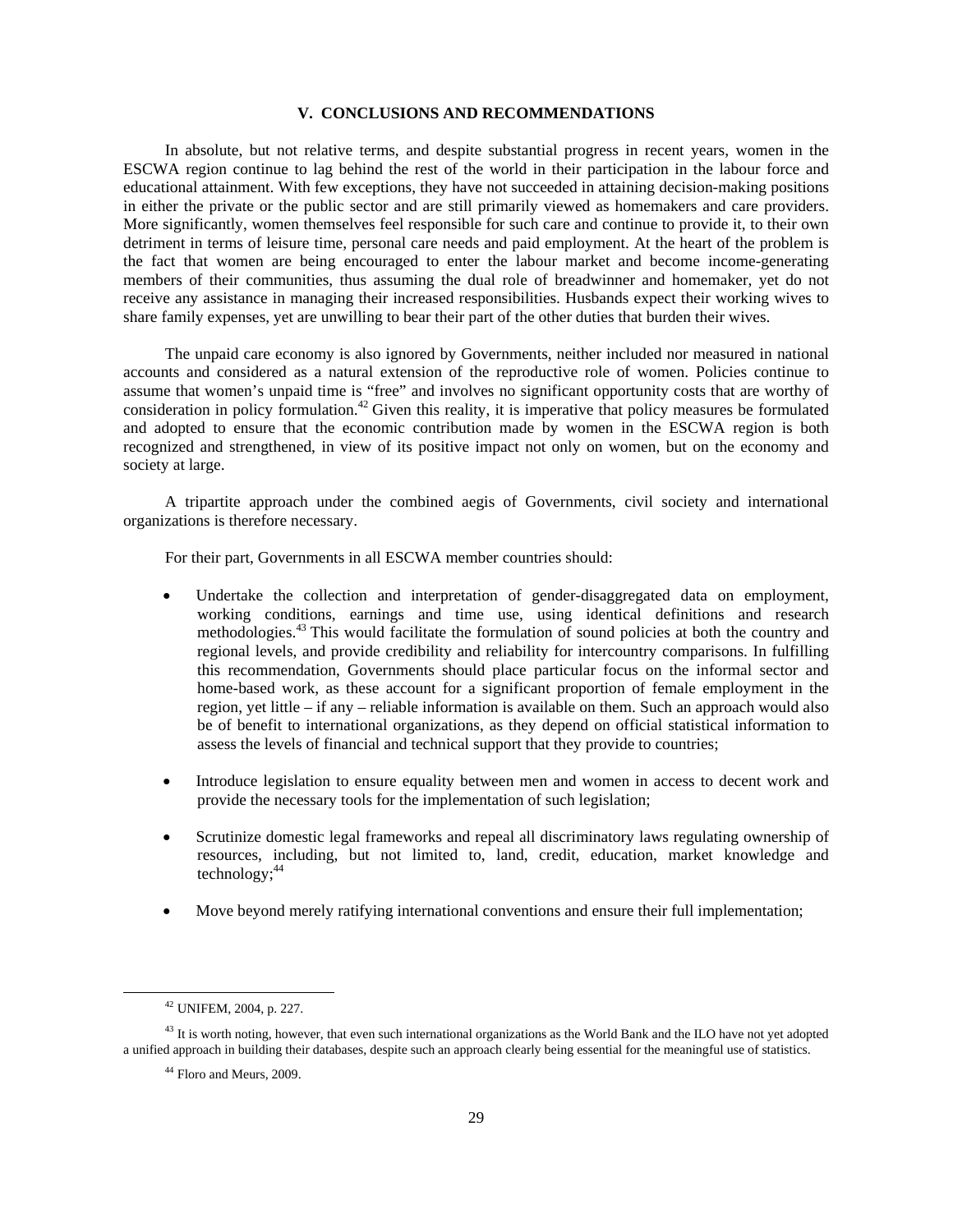- Improve the image of women as depicted in school textbooks by challenging gender-stereotyped division of roles and emphasizing the fact that men and women should share productive and care tasks;
- At the educational level, it is imperative to ensure that the skills possessed by women reflect market needs, as the provision and regular updating of vocational and learning skills would clearly increase women's chances of securing paid employment. Such provision should not merely be the preserve of urban women, but should be extended to women in rural areas and adapted to their needs, given the discrepancies – both quantitative and qualitative – that prevail in this domain between urban and rural areas;
- Optimize use of the media to increase universal awareness of the importance of women as agents of change and development;
- Involve women in the political life of the country by increasing their participation at the legislative, executive and local levels, thus enabling them to collaborate in both drafting and ensuring the implementation of policies related to the well-being of women in particular and society in general;
- Promote social policies that would enable women to achieve an optimal balance between paid employment and care responsibilities. Such policies may include the creation of workplace or local nurseries and arrangements for flexible working. However, the financial burden of such measures should not fall only on the employer, but be shared jointly – although not necessarily equally – by the employer, the beneficiary and the Government;
- Provide a supportive infrastructure, in terms of improved transportation, telecommunications, electricity and water supply, as this will facilitate the participation of women in the public sphere by reducing the heavy domestic burden which they bear, particularly in rural areas;
- Ensure equal access to health services and social security schemes for all women, whether rural or urban;
- Adopt gender-responsive budgeting systems. Such budgetary procedures require senior finance officers in ministries to be trained on gender budgeting and gender performance auditing, thus broadening their awareness of gender issues and increasing their capacity to deal with them effectively. Benefits associated with this type of budgetary approach include the solid source of gender-disaggregated data that it generates and the concomitant quantitative assessment of the frequently-ignored economic contribution made by women that it highlights. Local NGOs could make a positive contribution to the achievement of this task. Within the Arab region, successful experience of this type has been recorded in Egypt and Morocco, and in both countries this has led to close cooperation between the State, civil society and international organizations;
- Ensure that recruitment procedures adopted by civil service agencies do not discriminate against women;
- Create an Arab economic observatory for women in order to monitor the changes achieved in each Arab country. The existence of such a source of reliable, detailed information would enable regional policymaking bodies to classify countries into subgroups and formulate operational policies adapted to the particular needs of each group. A thoroughly planned and documented approach of this type may also prompt international organizations to contribute to policy implementation.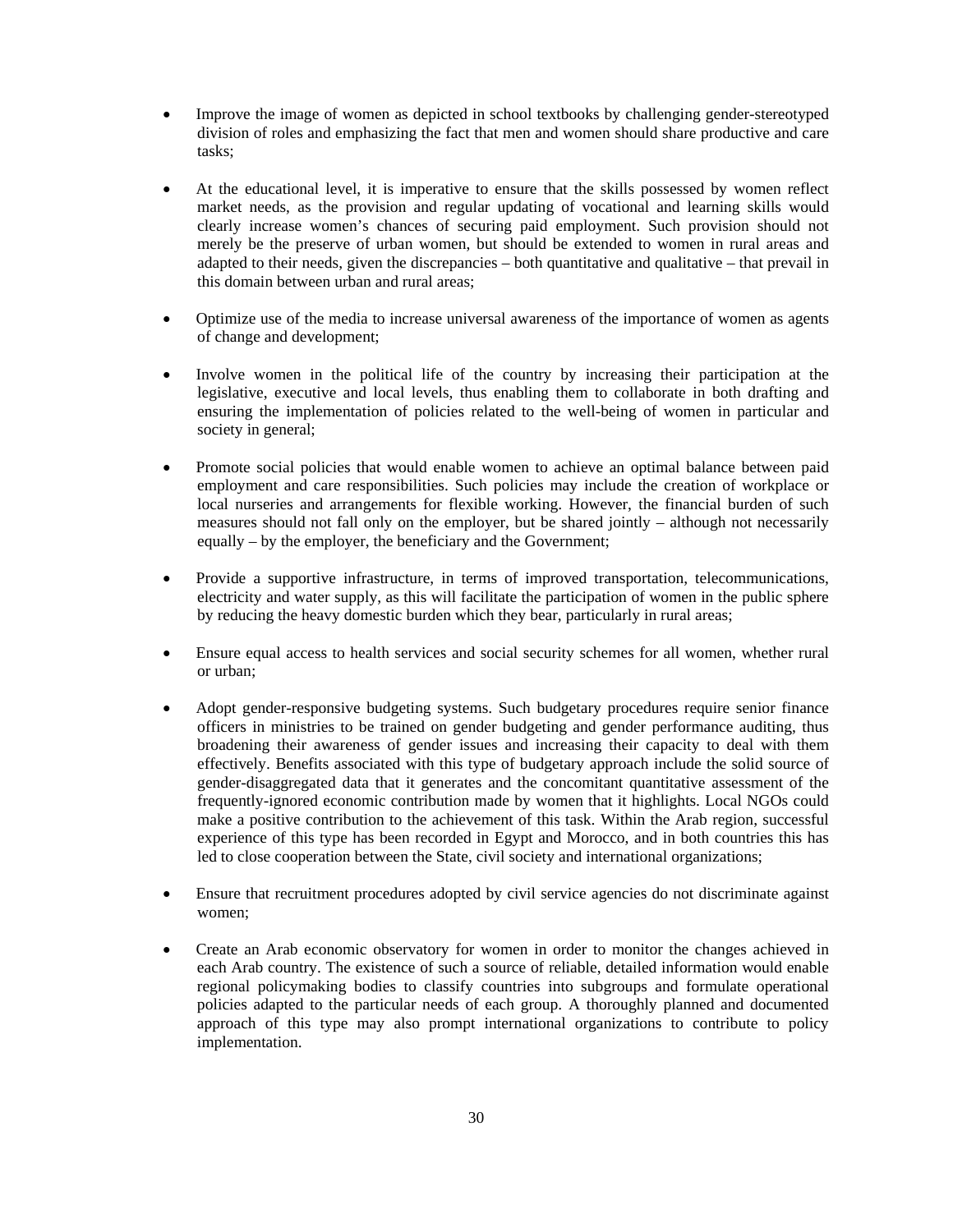#### **Box 16. Gender-responsive budgeting: highlights of best practice in Morocco**

 Over the past five years, the Government of Morocco has developed a model for institutionalizing an approach to gender-responsive budgeting (GRB) that demonstrates how GRB can become both an essential component of public sector reform and a tool for more accurate assessment of financial resources in order to achieve gender equality and the empowerment of women.

 Led by the Ministry of Finance, the initiative is supported with technical assistance from UNIFEM and financial assistance from the Government of Belgium.

 The systematic process of building capacity and "ownership" of GRB within the Ministry of Finance has already yielded concrete change: the 2007 budget circular issued by the Prime Minister called upon line ministries to include gender indicators in the performance budgeting indicators, and the budget reform process now specifically identifies gender indicators as central to expenditure control mechanisms, performance auditing and the budgetary information system.

 The extent to which Morocco is entrenching GRB as a core component throughout the budgeting process is a prime example of the use of a gender mainstreaming strategy as a meaningful contribution to achieving the Millennium Development Goals.

 *Source*: Adapted from UNIFEM, 2007.

 $\overline{\phantom{a}}$  , and the set of the set of the set of the set of the set of the set of the set of the set of the set of the set of the set of the set of the set of the set of the set of the set of the set of the set of the s

 Such changes can no longer be wrought by Government decree; securing them for the benefit of all requires the full support of civil society. As the World Bank has noted,<sup>45</sup> these changes can only be achieved through the formation of broad-based coalitions that will strengthen their legitimacy and popularity.

 The contribution of NGOs in this domain will be essential and could focus on, although need not be limited to, the following:

- Increasing the awareness of women, especially those in the lower social strata, of their legal, political and economic rights, and their role in the economic development process, including the importance of their economic contribution, whether or not monetized;
- Providing women with business development services, including training in business, financial and ICT skills;
- Assisting them in creating networks to ensure sustainable marketing channels;
- Fostering the development of financial institutions that would extend credit to small and mediumsized enterprises and/or providing credit guarantee schemes;

 These changes are not new; nor are they being recommended for the first time: most have already been explored by researchers in policy papers and analysed by international organizations in their publications. What is needed now to bring them to fruition is political will, coupled with the determination and know-how of civil society to push for their implementation, thus ensuring that the economic opportunities available to women no longer lag behind their capabilities, but match and support them to the benefit of all.

 <sup>45</sup> World Bank, 2001.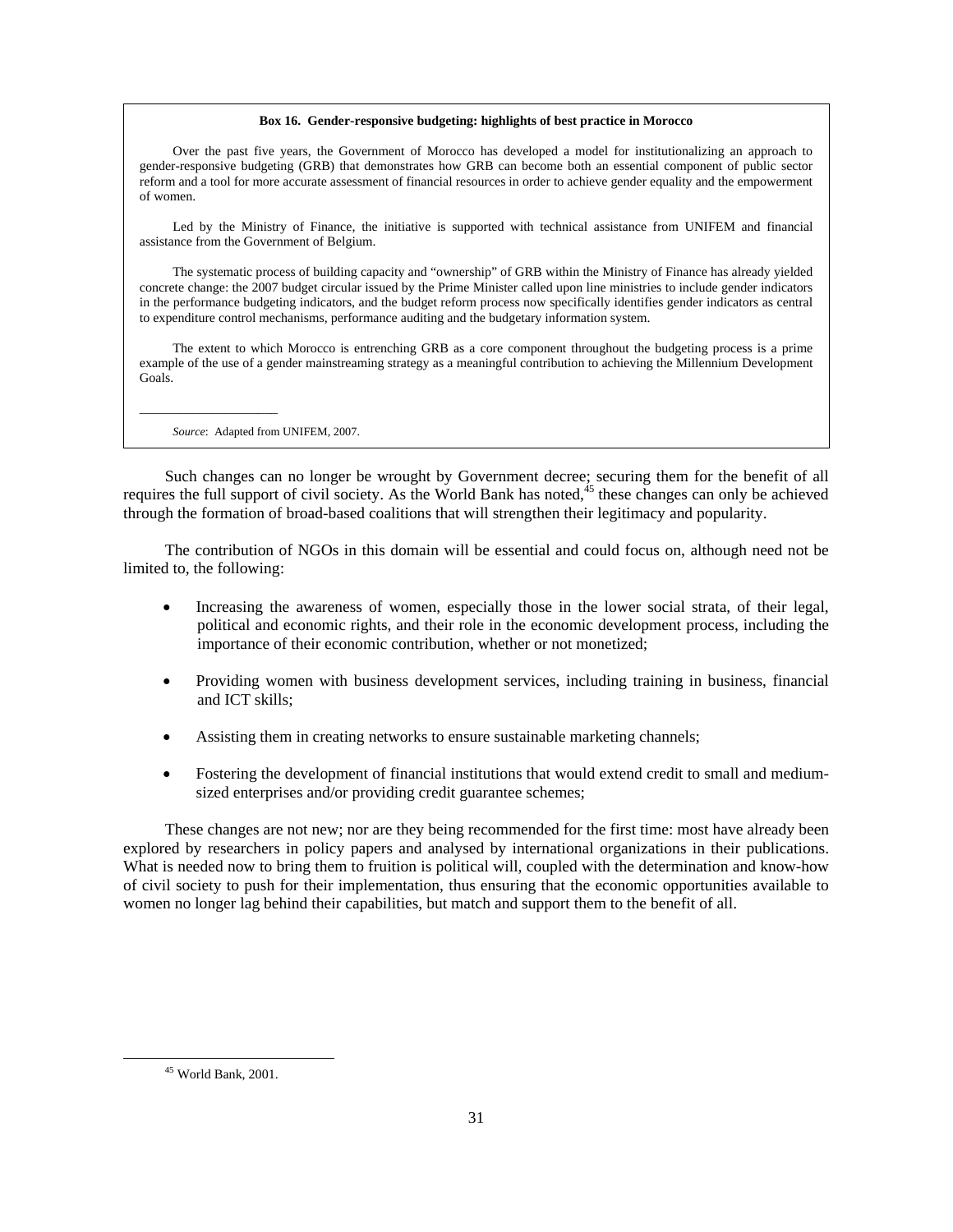### **BIBLIOGRAPHY**

- Abdella Ahmed, D. 2009. Bahrain in *Women's Rights in the Middle East and North Africa*. Washington, DC: Freedom House.
- Abdella Doumato, E. 2009. Saudi Arabia in *Women's Rights in the Middle East and North Africa.*  Washington, DC: Freedom House.
- Abu Hassan, R. 2005. Jordan in *Women's Rights in the Middle East and North Africa*. Washington, DC: Freedom House.
- Alissa, S. 2007. *The School-to-Work Transition of Young People in Syria*. Employment Policy Paper 2007/3 of the International Labour Office (ILO) Employment Policy Department. Geneva: ILO.
- Al-Mughni, H. 2009. Kuwait in *Women's Rights in the Middle East and North Africa*. Washington, DC: Freedom House.
- Al-Talei, R. 2009. Oman in *Women's Rights in the Middle East and North Africa*. Washington, DC: Freedom House.
- Arab International Women's Forum. 2007. *Women as Engines of Economic Growth in the Arab World Moving Forward*. A report of the round-table meeting on 25 January 2007 at the United Kingdom Foreign and Commonwealth Office, London.
- Basha, A. 2005. Yemen in *Women's Rights in the Middle East and North Africa*. Washington, DC: Freedom House.
- Belarbi, A. 2007. *Arab Businesswomen and Politics*. Presentation at the Arab International Women's Forum, Dubai, 10-11 December 2007.
- Bellafronto, C. 2005. Syria in *Women's Rights in the Middle East and North Africa*. Washington, DC: Freedom House.
- Breslin, J. and Jones, T. 2009. Qatar in *Women's Rights in the Middle East and North Africa*. Washington, DC: Freedom House.
- Callear, M. 2006. *Access to Equity Finance and Venture Capital*. Presentation at the World Bank round table on the role of women in the development of the private sector, Middle East and North Africa region, 21 February 2006.
- Center of Arab Women for Training and Research (CAWTAR). 2001. *Globalization and Gender: Economic Participation of Arab Women.* Tunis: CAWTAR.
- Economic and Social Commission for Western Asia (ESCWA). 2009 (forthcoming). *Statistical Abstract of the ESCWA Region, Twenty-ninth Issue*. New York and Geneva: United Nations.
- ESCWA. 2008a. *Gender in the Millennium Development Goals: Information Guide for Arab Millennium Development Goal Reports.* New York and Geneva: United Nations.
- ESCWA. 2008b. *Survey of Economic and Social Developments in the ESCWA Region 2007-2008.* New York and Geneva: United Nations.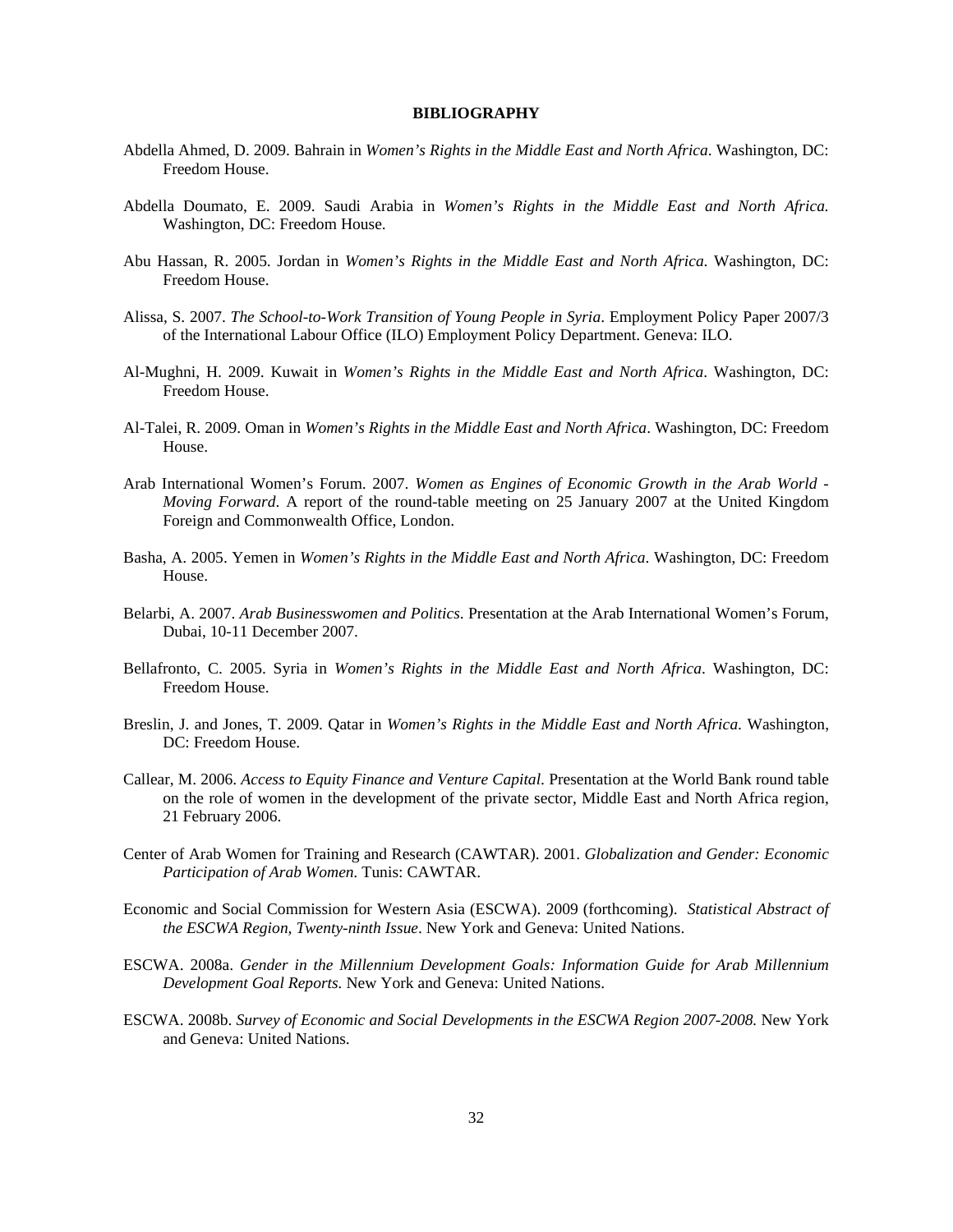- ESCWA. 2007. *Statistical Abstract of the ESCWA Region, Twenty-sixth Issue*. New York and Geneva: United Nations.
- ESCWA. 2005. *Economic Trends and Impacts: Banking Sector Lending Behaviour and Efficiency in Selected ESCWA Member Countries*. New York and Geneva: United Nations.
- El-Mahdi, A. 2006. *Analysis of Economic Situation of Women in Egypt*. Cairo: Euromed Women's Rights.
- El Zanaty and Associates. 2007. *School-to-Work Transition: Evidence from Egypt*. Employment Policy Paper 2007/2 of the ILO Employment Policy Department. Geneva: ILO.
- Euromed Women's Rights. 2008. *Women at Work: Insights on Employment and Entrepreneurship in Mediterranean Partner Countries.* Cairo: Euromed Women's Rights.
- Farahat, A. 2008. The 'FEM' Project: A Success Story From Lebanon to Build On in *Women at Work: Insights on Employment and Entrepreneurship in Mediterranean Partner Countries.* Cairo: Euromed Women's Rights.
- Fawzi El-Solh, C. 2006. *Comparative Analysis of Economic Situation of Women in Ten South Mediterranean Countries*. Cairo: Euromed Women's Rights.
- Floro, M. and Meurs, M. 2009. *Global Trends in Women's Access to "Decent Work"*. Dialogue on Globalization, Occasional Paper No. 43. Geneva: ILO.
- Heintz, J. The Structure of Employment in the Arab States: A Comparative Statistical Analysis of Informality, Gender Equity and Social Protection in *Gender Employment and the Informal Economy in the Arab States: A Regional Overview.* (Unpublished) (Geneva: ILO)
- Hijab, N. and Fawzi El-Solh, C. 2008. *Women's Rights in the South Mediterranean Region: A Comparative Analysis of Law, Regulations and Practice.* Cairo: Euromed Women's Rights.
- International Finance Corporation (IFC) & CAWTAR. 2007. *Women Entrepreneurs in the Middle East and North Africa: Characteristics, Contributions and Challenges*. Washington, DC and Tunis: IFC and CAWTAR.
- International Labour Organization (ILO). 2009a. *Gender Equality at the Heart of Decent Work*. Geneva: ILO.
- ILO. 2009b. *ILO LaborSta Internet: June 2009*.
- ILO. 2009c. *Global Employment Trends: January 2009.* Geneva: ILO.
- ILO. 2009d. *Global Employment Trends for Women: March 2009.* Geneva: ILO.
- ILO. 2008. *Global Employment Trends for Youth: October 2008*. Geneva: ILO.
- ILO. 2006. *Global Employment Trends for Youth: October 2006.* Geneva: ILO.
- ILO. 2005. *Key Indicators of the Labour Market*. Geneva: ILO.
- International Labour Office Bureau for Gender Equality. 2000. *Gender: A Partnership of Equals*. Geneva: ILO.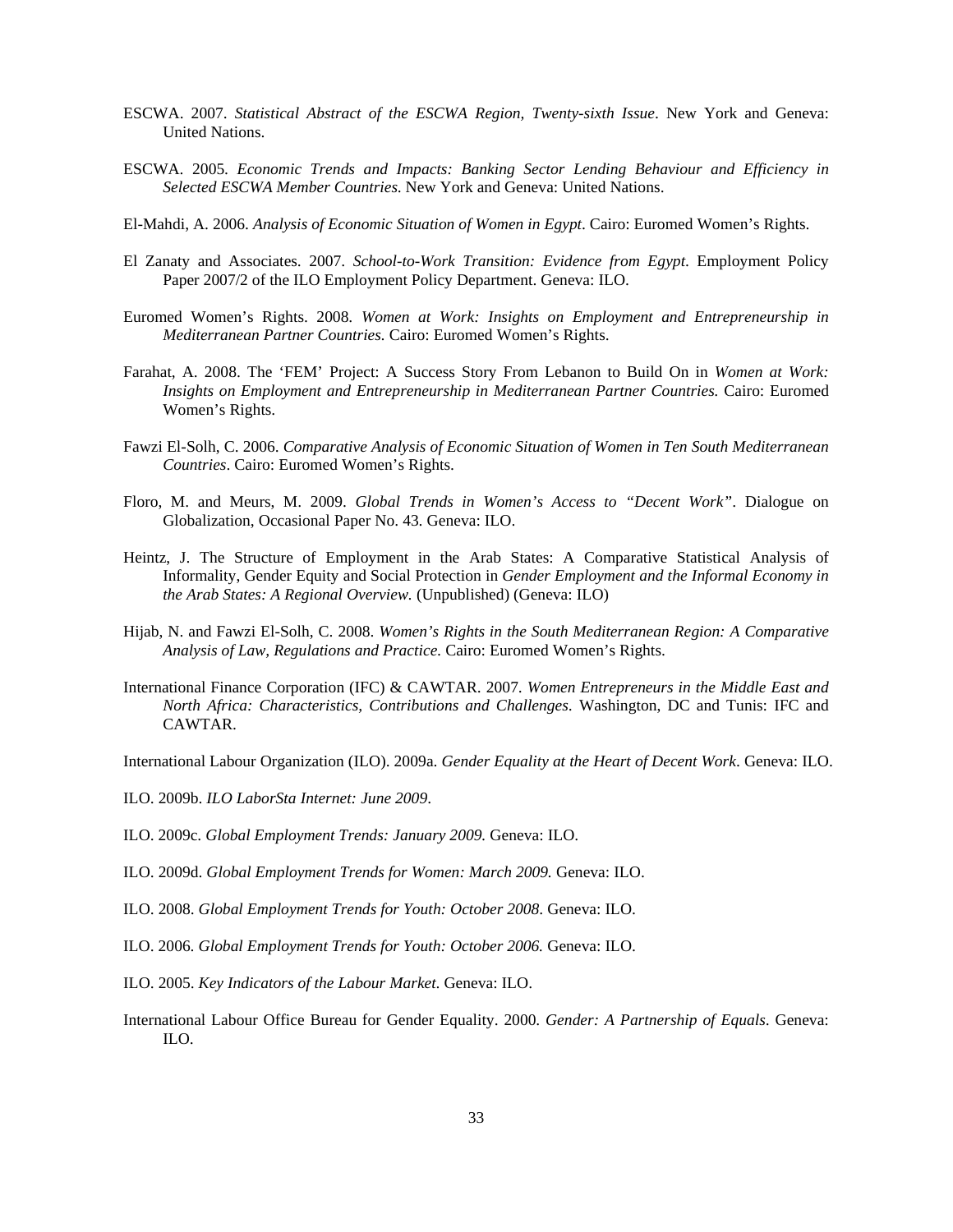- ILO Regional Office for Arab States (ILO ROAS). 2008a. *Advancing Women's Employment in Lebanon: ILO in Action*. Beirut: ILO.
- ILO ROAS. 2008b. *Social Care Needs and Service Provisions in Arab States: Bringing Care Work into Focus in Lebanon*. Beirut: ILO.
- Kirdar, S. 2009. United Arab Emirates in *Women's Rights in the Middle East and North Africa*. Washington, DC: Freedom House.
- Lang, J. 1998. *Enquête sur la Situation des Femmes dans le Monde*, 1998. Paris: Assemblée Nationale.
- Mayoux, L. 2002. Microfinance and Women's Empowerment: Rethinking 'Best Practice'. *Development Bulletin*. 57: 76-81.
- Mousa, D. and Zagzag, S. 2006. *Analysis of the Economic Situation of Women in Syria*. Cairo: Euromed Women's Rights.
- Nabli, M., Silva-Jáuregui, C. and Johansson de Silva, S. 2007. *Job Creation in a High Growth Environment: The MENA Region*. Middle East and North Africa Working Paper Series No. 49. Washington, DC: World Bank.
- Organisation for Economic Co-operation and Development (OECD). 2009. *Stat Extracts*. Paris: OECD.
- OECD. 2008. *Access to Finance in the MENA Region Recent Developments and Challenges*. Paris: OECD.
- Peebles, D., Darwazeh, N., Ghosheh, H. and Sabbagh, A. 2007. *Factors Affecting Women's Participation in the Private Sector in Jordan*. Amman: National Center for Human Resources Development.
- Rassam, A. 2005. Iraq in *Women's Rights in the Middle East and North Africa*. Washington, DC: Freedom House.
- Sonbol, A. 2005. Egypt in *Women's Rights in the Middle East and North Africa*. Washington, DC: Freedom House.
- Troiani, L. 2003. *Women in Business: A Contribution to Socio-economic Growth in Developing Countries*. Speech at the Women in Business and Services Economic Development Forum, Rome, 3 October 2003.
- United Nations. 2008a. *Combined Initial and Second Periodic Reports of States Parties: Bahrain*  (CEDAW/C/BHR/2/Add.1). New York and Geneva: United Nations.
- United Nations. 2008b. *Initial Report of States Parties: United Arab Emirates* (CEDAW/C/ARE/1). New York and Geneva: United Nations.
- United Nations. 2007a. *Combined Initial and Second Periodic Reports of States Parties: Saudi Arabia*  (CEDAW/C/SAU/2). New York and Geneva: United Nations.
- United Nations. 2007b. *Sixth Periodic Report of States Parties: Yemen* (CEDAW/C/YEM/6). New York and Geneva: United Nations.
- United Nations. 2006a. *Combined Third and Fourth Periodic Reports of States Parties: Jordan*  (CEDAW/C/JOR/3-4). New York and Geneva: United Nations.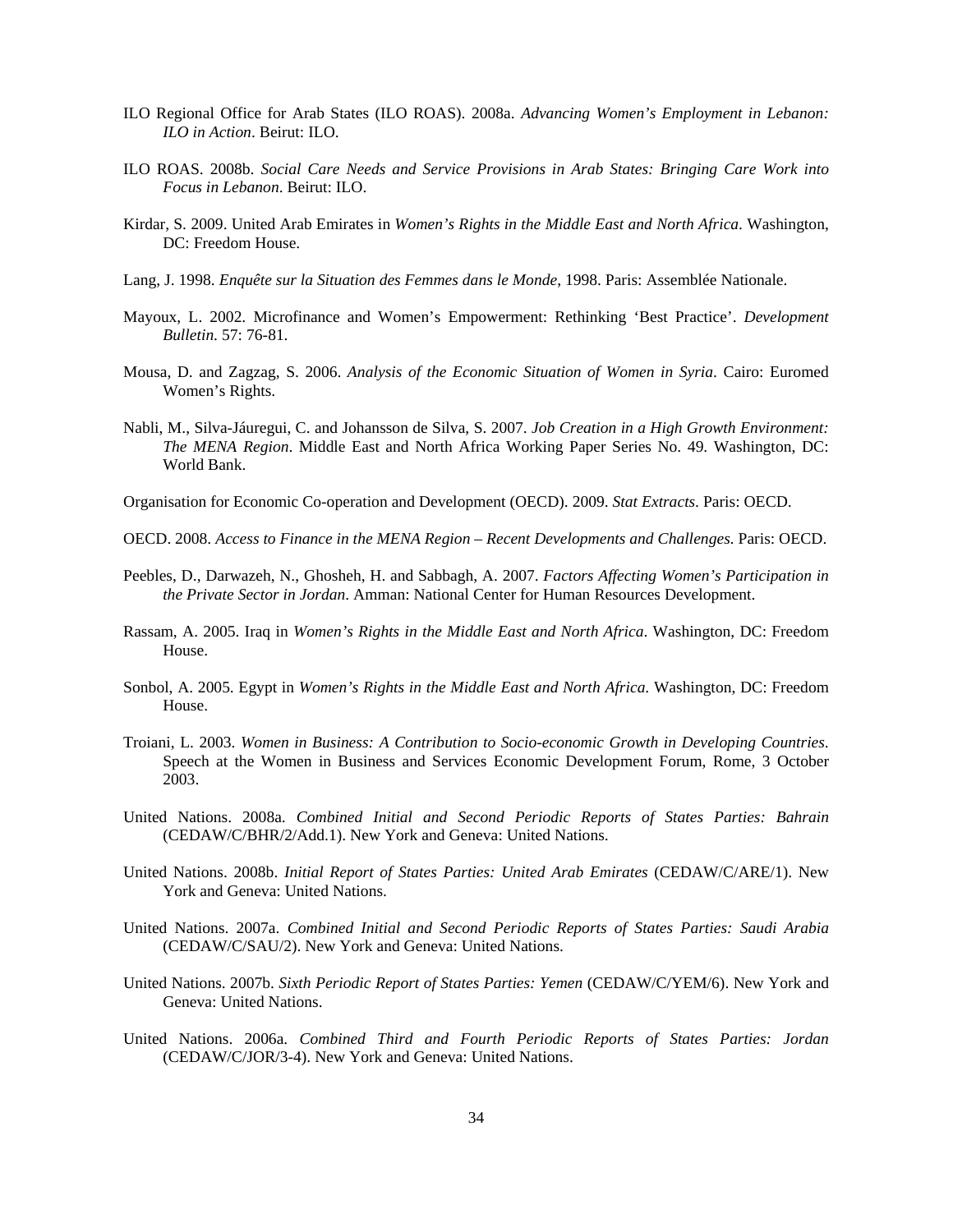- United Nations. 2006b. *Third Periodic Report of States Parties: Lebanon* (CEDAW/C/LBN/3). New York and Geneva: United Nations.
- United Nations. 2005. *Initial Report of States Parties: Syrian Arab Republic* (CEDAW/C/SYR/1). New York and Geneva: United Nations.
- United Nations. 2003. *Combined Initial and Second Periodic Reports of States Parties: Kuwait*  (CEDAW/C/KWT/1-2). New York and Geneva: United Nations.
- United Nations. 2000. *Combined Fourth and Fifth Periodic Reports of States Parties: Egypt*  (CEDAW/C/EGY/4-5). New York and Geneva: United Nations.
- United Nations CEDAW Committee and ILO. 2009. *Reports Provided by the Specialized Agencies of the United Nations System on the Implementation of the Convention in Areas Falling Within the Scope of Their Activities: Note by the Secretary-General* (CEDAW/C/2008/II/3/Add.4). New York and Geneva: United Nations.
- United Nations Development Fund for Women (UNIFEM). 2007. *Gender-responsive Budgeting Integrated in Budget Reform: Highlights of Best Practice from Morocco.* New York: UNIFEM.
- UNIFEM Arab States Sub-Regional Office. 2004. *Progress of Arab Women.* Rabat: UNIFEM.
- United Nations Development Programme (UNDP). 2009. *Lebanon 2008-2009: The National Human Development Report – Toward a Citizen's State*. Beirut: UNDP.
- UNDP. 2007. *Human Development Report 2007/2008*. Basingstoke & New York: Palgrave Macmillan.
- UNDP, Arab Fund for Economic and Social Development & Arab Gulf Programme for United Nations Development Organizations. 2006*. The Arab Human Development Report 2005: Towards the Rise of Women in the Arab World.* New York: UNDP Regional Bureau for Arab States.
- World Bank. 2009a. *Enterprise Surveys: June 2009.* Washington, DC: World Bank.
- World Bank. 2009b. *Gender-based Differences Among Entrepreneurs and Workers in Lebanon*  (Unpublished).
- World Bank. 2009c. *GenderStats: June 2009.* Washington, DC: World Bank.
- World Bank. 2007a. *Doing Business 2008: Comparing Regulations in 178 Economies.* Washington, DC: The International Bank for Reconstruction and Development/World Bank.
- World Bank. 2007b. *The Environment for Women's Entrepreneurship in the Middle East and North Africa Region* (Unpublished).
- World Bank. 2007c. *The Status and Progress of Women in the Middle East and North Africa.* Washington, DC: The International Bank for Reconstruction and Development/World Bank.
- World Bank. 2006. *Gender Equality as Smart Economics: A World Bank Group Gender Action Plan (Fiscal Years 2007-10).* Washington, DC: World Bank.
- World Bank. 2005. *The Economic Advancement of Women in Jordan: A Country Gender Assessment.* Washington, DC: World Bank.